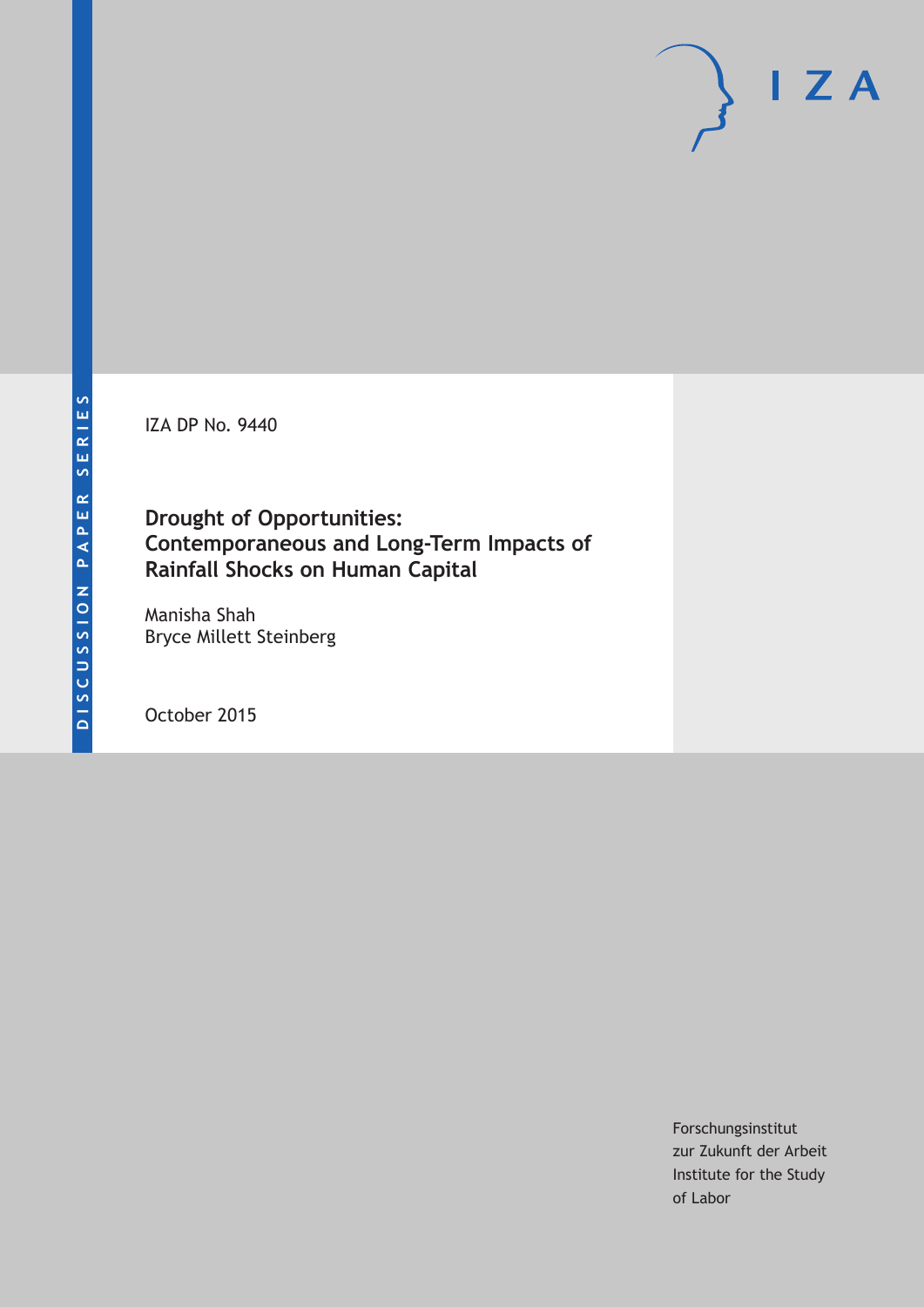# **Drought of Opportunities: Contemporaneous and Long-Term Impacts of Rainfall Shocks on Human Capital**

## **Manisha Shah**

*University of California, Los Angeles, NBER and IZA* 

## **Bryce Millett Steinberg**

*Harvard University* 

Discussion Paper No. 9440 October 2015

IZA

P.O. Box 7240 53072 Bonn Germany

Phone: +49-228-3894-0 Fax: +49-228-3894-180 E-mail: iza@iza.org

Any opinions expressed here are those of the author(s) and not those of IZA. Research published in this series may include views on policy, but the institute itself takes no institutional policy positions. The IZA research network is committed to the IZA Guiding Principles of Research Integrity.

The Institute for the Study of Labor (IZA) in Bonn is a local and virtual international research center and a place of communication between science, politics and business. IZA is an independent nonprofit organization supported by Deutsche Post Foundation. The center is associated with the University of Bonn and offers a stimulating research environment through its international network, workshops and conferences, data service, project support, research visits and doctoral program. IZA engages in (i) original and internationally competitive research in all fields of labor economics, (ii) development of policy concepts, and (iii) dissemination of research results and concepts to the interested public.

IZA Discussion Papers often represent preliminary work and are circulated to encourage discussion. Citation of such a paper should account for its provisional character. A revised version may be available directly from the author.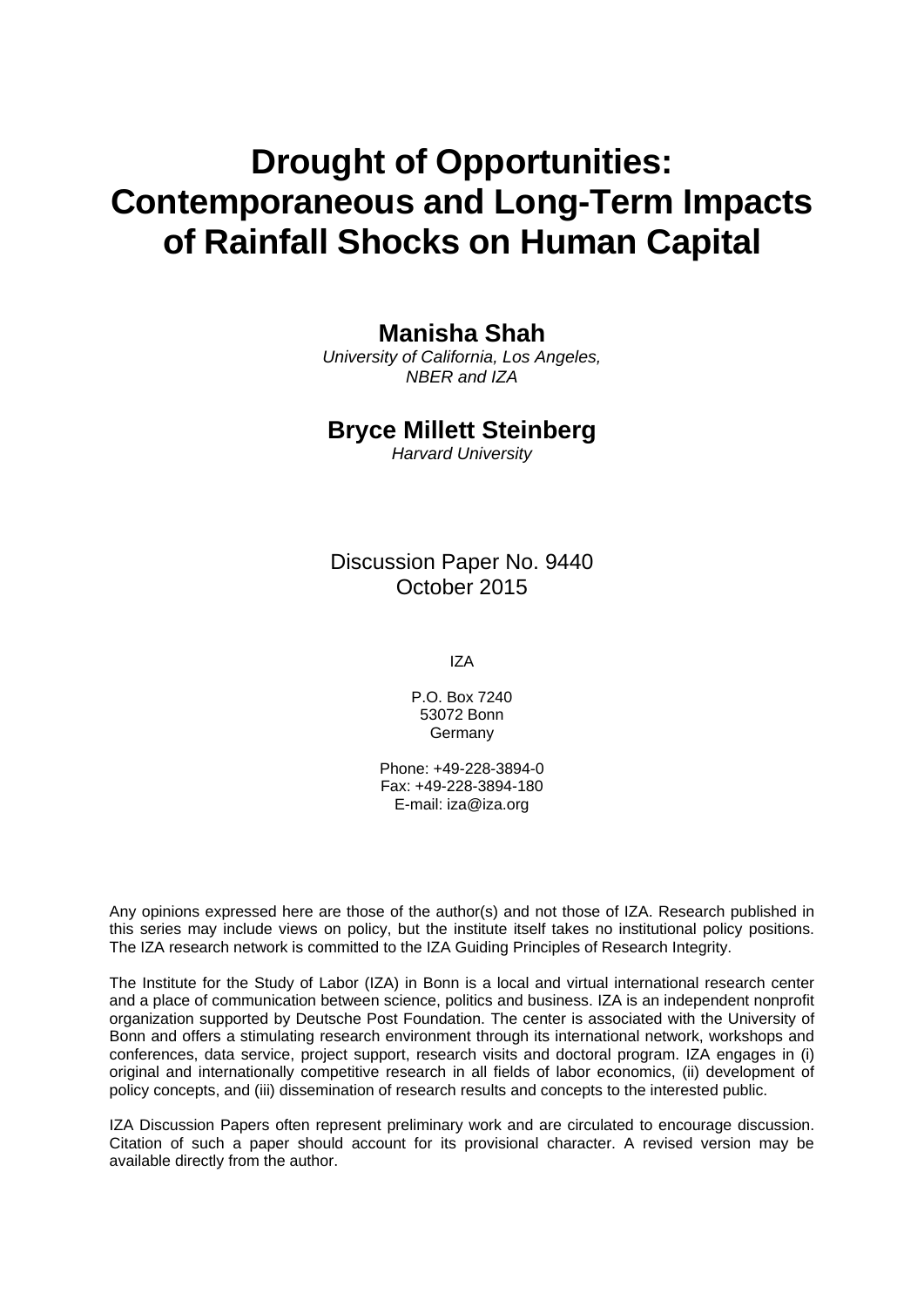IZA Discussion Paper No. 9440 October 2015

## **ABSTRACT**

## **Drought of Opportunities: Contemporaneous and Long-Term Impacts of Rainfall Shocks on Human Capital\***

Higher wages are generally thought to increase human capital production, particularly in the developing world. We introduce a simple model of human capital production in which investments and time allocation differ by age. Using data on test scores and schooling from rural India, we show that higher wages increase human capital investment in early life (in utero to age 2) but decrease human capital from ages 5-16. Positive rainfall shocks increase wages by 2% and decrease math test scores by 2-5% of a standard deviation, school attendance by 2 percentage points, and the probability that a child is enrolled in school by 1 percentage point. These results are long-lasting; adults complete 0.2 fewer total years of schooling for each year of exposure to a positive rainfall shock from ages 11-13. We show that children are switching out of school enrollment into productive work when rainfall is higher. These results suggest that the opportunity cost of schooling, even for fairly young children, is an important factor in determining overall human capital investment.

JEL Classification: O12, I2, J1

Keywords: human capital investment

Corresponding author:

 $\overline{\phantom{a}}$ 

Manisha Shah Department of Public Policy University of California, Los Angeles Los Angeles, CA 90095 USA E-mail: ManishaShah@ucla.edu

<sup>\*</sup> We would like to thank Marianne Bitler, Kitt Carpenter, Thomas Covert, Joe Cummins, James Feigenbaum, Ed Glaeser, Ben Hebert, Simon Jaeger, Rob Jensen, Marc Jeuland, Larry Katz, Michael Kremer, Xiaoman Luo, Emily Oster, Guillaume Pouliot, Martin Rotemberg, Jesse Shapiro, Ashish Shenoy, and Chad Stecher for helpful comments. Seminar participants at CMC, CSUF, Harvard, HKUST, NBER Summer Institute, UC Berkeley, UCI, UCSC, USC, and PacDev provided useful feedback. We thank Wilima Wadhwa for generously sharing the ASER data.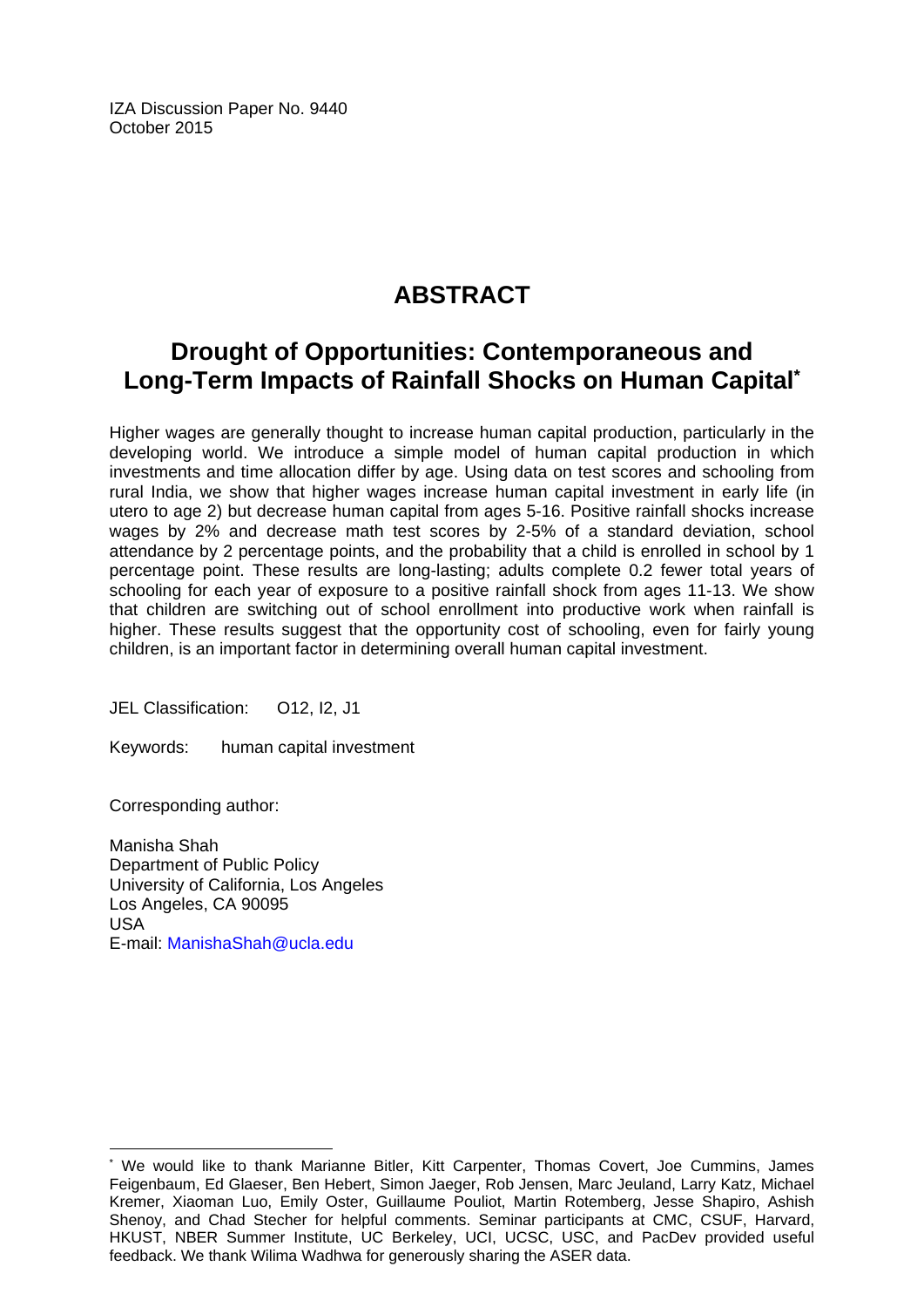#### 1 Introduction

Human capital investment is an important determinant of economic growth (Mankiw et al., 1992). The majority of empirical evidence from poor countries suggests that higher wages should increase human capital investment (see for example, Jacoby and Skoufias (1997); Jensen (2000); Thomas et al. (2004); Maccini and Yang (2009)). However, there is some evidence from Latin America suggesting the opposite (Duryea and Arends-Kuenning, 2003; Schady, 2004; Kruger, 2007).<sup>1</sup> Theoretically, the relationship is ambiguous; if time and income are important inputs into human capital, then increased wages could either increase or decrease human capital investment. As early as 1977, Rosenzweig and Evenson showed that higher wages are associated with lower schooling rates, due to increased opportunity costs of staying in school. If poor children react to higher wages by leaving school early to join the workforce, this could raise overall inequality in poor countries or even stunt long term growth.

Some of the differences in these studies may be due to differential effects by age. If the opportunity cost of time for older children is affected by wages, then the substitution effect would be relatively important for older children. In addition, if the human capital production function itself differs by age (for instance, if income-intensive inputs such as calories are more important for younger children), then we might also observe differential impacts of wage shocks by age.

In this paper, we introduce a simple model of human capital investment in which households derive utility from consumption and human capital. We then estimate the comparative statics from this model, using rainfall fluctuations in rural India as quasi-random shocks to wages. We measure human capital using test scores from the ASER data from 2005-2009; we observe approximately 2 million rural children from almost every rural district in India. The data includes four distinct measures of literacy and numeracy for each child whether

<sup>&</sup>lt;sup>1</sup>All of these papers use school enrollment or years of schooling as their measure of human capital investment.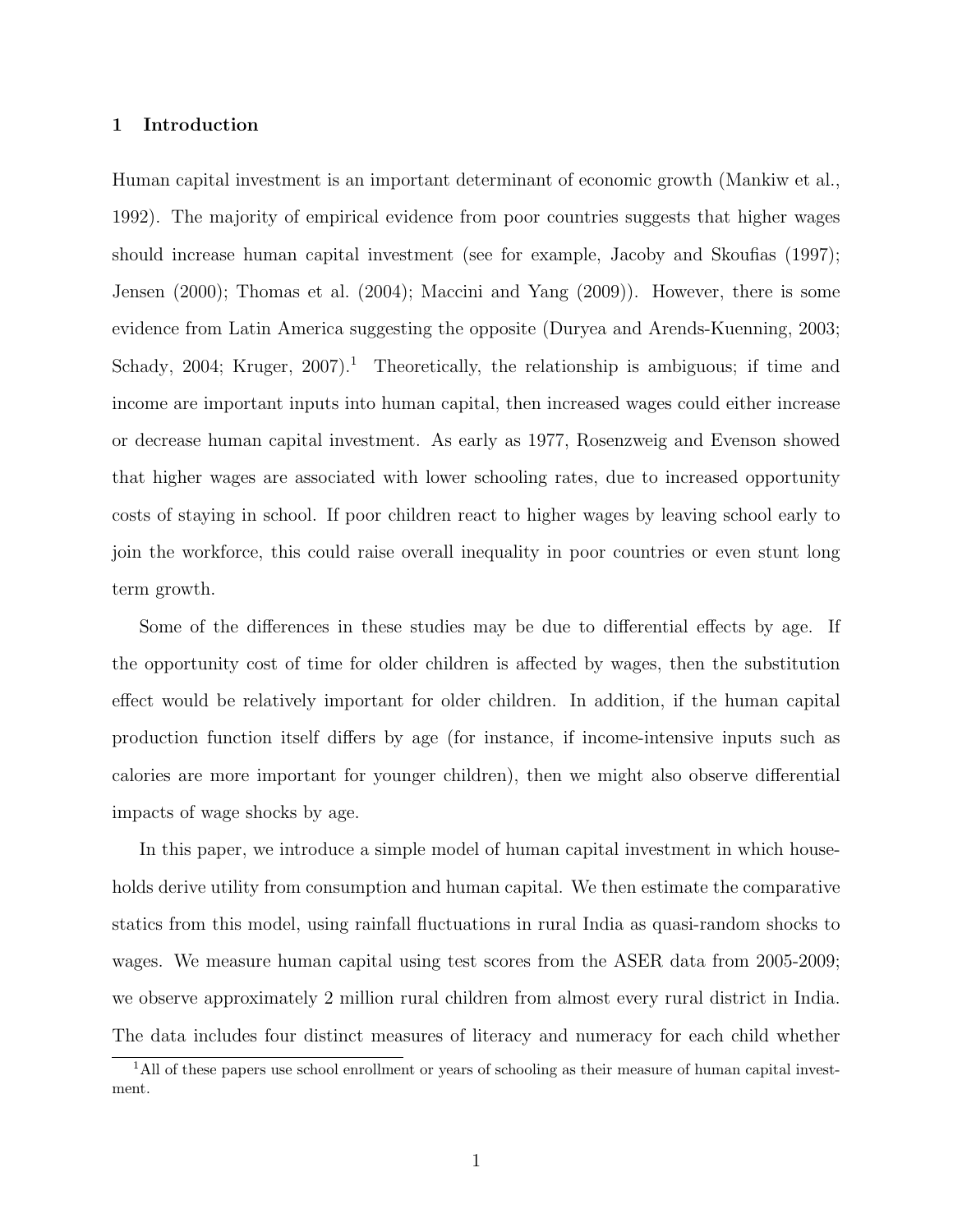or not he is currently enrolled in school.<sup>2</sup> In addition, our data allow us to look at more standard educational measures such as school enrollment, drop out behavior, and being on track in school (age for grade). Since the survey is conducted every year over five years, we can control for age, year of survey, and district, identifying off within-district variation in rain shock exposure.

The estimates of the effect of school-aged wages on human capital suggest that going from regular rainfall to a positive rainfall shock increases wages by 2% and decreases math test scores by 2-5% of a standard deviation, decreases school attendance by 2 percentage points, and decrease the probability that a child is enrolled in school by 1 percentage point. This implies that a positive rainfall shock increases the urban-rural enrollment gap by 15% for 5 to 16 year olds. In addition, children who experienced a positive rainfall shock in the previous year are 5.5% more likely to have dropped out of school and 4.5% more likely to be behind in school.

We also estimate the impacts of early life rainfall shocks (in utero to age 4) on current test scores and schooling outcomes. We find that, by contrast, more early life rainfall is associated with higher test scores in both math and reading. A positive rainfall shock increases wages 2% and increases current test scores for children who experienced a positive rainfall shock in utero to age 2 by about 1.3% of a standard deviation per year of exposure. In addition, children who experience positive rainfall shocks before age 5 are more likely to be enrolled in school and to be on track in school.

We investigate whether there are long-term impacts of these rainfall shocks on total years of schooling for adults aged 16-30 using a national labor and employment survey. We find that more rainfall during school years (particularly ages 11-13) lowers total years of schooling. This is also the age group where positive rainfall shocks significantly increase the likelihood of dropping out as these are the transition years from primary to secondary school so positive employment shocks are particulary detrimental to human capital investment during this

<sup>&</sup>lt;sup>2</sup>This is rare since tests are primarily conducted at school, and thus scores are usually only available for currently enrolled kids who attended school on the day the test was given.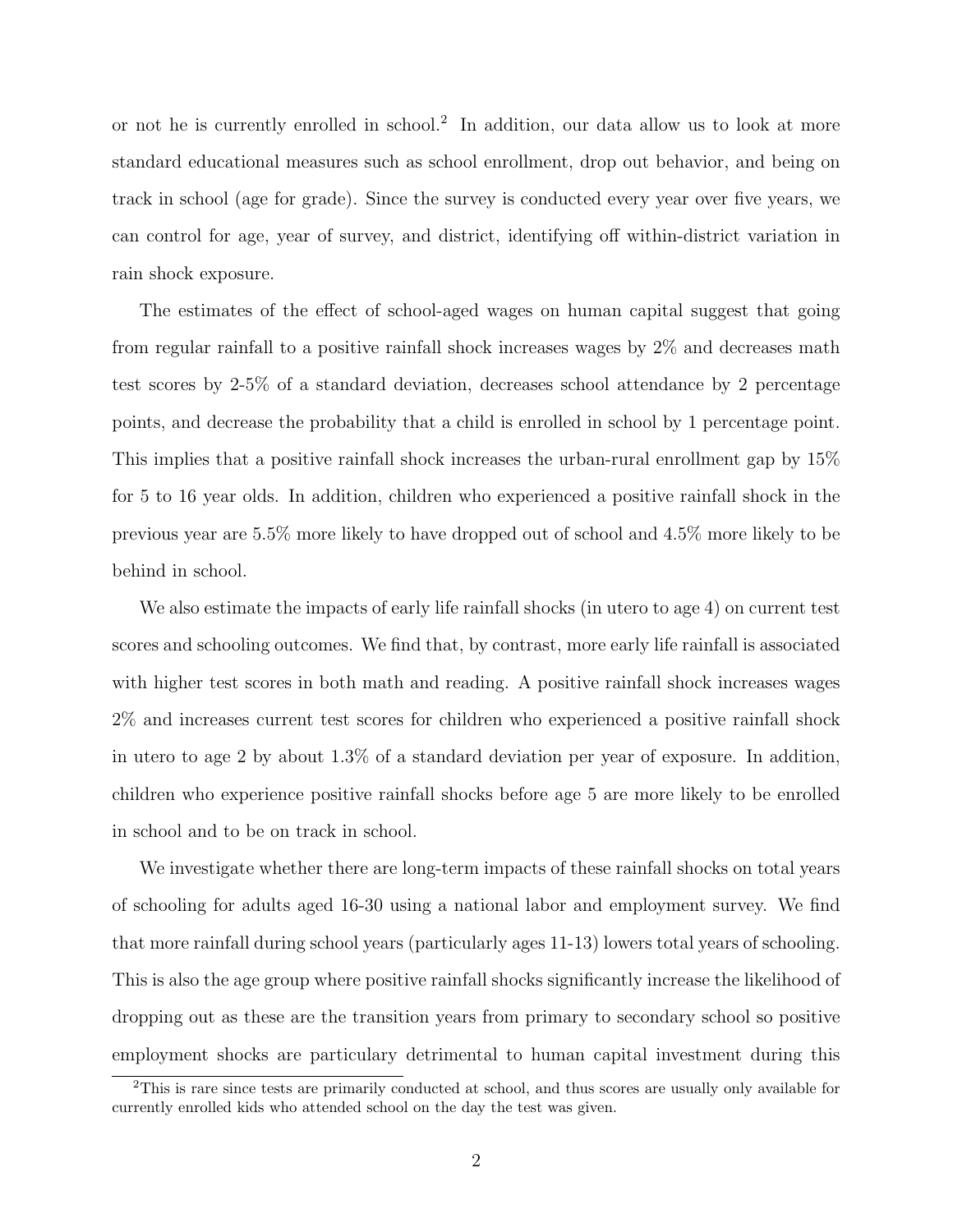period.

As far as we know, this is the first paper to document the possibility that positive productivity shocks can lead to lower levels of human capital attainment using test scores. Test scores measure output as opposed to the previous literature which has focused on school enrollment (i.e. inputs). Unlike the previous literature which focuses on shocks at certain critical ages in a child's development, we consider a child's entire lifecycle from in utero to age 16. This allows us to say something about the relative importance of time vs. income at all stages of a child's human capital development. We show that wages increase human capital investment from the in utero phase to age two, but decrease human capital investment after age 5. In addition, we provide new evidence on the long term effects of cumulative shocks on human capital attainment of young adults. While previous research has suggested that that these shocks represent simple intertemporal substitution of school time and that children make up these differences in human capital (Jacoby and Skoufias, 1997; Funkhouser, 1999), we find quite the opposite. For example, children ages 11-13 complete approximately .2 more years for every drought experienced (and .2 fewer years for every positive rainfall shock relative to normal rainfall years). This constitutes a substantial shock to human capital attainment during a period when most poor children will already be on the margin between dropping out and continuing.

#### 2 A Model of Human Capital Investment

We consider a simple model of human capital investment. Households consist of one child and one parent, and the parent maximizes the total utility of the household. The child lives for three periods. In the first period, the child is too young for school or work and only consumes. In the second period, the child also consumes, but in addition, she has one unit of time that can be spent either in school or working. In the third period, the household gets a payoff from the child's accumulated human capital.

Let  $c_t$  be consumption in period t where  $t \in \{1,2\}$ , and  $u_t(c_t)$  be the flow utility from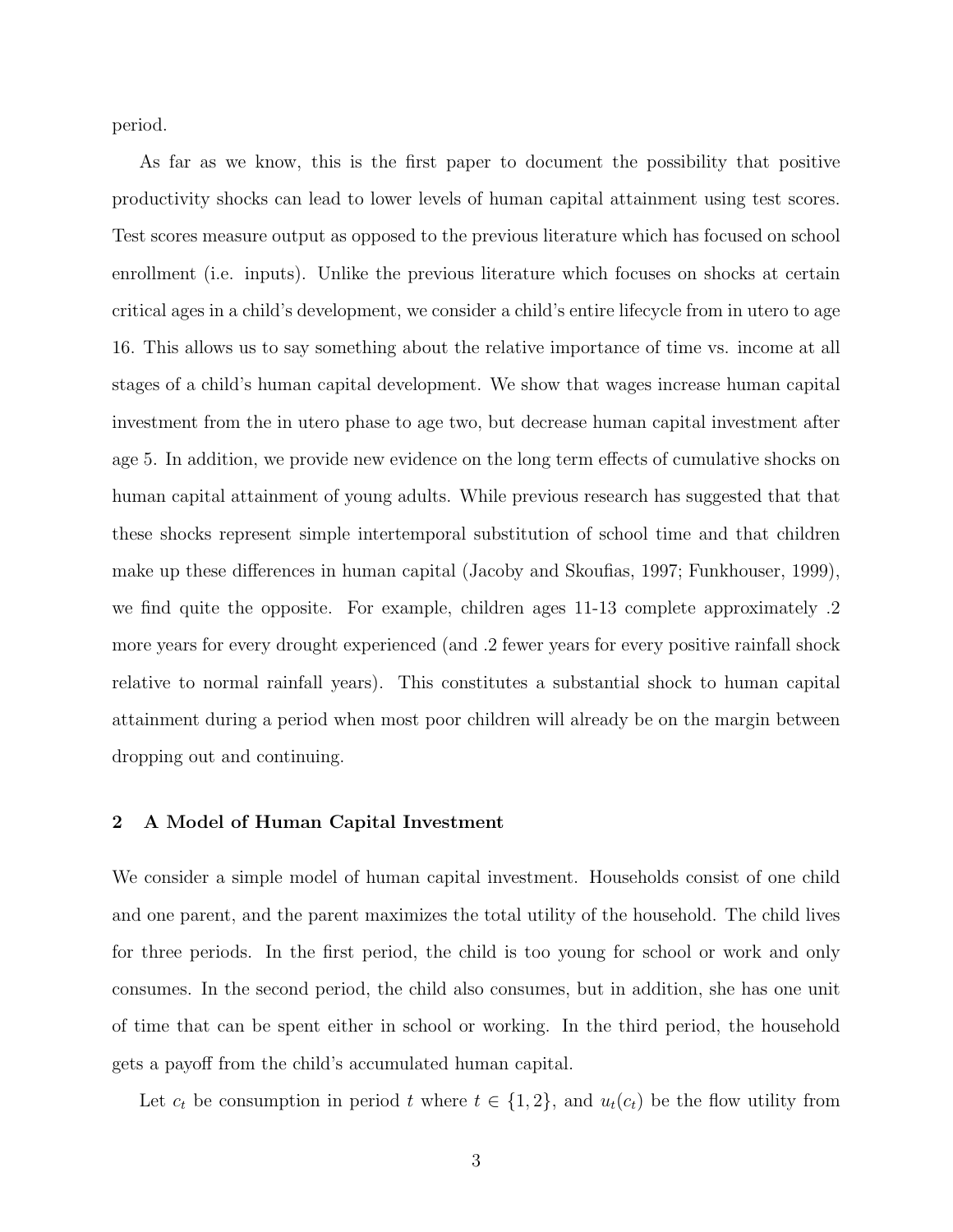consumption in period t, where  $\frac{\partial u_t}{\partial c_t} > 0$  and  $\frac{\partial^2 u_t}{\partial c_t^2}$  $\frac{\partial^2 u_t}{\partial c_t^2} < 0$ ,  $\forall t$ . Let  $e_t$  be the human capital of the child in period  $t$ , and  $h$  be the human capital of the parent, which we assume does not change. Let  $V(e_3)$  be the payoff to the household from the level of human capital in period 3.  $\beta$  is the discount factor.<sup>3</sup> The total utility function of the household is

$$
U(c_1, c_2, e_3) = u_1(c_1) + \beta u_2(c_2) + \beta^2 V(e_3)
$$

Let  $w_t \in (0, \bar{w})$  denote the wage in period t per unit of human capital, so that parents will be paid  $w_t h$  and children will be paid  $w_t e_t$  for each unit of time spent working in period t.  $w_t$  can be thought of as an aggregate productivity shifter, and in our empirical specifications will be proxied by rainfall in agricultural areas. The wage is determined exogenously. In addition, let  $s_2 \in [0,1]$  denote the time that the child spends in school in period 2, and thus  $(1 - s<sub>2</sub>)$  will be the time she spends working. In the first period, household income will be earned entirely by the parent, and will be equal to his wage,  $w_1h$ . In the second period, the household income will be equal to the earnings of the parent,  $w_2h$  plus the earnings of the child,  $(1 - s_2) w_2 e_2$ . We will abstract away from borrowing and savings decisions, so that consumption will always be equal to income in each period. Thus, consumption will be

$$
c_1 = w_1 h
$$

$$
c_2 = w_2(h + (1 - s_2)e_2)
$$

In the spirit of Cunha and Heckman  $(2007)$ , we assume that human capital at date t is a function of human capital at date  $t-1$  plus any investments made in period  $t-1$ . In this simple model, investments will take the form of either schooling or consumption. We will not allow for directed payments for human capital (such as books or tutors) or for parents to invest their own time to teach children. This is sensible in the context of rural India

<sup>&</sup>lt;sup>3</sup>For ease of notation, we assume exponential discounting, even though in this model, the "periods" are of substantially different lengths. This has no effect on our results.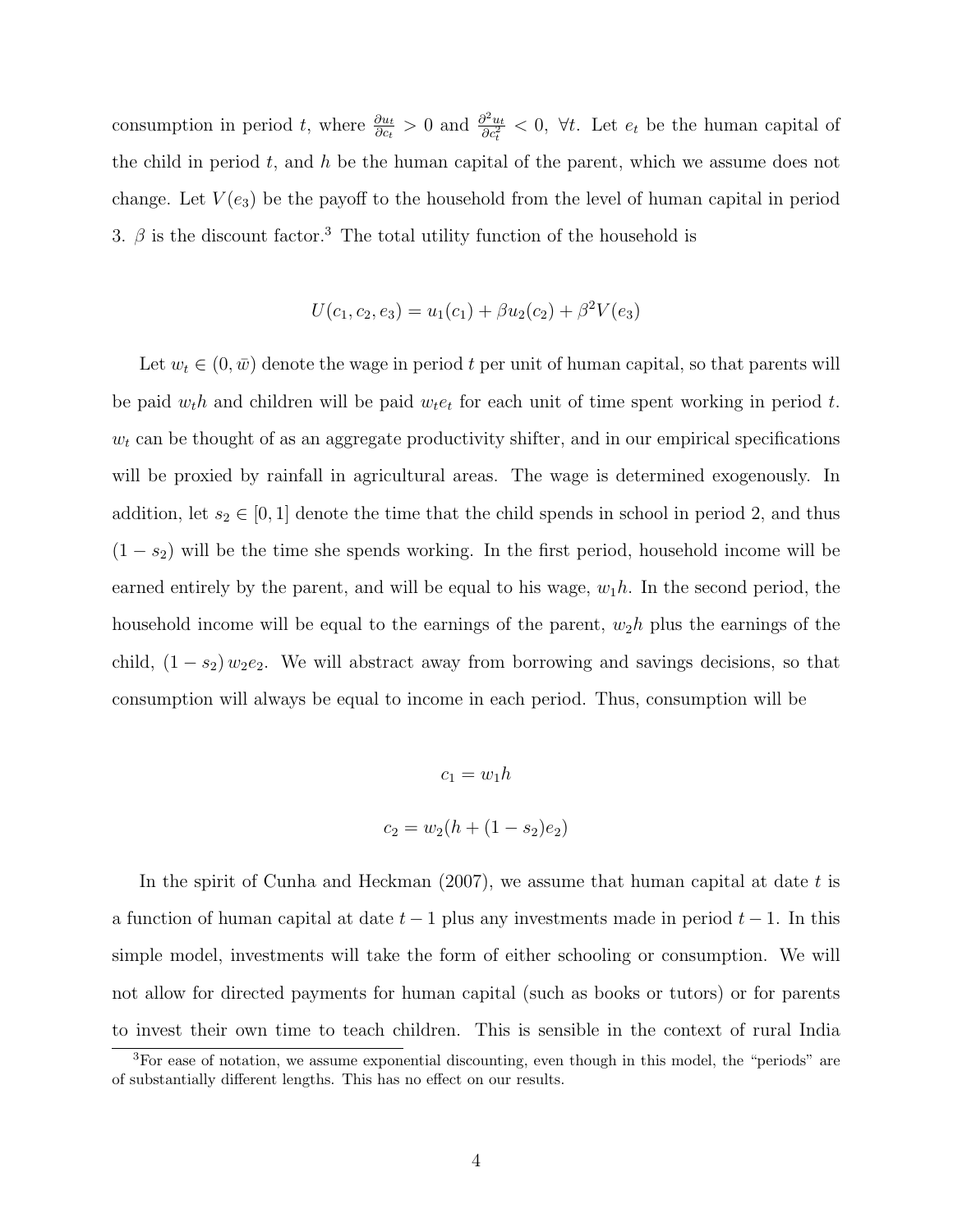since primary school is free and compulsory,<sup>4</sup> and the Indian government has built many schools to keep the costs of attendance low.<sup>5</sup> In addition, the parents of these children often have very low human capital themselves, so it is unlikely that they are heavily involved in teaching their children literacy or numeracy.

In our three period model, human capital in period 1 is normalized to zero, and human capital in period 2 is only a function of the household's consumption in period 1, since the child is too young to attend school in this period. Human capital in period 3, however, will be a function of human capital in period 2, household consumption in period 2, and schooling in period 2. Thus, we have

> $e_1 = 0$  $e_2 = f_2(c_1)$  $e_3 = f_3(e_2, c_2, s_2)$

Without loss of generality, we let  $V(e_3) = e_3$ ,  $\forall e_3$  for the remainder of the paper.<sup>6</sup> We assume that  $\frac{\partial f_3}{\partial e_2} \geq 0$ ,  $\frac{\partial f_3}{\partial e_2} \geq 0$ , and  $\frac{\partial f_2}{\partial e_1} \geq 0$ . These are standard assumptions asserting that more schooling and consumption result in weakly more human capital. In addition, we assume each input has diminishing marginal returns, that is,  $\frac{\partial^2 f_3}{\partial \epsilon^2}$  $\frac{\partial^2 f_3}{\partial e_2^2} \leq 0$ ,  $\frac{\partial^2 f_3}{\partial c_2^2}$  $rac{\partial^2 f_3}{\partial c_2^2} \leq 0,$  $\partial^2 f_3$  $\frac{\partial^2 f_3}{\partial s_2^2} \leq 0$ , and  $\frac{\partial^2 f_2}{\partial c_1^2}$  $\frac{\partial^2 f_2}{\partial c_1^2} \leq 0.$ 

Since no choices are made in the first period, we can restrict our analysis to the decisions made starting in period 2. Thus, the parent solves

<sup>&</sup>lt;sup>4</sup>While primary school is officially compulsory, in practice many children are in and out of school.

<sup>5</sup>For example, in 1971, 53 percent of villages had a public primary school, in 1991, 73 percent did (Banerjee and Somanathan, 2007), and today almost 100 percent of Indian villages have a primary school (Government of India, 2011).

 $6B$ ecause we allow for full flexibility of the human capital production function, we can make this simplification without loss of generality. However, it does change the interpretation of the function slightly, because it represents the household utility of human capital rather than the productive capacity.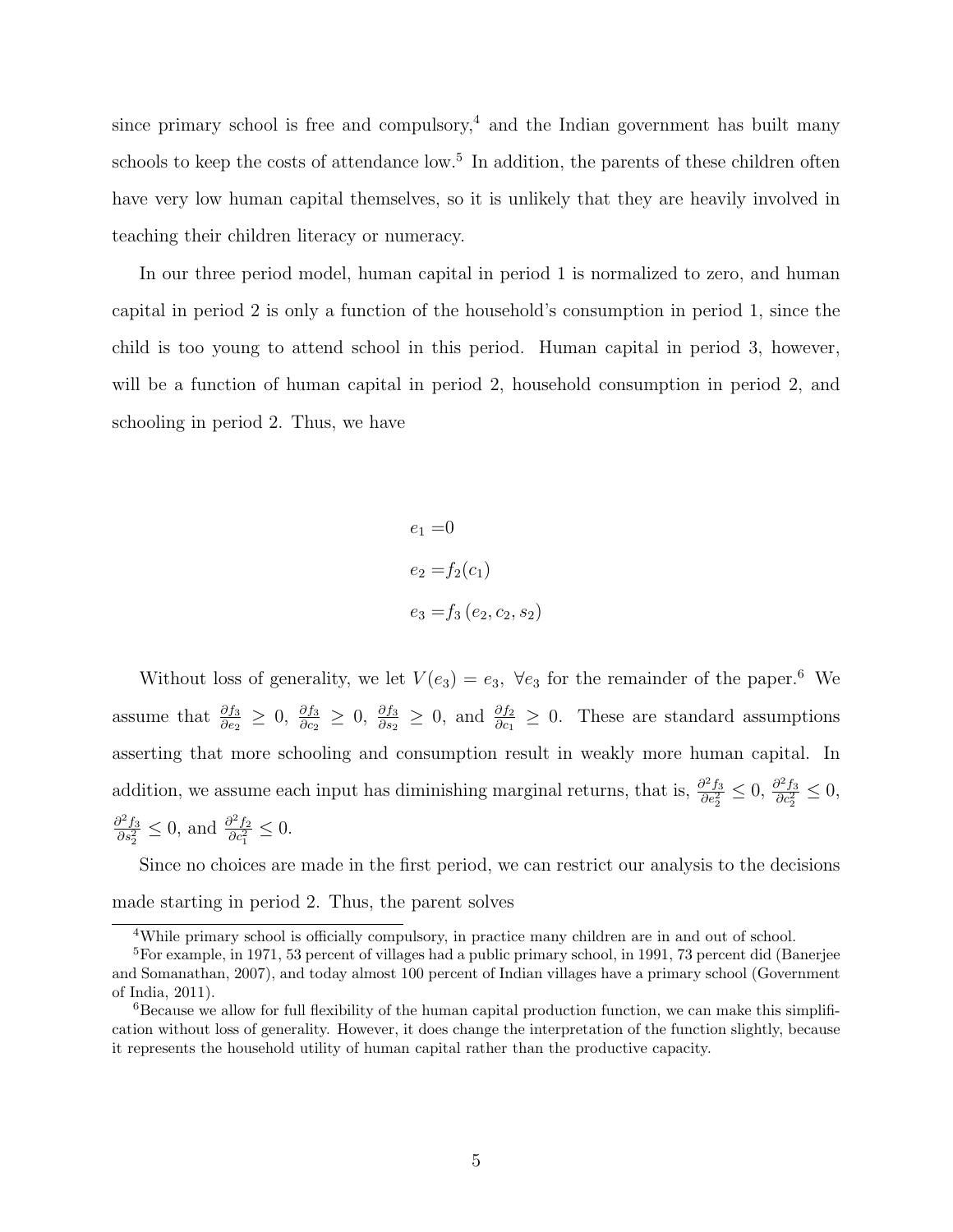$$
\max_{s_2 \in [0,1]} \left\{ u_2(c_2) + \beta f_3(e_2, c_2, s_2) \right\} \text{ s.t. } c_2 \leq w_2(h + (1 - s_2) e_2)
$$

Since utility is increasing in consumption, and there is no borrowing or saving in this model, it will always be the case that  $c_2 = w_2 (h + (1 - s_2) e_2)$ . Thus, we can substitute this into the maximization problem to get

$$
\max_{s_2 \in [0,1]} \left\{ u_2 \left( w_2 \left( h + (1 - s_2) e_2 \right) \right) + \beta f_3 \left( e_2, c_2, s_2 \right) \right\}
$$

In order to ensure a globally concave objective function, and thus, a unique optimum, we assume that

$$
\left\{\frac{\partial^2 u_2}{\partial c_2^2} + \beta \frac{\partial^2 f_3}{\partial c_2^2} (e_2, s_2, c_2)\right\} \cdot \beta \frac{\partial^2 f_3}{\partial s_2^2} (e_2, s_2, c_2) > \left\{\beta \frac{\partial^2 f_3}{\partial c_2 \partial s_2} (e_2, s_2, c_2)\right\}^2, \ \forall e_2, c_2, s_2
$$

This assures that consumption and schooling are neither "too complementary" nor "too substitutable." That is, the absolute value of the cross partial with respect to consumption and schooling is smaller than that of the second derivatives. Lastly, we assume that

$$
\lim_{s_2 \to 0^+} \frac{\partial f_3}{\partial s_2} = +\infty
$$

and

$$
\lim_{s_2 \to 1^-} \frac{\partial f_3}{\partial s_2} = 0
$$

These assumptions, while not strictly necessary for analysis of a solution, allow us to ignore corner solutions in which children spend either no time in school or no time on productive work.<sup>7</sup> We focus on interior solutions because in practice, we find that most children in our data look like they are spending at least some time in school and some time

<sup>7</sup>Because we have assumed that parents supply positive labor, and bounded schooling between 0 and 1, consumption will always be positive.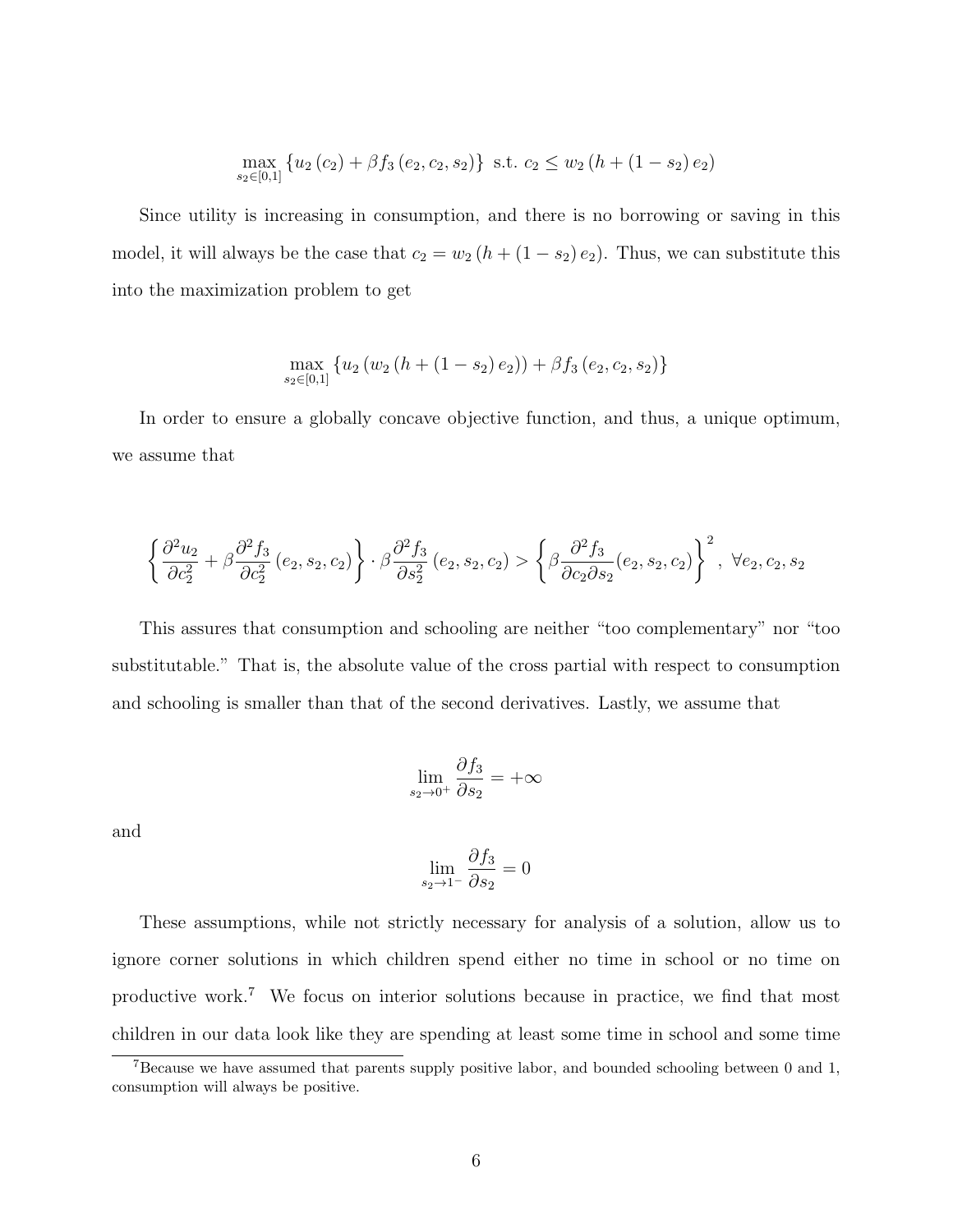on productive work.

At an interior optimum, parents equalize the marginal utility consumption from forgoing school now with the marginal benefits of additional human capital later:

$$
w_2e_2\frac{\partial u_2}{\partial c_2} = \beta\Theta(w_2, e_2, s_2^*, c_2^*)
$$

where

$$
\Theta(w_2, e_2, s_2^*, c_2^*) = \frac{\partial f_3}{\partial s_2} (e_2, s_2^*, c_2^*) - w_2 e_2 \frac{\partial f_3}{\partial c_2} (e_2, s_2^*, c_2^*)
$$

Households tradeoff the marginal benefit of additional utility from consumption with the net long-term benefit of schooling. Note that in an interior solution, since  $\frac{\partial u_2}{\partial c_2}$ ,  $w_2$ ,  $e_2 > 0$ , it must be the case that  $\Theta(w_2, e_2, s_2^*, c_2^*) > 0$ . That is, at the optimum, schooling is a relatively better technology than working and consuming for turning time into human capital.

We are interested in the effect that wages have on the optimal level of schooling. That is, if wages increase, do children invest more or less in schooling? And, as a result, do overall levels of human capital increase or decrease? In this model, there are two relevant wages those in early life and those during the child's school years. We will examine the effect of each of these wages on schooling choices and human capital.

#### 2.1 Effect of School-Aged Wages on Schooling and Human Capital

First, we examine the impact of second period wages,  $w_2$  on the optimal choice of schooling,  $s_2^*$ , and the resulting level of human capital,  $e_3^*$ . From the first order condition,

Substitution Effect (-)  
\n
$$
\frac{\partial s_2^*}{\partial w_2} \propto -e_2 \left( \frac{\partial u_2}{\partial c_2} + \beta \frac{\partial f_3}{\partial c_2} \right) - (h + (1 - s_2^*) e_2) w_2 e_2 \frac{\partial^2 u_2}{\partial c_2^2} + \overbrace{(h + (1 - s_2^*) e_2) \beta \frac{\partial \Theta}{\partial c_2}}^{Effect of c_2 on Net Impact of Schooling}
$$
\n(1)

The effect of school-aged wages on the optimal level of schooling will depend on three things. First, increased wages increase the benefit to working, both through the utility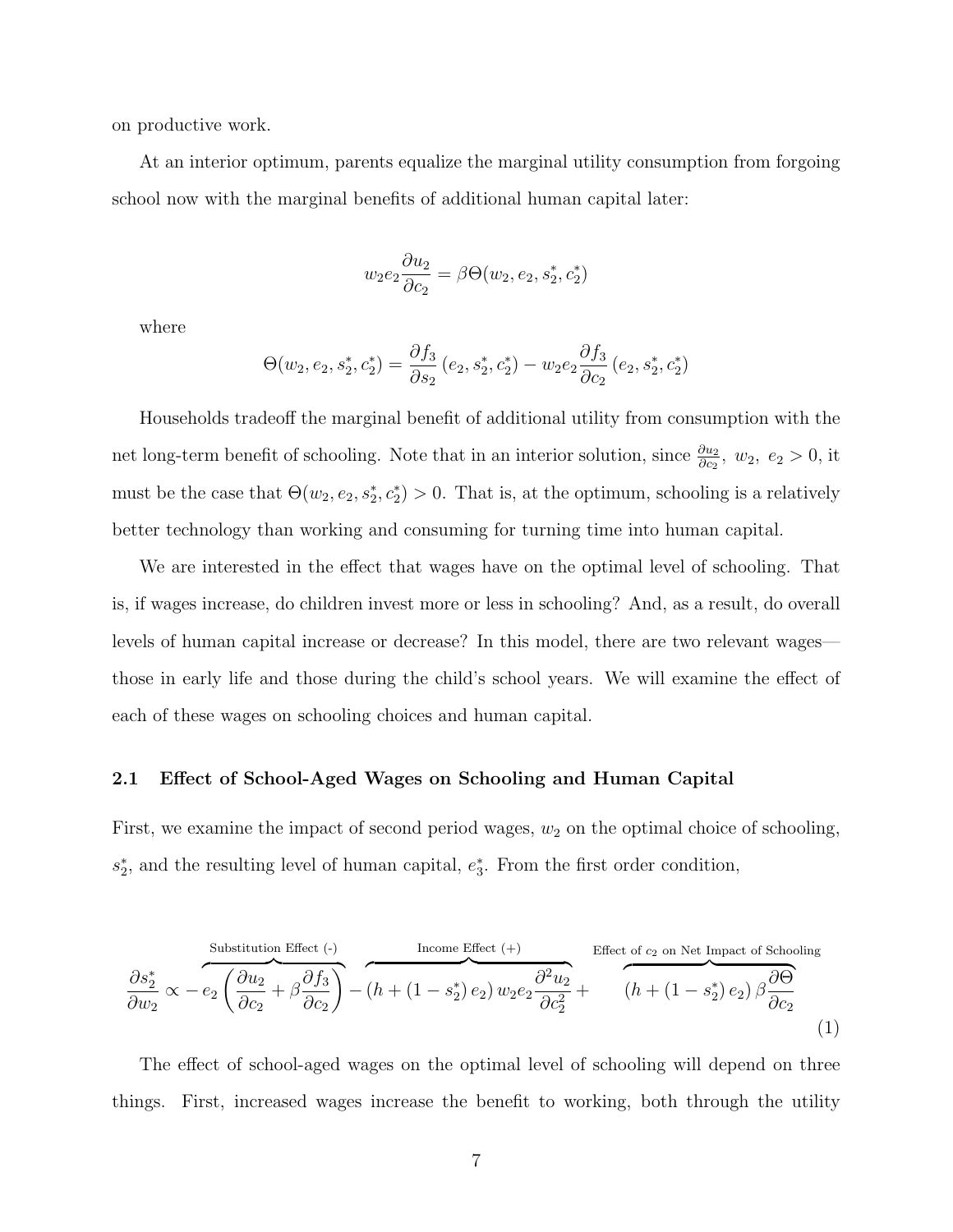in period 2, and through the benefit to human capital in period 3 (substitution effect). Second, increased wages will increase consumption, which will decrease the marginal utility of consumption (income effect). Third, the increase in consumption could affect the net impact of schooling. We think it is likely that this term is weakly positive. That is, as consumption increases, schooling becomes relatively better than consumption as a technology for turning time into human capital. If a child is starving, consumption is likely extremely important for the production of human capital. As the level of consumption increases, the benefits of consumption relative to schooling will likely decrease. Thus, even if income effects are small, if schooling becomes relatively more valuable as households get richer, we could still see schooling decrease when wages are higher. Which of these forces will dominate is an empirical question that we address in Section 4.1.

We examine the impact of period 2 wages on period 3 human capital:

$$
\frac{d}{dw_2} \left( f_3 \left( e_2, c_2^*, s_2^* \right) \right) = \left( h + (1 - s_2^*) e_2 \right) \frac{\partial f_3}{\partial c_2} + \Theta \frac{\partial s_2^*}{\partial w_2} \tag{2}
$$

The first term in this expression is positive by assumption: it is the mechanical effect of higher wages on consumption which in turn increases human capital. We also know that Θ is positive at any interior optimum, so if increased wages lead to increased schooling, we know that human capital will increase as a result. However, if increased wages decrease the optimal level of schooling, then the effect on human capital will be ambiguous. The sign will depend on whether this behavioral effect of lower investment will offset the mechanical increase in human capital due to consumption.

#### 2.2 Effect of Early Life Wages on Schooling and Human Capital

In this model, the only way that early life wages affect the choice of schooling is through their effect on human capital in period 2. Because increased wages mechanically increase consumption in period 1, and human capital in period 2 is an increasing function of period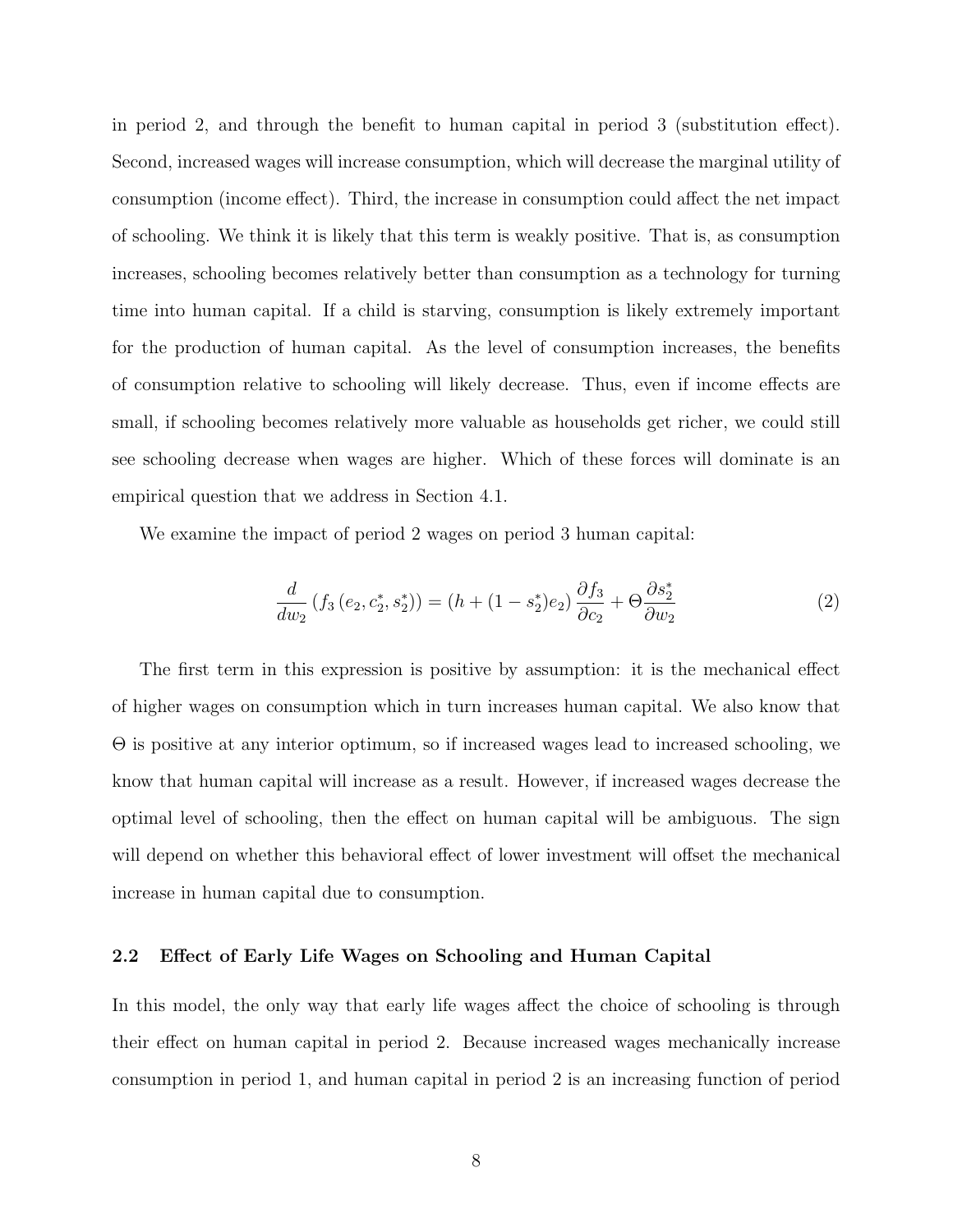1 consumption, increased wages in period 1 will always result in increased human capital in period 2:

$$
\frac{d}{dw_1}(e_2) = \frac{\partial f_2}{\partial c_1} \frac{\partial c_1}{\partial w_1} = h \frac{\partial f_2}{\partial c_1} > 0
$$

Thus, in order to understand the effect of early life wages on schooling and later-life human capital, it is sufficient to study the effect of period 2 human capital on the optimal level of schooling and on period 3 human capital.

$$
\frac{\partial s_2^*}{\partial w_1} = h \frac{\partial f_2}{\partial c_1} \frac{\partial s_2^*}{\partial e_2} \propto \frac{\partial s_2^*}{\partial e_2}
$$

From the first order condition, we can derive the effect of period 2 human capital on the optimal choice of schooling:

Substitution Effect (-)\n
$$
\frac{\partial s_2^*}{\partial e_2} \propto -w_2 \frac{\partial u_2}{\partial c_2} \qquad\n-\frac{v_2^2 e_2 (1 - s_2^*)}{w_2^2 e_2 (1 - s_2^*)} \frac{\partial^2 u_2}{\partial c_2^2} + \beta \left[ \frac{\partial \Theta}{\partial e_2} + w_2 (1 - s_2^*) \frac{\partial \Theta}{\partial c_2} \right] \tag{3}
$$

Increased period 2 human capital has three effects on the optimal level of schooling. First, increased human capital increases the value of work in the second period (substitution effect). Second, increased human capital leads to higher income, which reduces the marginal utility of consumption (income effect). Third, the net benefit of schooling,  $\Theta(w_2, e_2, s_2^*, c_2^*),$ could be affected by the increase in human capital, in two ways. First, if there are "dynamic complementarities" in the sense of Cunha and Heckman (2007), we would expect the return to schooling to increase with early life investments. In addition, since additional early life human capital also increases consumption mechanically, this could also effect the net benefit of schooling even without dynamic complementarities. However, whether these effects will be large enough to overcome the substitution effects is again an empirical question, which we will address in Section 4.2.

We can examine the impact of childhood human capital on adult human capital. Again,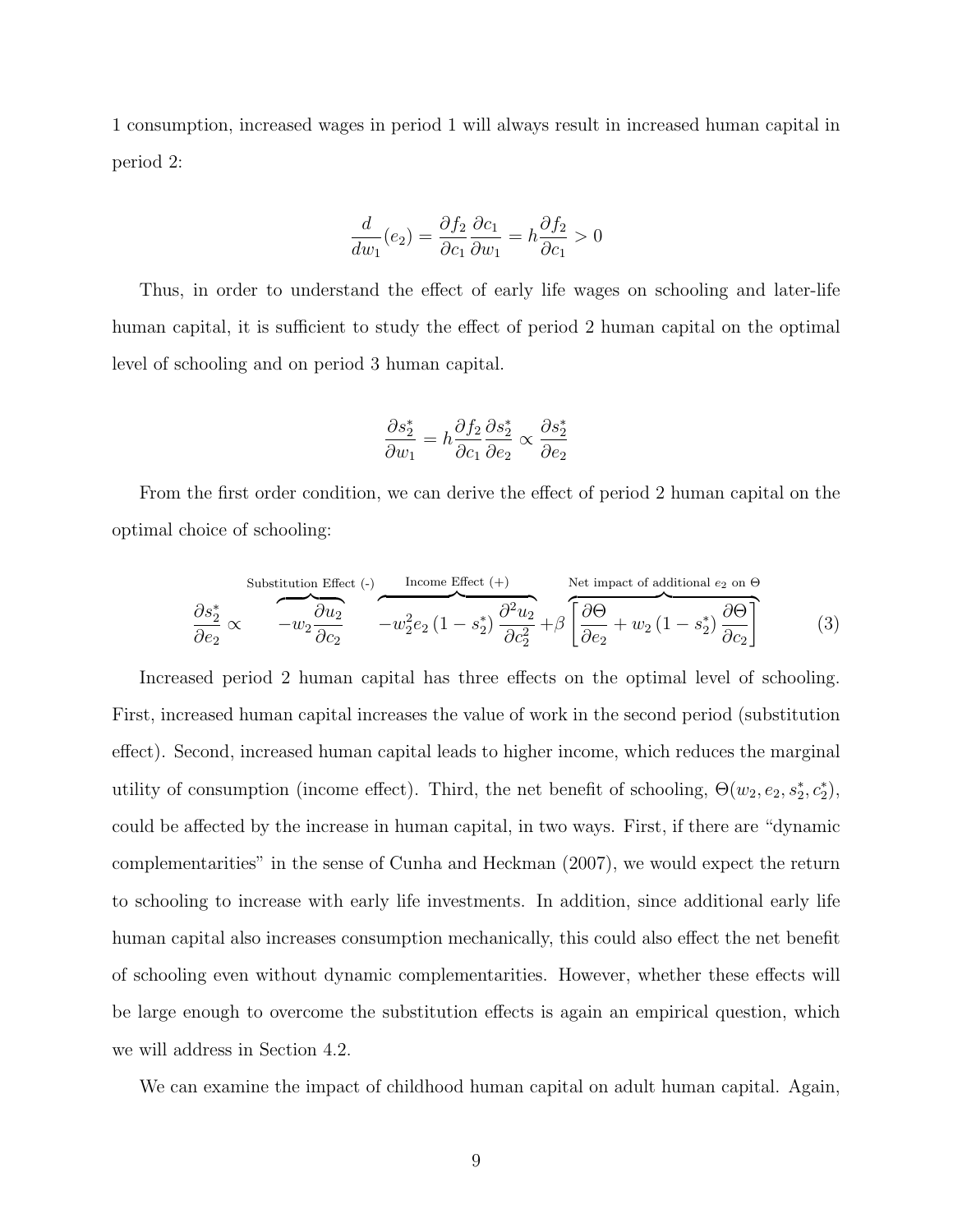$$
e_3^* = f_3\,(e_2, c_2^*, s_2^*)
$$

$$
\frac{d}{de_2}(e_3^*) = \frac{\partial f_3}{\partial e_2} + \frac{\partial f_3}{\partial c_2}w_2(1 - s_2^*) + \Theta \frac{\partial s_2^*}{\partial e_2}
$$
(4)

Intuitively, the first term can be thought of as the persistence of early life human capital, and is weakly positive by assumption. The second term takes into account the mechanical increase in consumption derived from an increase in early life human capital (through increased wages) and is also positive by assumption. From the third term, we know that  $\Theta$  is positive at the optimum, so if early life human capital increases schooling, then it will unambiguously increase human capital as well. If not, it is unclear which effect will dominate.

In the following sections, we will empirically estimate  $\frac{\partial c_1}{\partial w_1}$ ,  $\frac{\partial s_2^*}{\partial w_2}$ ,  $\frac{\partial s_2^*}{\partial w_1}$ ,  $\frac{d}{du}$  $\frac{d}{dw_1}$  (e<sup>\*</sup><sub>3</sub>), and  $\frac{d}{dw_2}$  (e<sup>\*</sup><sub>3</sub>).

#### 3 Background and Data

#### 3.1 Cognitive Testing and Schooling Data

Every year since 2005, the NGO Pratham has implemented the Annual Status of Education Report (ASER), a survey on educational achievement of primary school children in India which reaches every rural district in the country.<sup>8</sup> We have data on children from 2005-2009, giving us a sample size of approximately 2 million rural children. The sample is a representative repeated cross section at the district level. The ASER data is unique in that its sample is extremely large and includes both in and out of school children. Since cognitive tests are usually administered in schools, data on test scores is necessarily limited to the sample of children who are enrolled in school (and present when the test is given). However, ASER tests children ages 5-16, who are currently enrolled, dropped out, or have never enrolled in school. In Table 1 we describe the characteristics of the children in our

<sup>8</sup>This includes over 570 districts, 15,000 villages, 300,000 households and 700,000 children in a given year. For more information on ASER, see http://www.asercentre.org/ngo-education-india.php?p= ASER+survey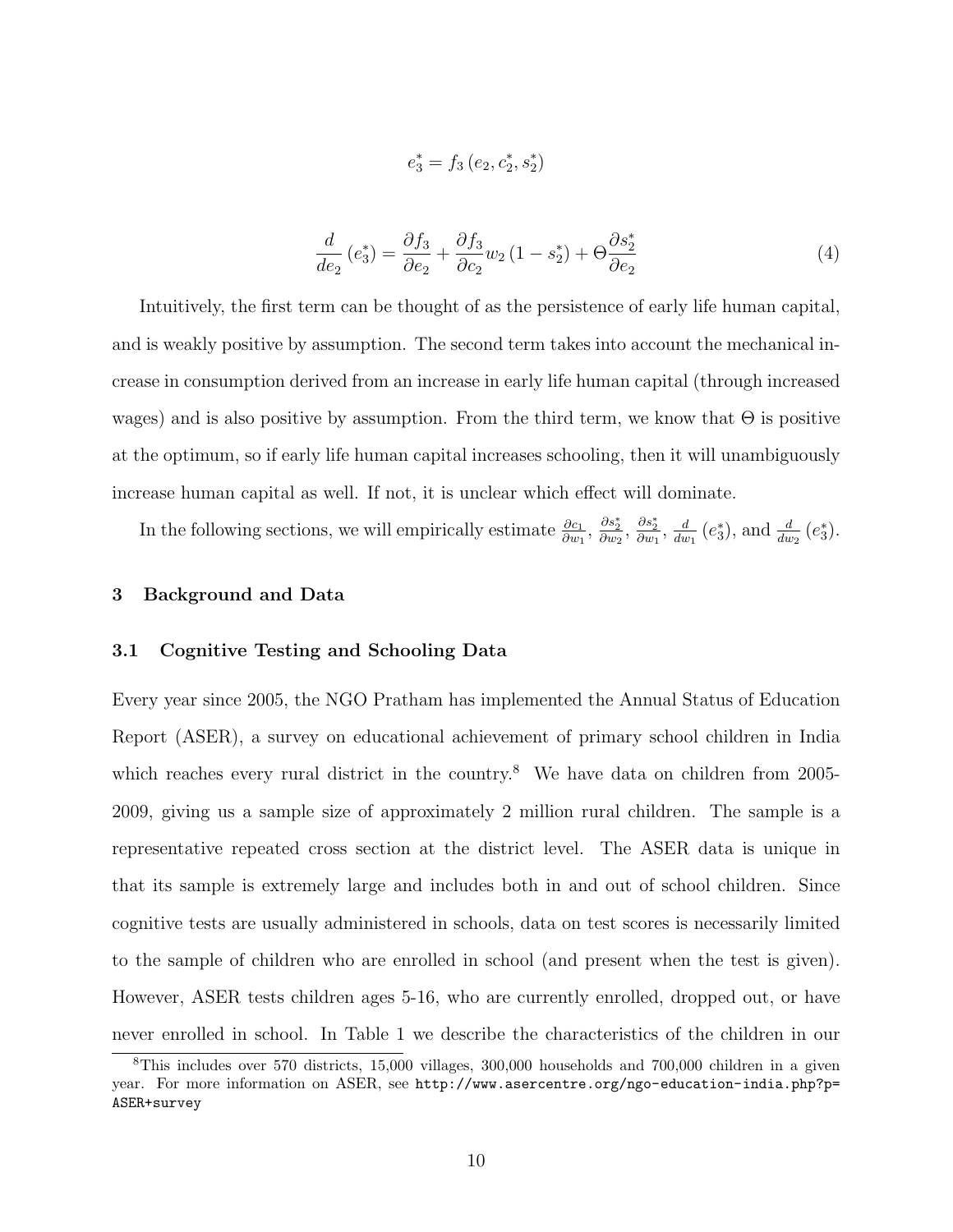sample as well as their test scores.

The ASER surveyors ask each child four questions each in math and reading (in their native language). The four math questions are whether the child can recognize numbers 1-9, recognize numbers 10-99, subtract, and divide. The scores are coded as 1 if the child correctly answers the question, and 0 otherwise. In 2006 and 2007, children were also asked two subtraction word problems, which we use as a separate math score (Math word problem). The four literacy questions are whether the child can recognize letters, recognize words, read a paragraph, and read a story. We calculate a "math score" variable, which is the sum of the scores of the four numeracy questions. For example, if a child correctly recognizes numbers between 1-9 and 10-99, and correctly answers the subtraction question, but cannot correctly answer the division question, then that child's math score would be coded as 3. The "reading score" variable is calculated in exactly the same way. In addition, the survey asks about current enrollment status and grade in school, and in 2008, attendance in the past week.<sup>9</sup> Table 1 summarizes the means of test scores and the schooling outcomes for children in the ASER sample.

#### 3.2 NSS Data

To examine the impact of rainfall shocks on work and wages, we use the NSS (National Sample Survey) Rounds 60, 61, 62, and 64 of the NSS data which was collected between 2004 and 2008 by the Government of India's Ministry of Statistics. This is a national labor and employment survey collected at the household level all over India. This dataset gives us measures of employment status as well as wages at the individual level. Given the potential measurement error in the valuation of in-kind wages, we define wages paid in money terms. We use data from all rural households in this survey and merge with our district level rainfall data to explore the relationship between weather shocks, labor force participation, school attendance, and wages.

<sup>&</sup>lt;sup>9</sup>More information on the ASER survey questions, sampling, and procedures can be found in the ASER data appendix.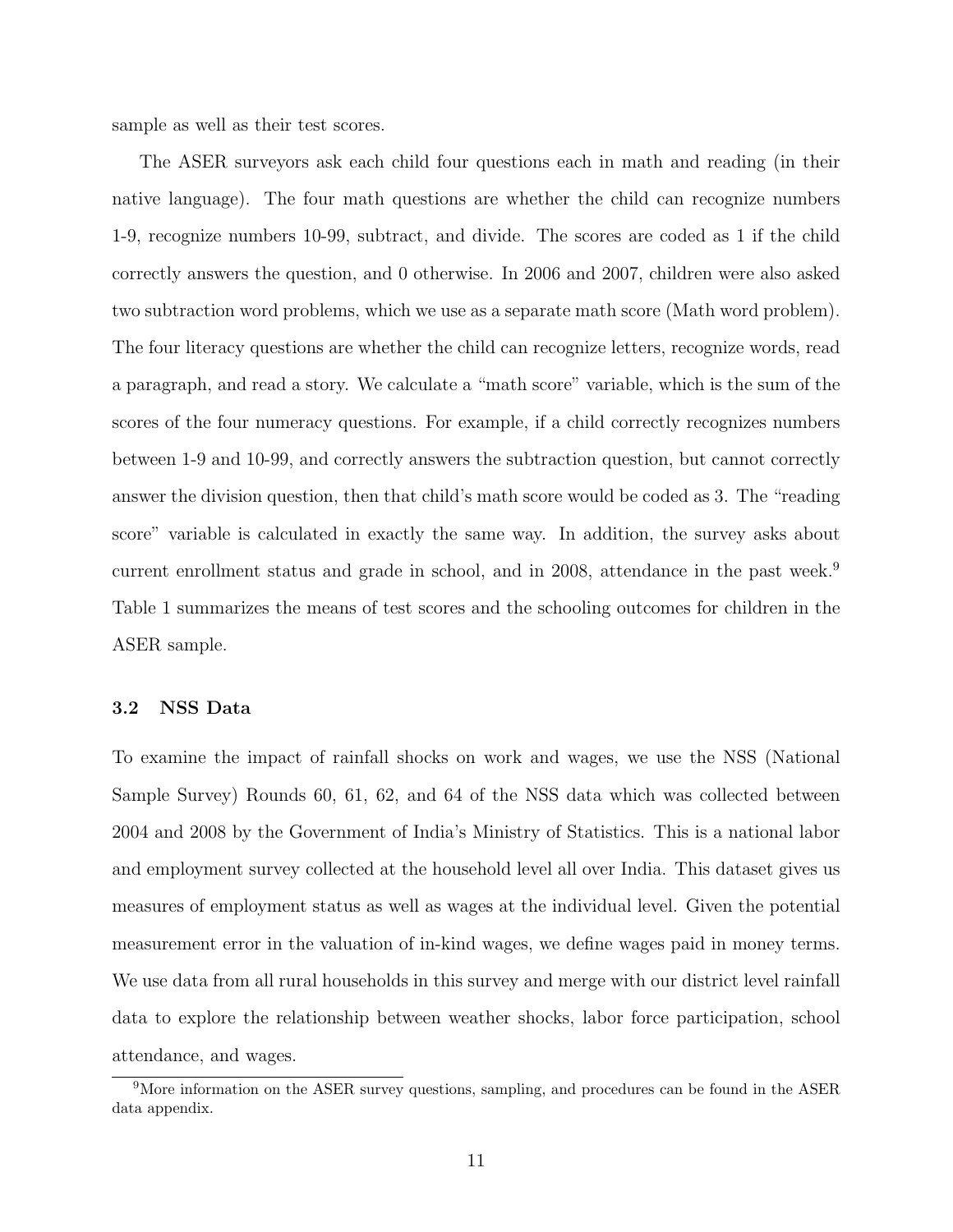#### 3.3 Rainfall Data

We use monthly rainfall data which is collected by the University of Delaware to determine rainfall shock years within districts.<sup>10</sup> The data covers all of India in the period between 1900-2008 and we use data from 1975-2008 in this paper. The data is gridded by longitude and latitude lines, so to match these to districts, we simply use the closest point on the grid to the center of the district, and assign that level of rainfall to the district for each year.

We define a positive shock as yearly rainfall above the 80th percentile and negative shock (drought) as rainfall below 20th percentile within the district. The "positive" and "negative" shocks should not be taken in an absolute sense—we are not comparing districts that are prone to higher rainfall to those that are prone to lower rainfall. These are simply high or low rainfall years for each district within the given time frame. For the analysis, we define "rain shock" as equal to 1 if rainfall is above the 80th percentile, -1 if rainfall is below the 20th percentile, and 0 otherwise. These are similar to the definitions employed in Kaur  $(2011)$  and Jayachandran  $(2006).$ <sup>11</sup> Table A2 shows the percent of districts each year that experience a drought or positive rainfall shock; the variation in rainfall across time and space is quite extensive.

In a data appendix, we explicitly test for serial correlation of rainfall because if droughts this year are correlated with droughts next year, it is difficult to tell the extent to which we are picking up the effects of a single shock or multiple years of rainfall shocks. However, we find no significant evidence of serial correlation across years. In addition, we check for spatial correlation. If there is significant within-district variation in rainfall, our district-level measure of rainfall variation might be missing the true effects for many of the children in our sample. However, we find that this type of very local variation is unlikely to be biasing our results (results available upon request).

 $10$ The data is available at: http://climate.geog.udel.edu/~climate/html\_pages/download.html# P2009

 $11$ In previous versions of the paper we showed results separately for positive and negative rainfall shocks and using rainfall quintiles and the results are qualitatively similar.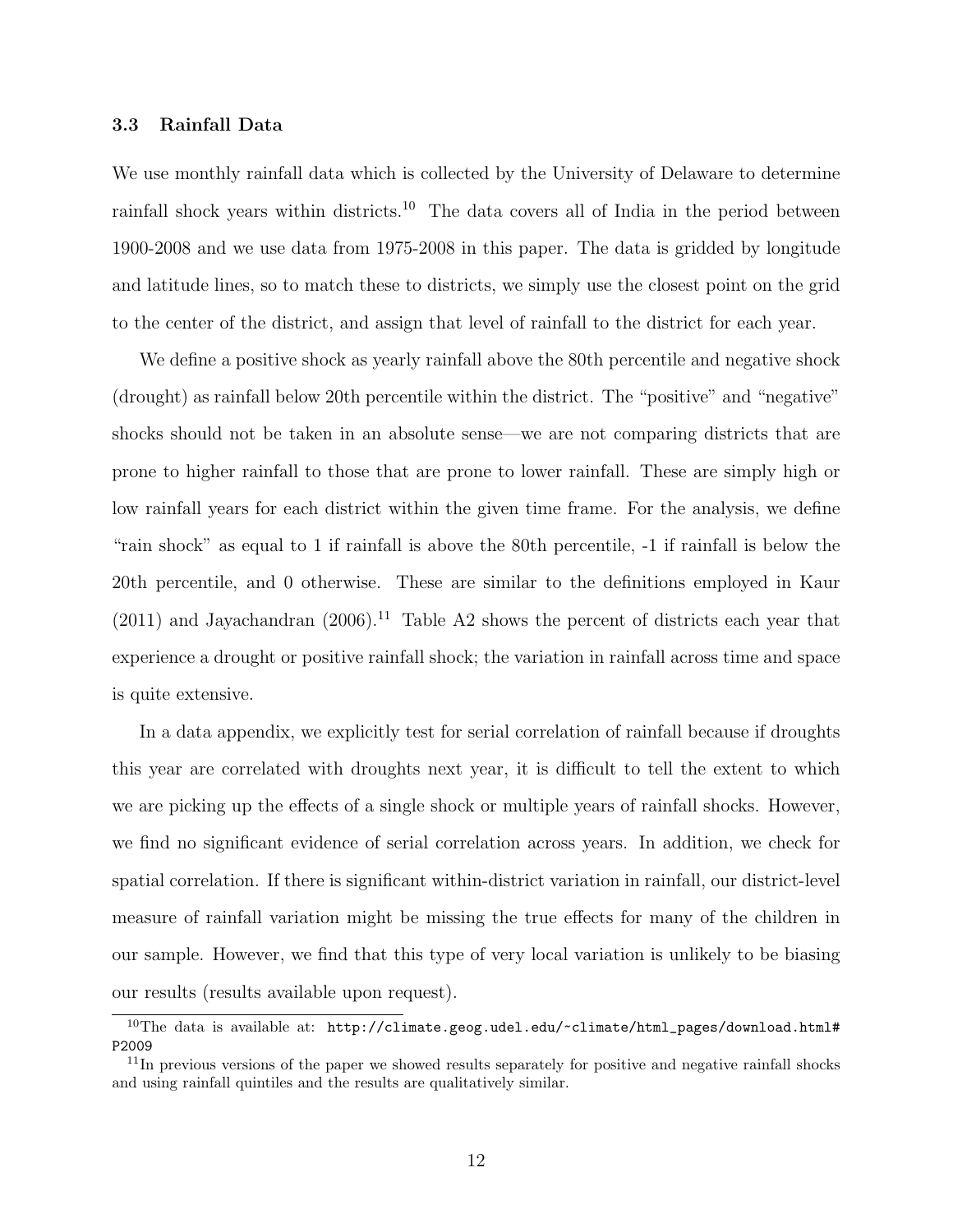#### 3.4 Rainfall Shocks in India

In rural India, 66.2 percent of males and 81.6 percent of females report agriculture (as cultivators or laborers) as their principal economic activity (Mahajan and Gupta, 2011). Almost 70 percent of the total net area sown in India is rainfed; thus, in this context we would expect rainfall to be an important driver of productivity and wages. While there is plenty of evidence showing droughts adversely affect agricultural output and productivity in India (see for example Rao et al. (1988), Pathania (2007)), we also explore this question empirically using the World Bank India Agriculture and Climate Data set. In Table A1 we show results from regressions of rice, wheat, and jowar yields on rainfall shocks. In drought years, crop yields are significantly lower regardless of the type of crop (and the opposite is true in positive rain shock years).

In Table A1, we measure the effect of rainfall shocks on wages using NSS data.<sup>12</sup> We find that for positive rainfall shocks result in increased wages. In Table A1, we also show that agricultural yields are significantly higher across all types of crops in years with more rainfall, controlling for labor and other inputs. These results give us confidence that rainfall shocks are indeed a productivity, and thus, wage shifter in this context.

#### 4 Empirical Strategy and Results

In Section 2, we outlined a model in which the effects of early life and school-aged wages on human capital was ambiguous. We now estimate these comparative statics using the test score and schooling data from India.

To understand the impact of school-aged wages on schooling and human capital, we estimate the impact of current year rainfall shocks on current levels of schooling and human capital. To determine the effects of early life wages on human capital outcomes, we need to regress current test scores on lagged rainfall since we do not have measures of human capital

<sup>&</sup>lt;sup>12</sup>While there is extensive literature in economics and other fields both documenting this fact and using it to estimate economic parameters of interest (see for example Jayachandran (2006); Maccini and Yang (2009); Jensen (2000); Kaur (2011)), we also test for the relationship using our data.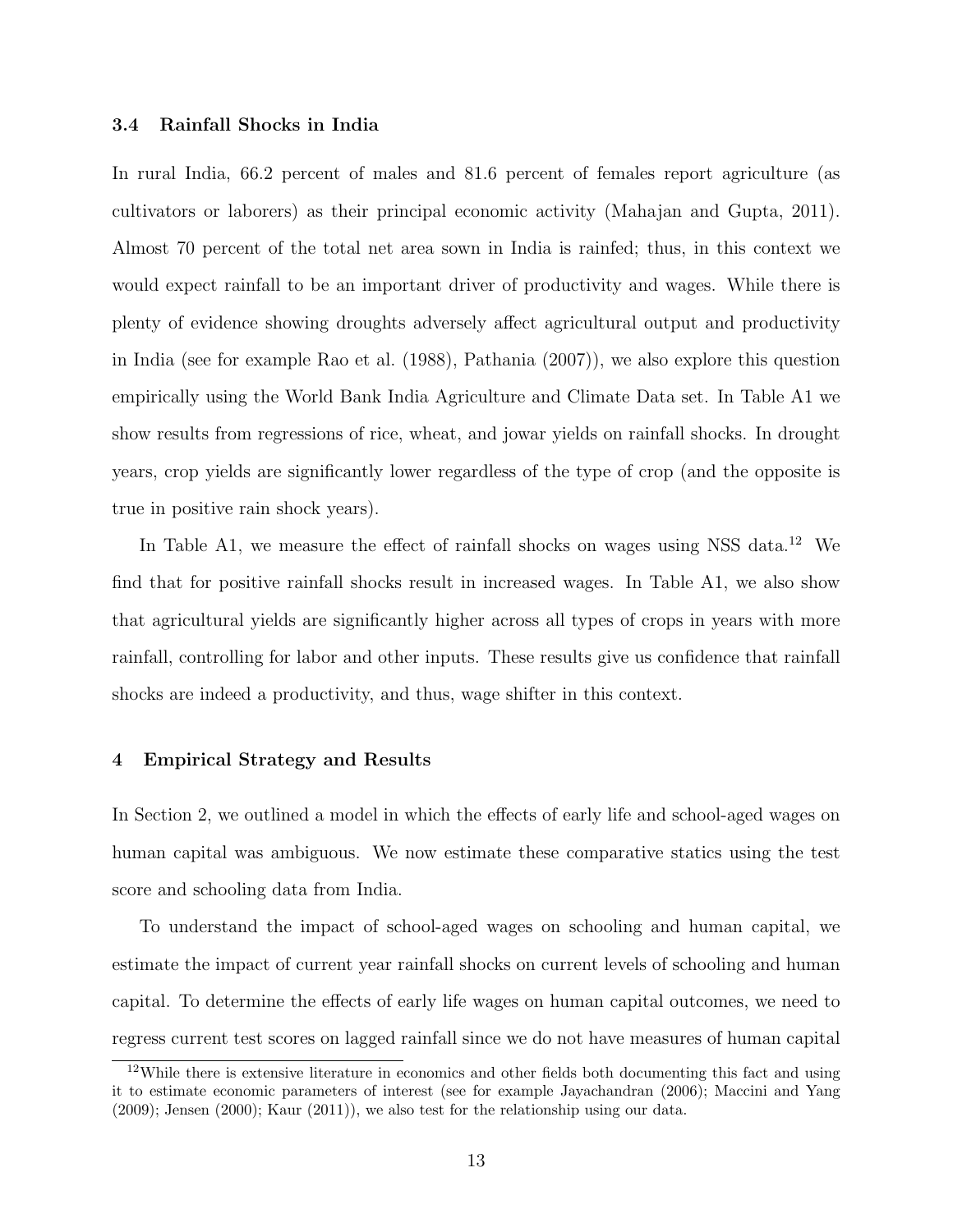for very young children. In both cases, we will rely on the quasi-random nature of negative and positive rainfall shocks within districts as a natural shifter of rural wages. We outline both strategies in detail below.

#### 4.1 Estimating Effect of School-Aged Wages on Schooling and Human Capital

In order to determine the impacts of wages on human capital and schooling  $\left(\frac{\partial s_2^*}{\partial w_2} \text{ and } \frac{d}{dw_2} (e_3^*)\right)$ , we estimate the regression:

$$
S_{ijty} = \alpha + \beta_1 \delta_{j,y} + \beta_2 \delta_{j,y-1} + \zeta \theta_{j,t} + \gamma_j + \phi_t + \psi_y + \epsilon_{ijty}
$$
(5)

where  $S_{ijty}$  is the measure of human capital or schooling for student i in district j born in year t and surveyed in year y. As measures of  $e_3$ , we use math and reading test scores, as well as "on track" which is a measure of age-for-grade. We define on track as a binary variable which indicates if a child is in the correct grade for his/her age. The variable is coded 1 if age minus grade is at most six. That is, if an eight year old is in second or third grade, he is coded as on track, but if he is in first grade, he is not. We use self-reported attendance and an indicator of having dropped out of school as two measures of  $s_2$ , schooling in period 2.  $\delta_{j,y}$  is rain shock in district j in year y and  $\delta_{j,y-1}$  is a lagged rain shock.  $\beta_1$  is the impact of current year rain shock on the various cognitive test scores and schooling outcomes. We also control for early life rainfall exposure by including  $\theta_{j,t}$ , a vector of early life rainfall shocks from in utero to age 4.  $\gamma_j$  is a vector of district fixed effects,  $\phi_t$  is a vector of age fixed effects, and  $\psi_y$  is a vector of year of survey fixed effects. This specification allows us to compare children who are surveyed in different years from the same district. Since our regressions contain district level fixed effects, the coefficient will not be biased by systematic differences across districts. Standard errors are clustered at the district level.

In Panel A of Table 2 we report the results from Equation 5 estimating the impact of contemporaneous rainfall shocks on test scores and schooling outcomes of children ages 5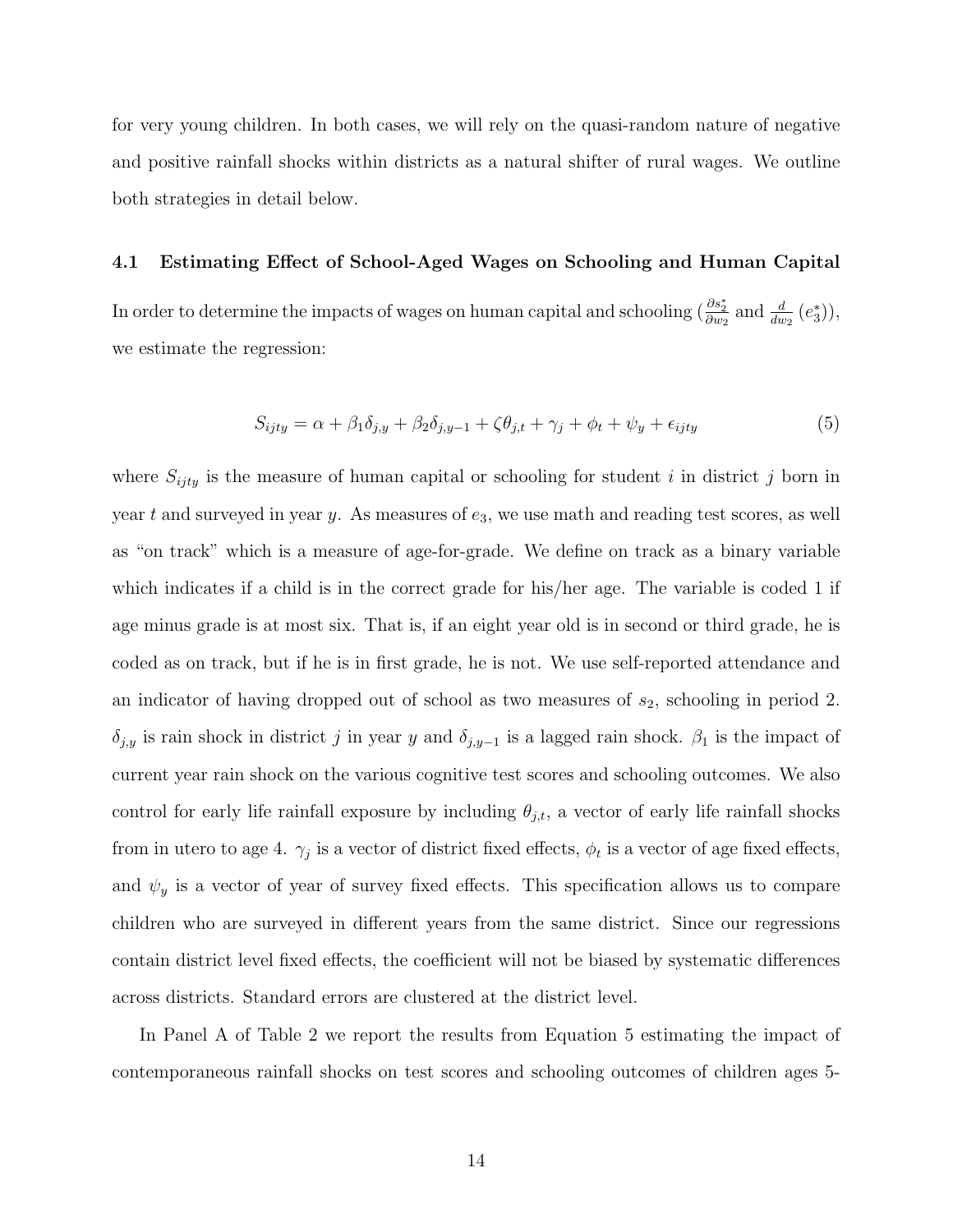16.<sup>13</sup> The coefficient on math score is -.02, which means that, relative to a positive rainfall year, children tested in a drought year score .04 points better (or 1.5 percent) on the math test. The coefficient on math word problem is -.05 which means that relative to a positive rainfall year, children in a drought district score 0.1 points more (or 8 percent). While rain shocks this year do not impact reading scores, positive rainfall shocks in the previous year significantly decrease reading scores as well.

Rainfall shocks in the previous year significantly affect both age for grade and dropping out. Children in a positive rainfall shock year are .4 percentage points more likely to report having dropped out in the following year, relative to children tested in drought years (this is an increase of 11% from a mean of .036). Likewise, children tested in a positive shock year are 2 percentage points less likely to be on track, relative to a drought year. In addition, children who currently experience drought are 4 percentage points more likely to have attended school in the previous week (from a mean of 86 percent) relative to a positive rainfall shock.

In Panels B and C of Table 2, we report these coefficients separately estimated for children aged 5-10 and aged 11-16. Most of the magnitudes are similar in size, although the effect of rainfall on dropouts and being on track appears to be almost entirely driven by older children. Indeed, Figure 1 shows the the coefficient of lagged rain shock on dropping out estimated for each age separately. It appears that experiencing a positive rainfall shock from age 12 onward results in a higher likelihood of dropping out, though the estimates are noisy. This makes sense since this is the period children transition from primary to secondary school and when outside job opportunities during high rainfall years might lure them away from school.

In Table 3 Panel A, we also estimate the impact of rain shocks on children's reported "primary activity" using NSS data to corroborate the ASER attendance results. We find that during positive rainfall shocks, children are 2 percentage points less likely to report attending school and 20 percent more likely to report working relative to a drought year.

<sup>13</sup>We only use ASER rounds 2005-2008 for Table 2 (not the 2009 round) because the rainfall data is only available to 2008 so there is no current measure of rain shock for children in the 2009 ASER round.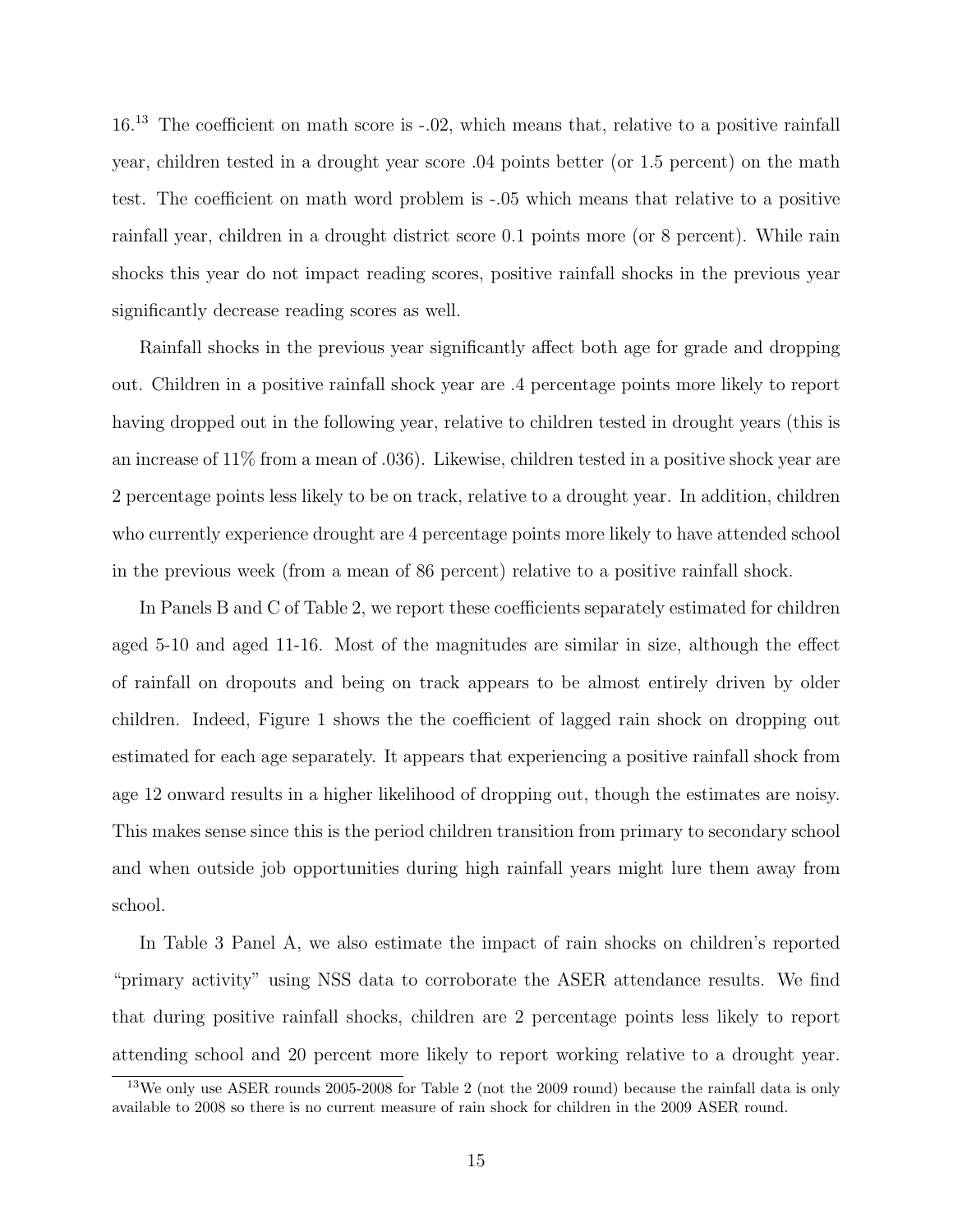In Panels B and C, we report these coefficients separately estimated for children ages 5-10 and ages 11-16. As in the ASER data, the effects are larger for older children. Note that these categories (child primarily attends school or primarily works) are mutually exclusive in the questionnaire, so that any intensive margin changes in work or school attendance are not picked up here. Because of this, it is possible that these results understate the rain dependent substitution between schooling and labor for children.

We find that both schooling and human capital are lower during higher rainfall years when children are over the age of 5.

#### 4.2 Estimating the Effect of Early Life Wages on Schooling and Human Capital

We use a lagged rainfall specification to estimate the effect of early life wages on later schooling  $(\frac{\partial s_2^*}{\partial w_1})$  and human capital  $(\frac{d}{dw_1}(e_3^*))$ . In all specifications, we look at lagged effects of rainfall shocks on current outcomes exploiting cohort variation in rain exposure.<sup>14</sup>

To examine the effect of early life wages on human capital and schooling, we estimate the following regression:

$$
S_{ijhty} = \alpha + \zeta \theta_{j,t} + \lambda_h + \phi_t + \psi_y + \epsilon_{ijhty}
$$
\n<sup>(6)</sup>

where  $S_{ijhty}$  is the measure of human capital or schooling of student i in district j born in year  $t$  and surveyed in year  $y$ , who is a member of household  $h$ . Again we use math and reading scores and "on track" as our measures of  $e_3$  and "never enrolled in school" as a measure of  $s_2$ .  $\theta_{j,t}$  is a vector of early life rain shocks from in utero to age 4,  $\lambda_h$  is a vector of household fixed effects,  $\phi_t$  is a vector of age fixed effects, and  $\psi_y$  is a vector of year of survey fixed effects.  $\zeta$  is the vector of coefficients of interest and it is the impact of early life rainfall shocks at each age on human capital outcomes. Comparing children from the

<sup>14</sup>In our data, we do not observe exact date of birth, only age at time of survey. We generate year of birth=survey year-current age; but this measure of rainfall at each age will be somewhat noisy. We examine this issue in detail in an online appendix and show that the main results are similar when we correct for measurement error.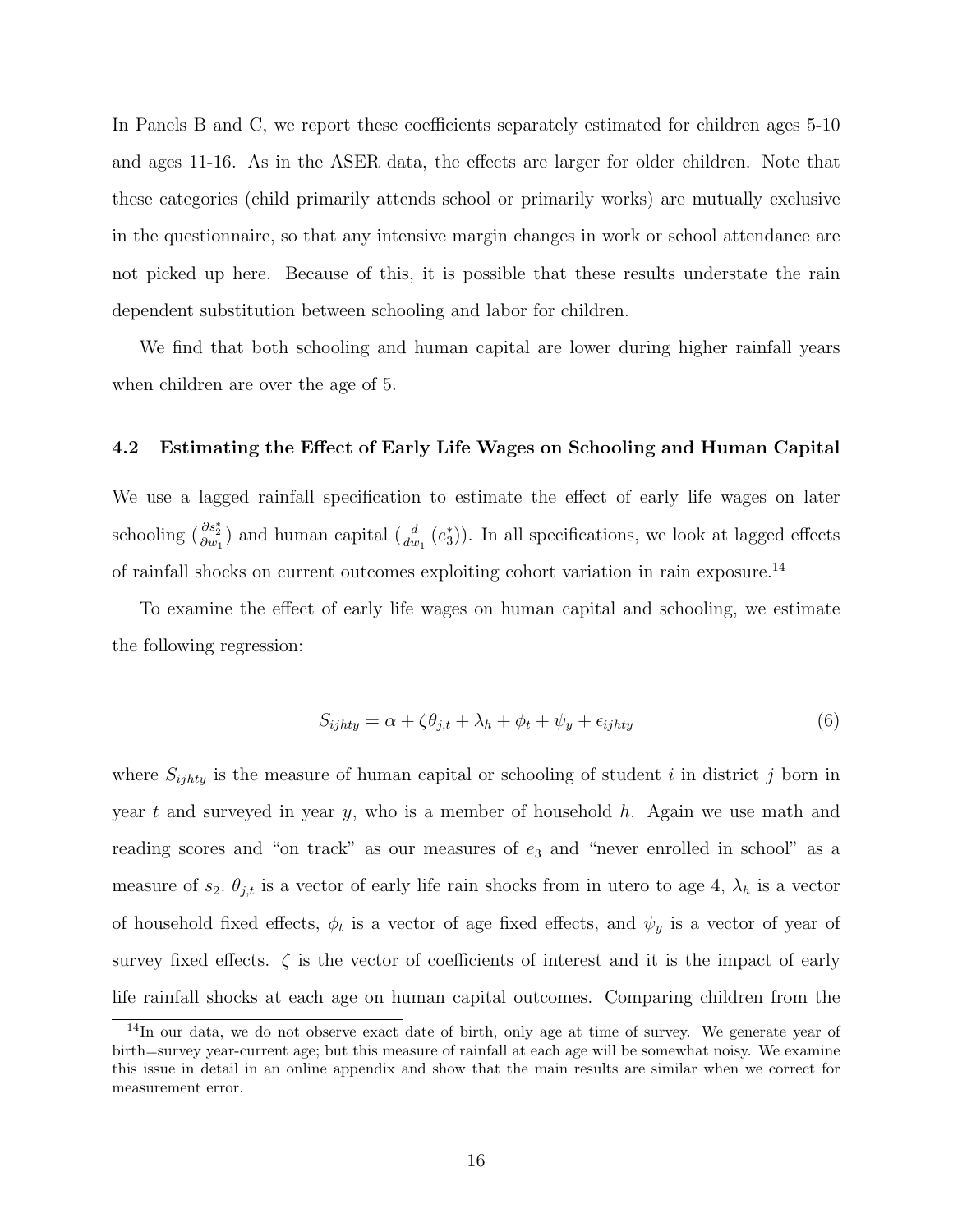same district who were born in different cohorts allows us to use household fixed effects in this regression.<sup>15</sup> Household fixed effects allow us to rule out the possibility that the results are driven by lower ability children showing up more frequently in drought cohorts due to selective migration or fertility. Standard errors are clustered at the district level. We discuss potential selection issues in Section 5 below.

Table 4 presents the main estimates of the effect of early life rainfall on test scores and schooling outcomes. In the first three columns, we examine the effect of rainfall on math test scores, math word problems, and reading test scores. The coefficient on rain shock between the in utero period and age 2 ranges from .006-.02, which implies that for each year of exposure to positive rainfall, children score .012-.04 points higher on these tests relative to drought years, and for each year of exposure to drought, they score .02-.04 points lower relative to a positive shock year. In column 4, we show that drought exposure at every year from the in utero period to age 4 is associated with a higher probability of the child never having enrolled in school. The coefficients range from -.002 to -.003, relative to a mean of .028. In column 5, we show that from the in utero period to age 2, exposure to positive rainfall shocks significantly increases the probability of a child being on track. The coefficients range from .01-.02, from a mean of 0.781. These results are consistent with the idea that both schooling investments and human capital achievement are higher when wages are higher in early life. The coefficients for nearly all variables are much smaller for exposure at ages 3 and 4, which indicates that the "critical period" for income effects might end around age 2.

Additionally, our model predicts that children's early life consumption should increase with early life wages ( $\frac{\partial c_1}{\partial w_1} > 0$ ) under a wide range of assumptions. We test this prediction

<sup>&</sup>lt;sup>15</sup>If drought exposure is indeed IID, and there are no intervening mechanisms which could affect outcomes, this specification should yield exactly the same results as using district fixed effects, except that it is identified off of households with more than one child. However, it is possible that parents could react to one child's drought exposure by reallocating resources within the household, either by shifting them toward or away from the affected child. Thus, other children in the household could be affected by their sibling's drought exposure. Regressions estimated with district fixed effects are qualitatively similar, and available upon request.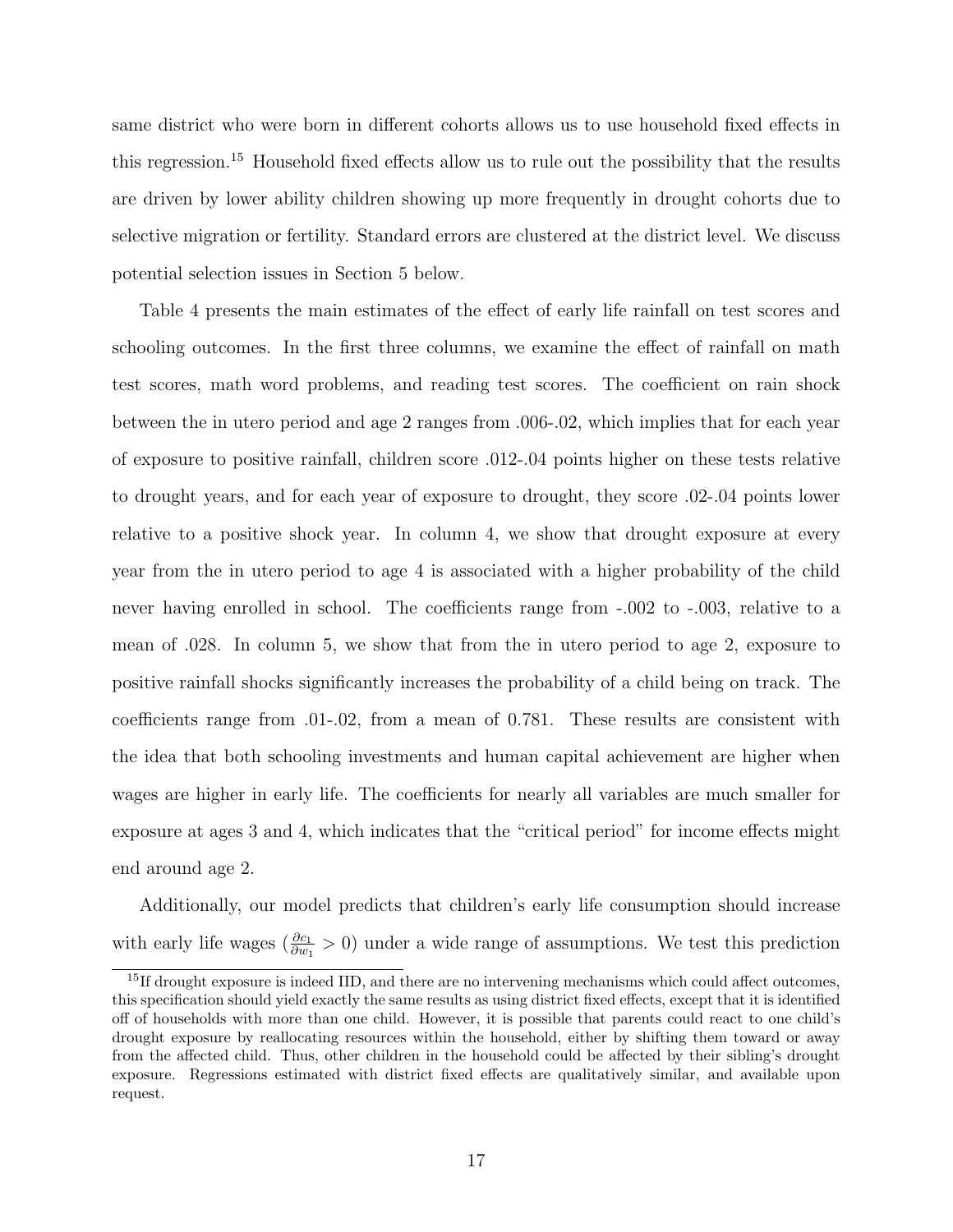in Table 5 using IHDS 2004–2005 data for children ages  $1-5$ .<sup>16</sup> We regress weight for age zscores (using the 2006 WHO child growth standards for children ages 1-5) on rainfall shocks. We show that children have significantly lower weight for age z-scores in drought years (by .12 standard deviation) and higher weight for age z-scores in positive rainfall shock years. Consistent with our model, we find evidence that early life consumption is higher when rainfall levels are higher.

Though others have examined the impact of early life shocks on health outcomes, wages, and total years of schooling, there is little medium term evidence on human capital directly (i.e. test scores). Our results are similar to Akresh et al. (2010) who also find negative effects of shocks in utero and infancy and Maccini and Yang (2009) who find positive effects of early life rainfall on human capital. However, both of these papers find different effects for different groups and ages. Akresh et al. (2010) find that the most important year is the in utero year while Maccini and Yang (2009) find it is the year after birth (and only for girls). We find largely similar effects for children under three and do not find large differences by gender. Our coefficients suggest that the in utero effects are slightly larger for girls and that girls exposed to droughts are less likely to enrol in school relative to boys, but standard errors in most cases do not allow us to detect significant differences between boys and girls (results by gender are shown in Appendix Tables A6-A9).

Consistent with the literature (Almond and Currie, 2011; Currie and Vogl, 2013), we find that more early life rainfall is associated with more early life consumption, more schooling investment, and higher levels of human capital in later childhood.

#### 4.3 Are there Long-Term Effects of Rainfall Shocks?

We are also interested in the effect of total childhood rainfall shocks experienced on total schooling  $(\frac{\partial s_2^*}{\partial w_1})$  and  $\frac{\partial s_2^*}{\partial w_2}$ ). Table 2 indicates that students in districts with positive rainfall

<sup>&</sup>lt;sup>16</sup>The India Human Development Survey (IHDS) is a nationally representative survey of 41,554 households in 1503 villages and 971 urban neighborhoods across India. The data and more information is available online at ihds.umd.edu.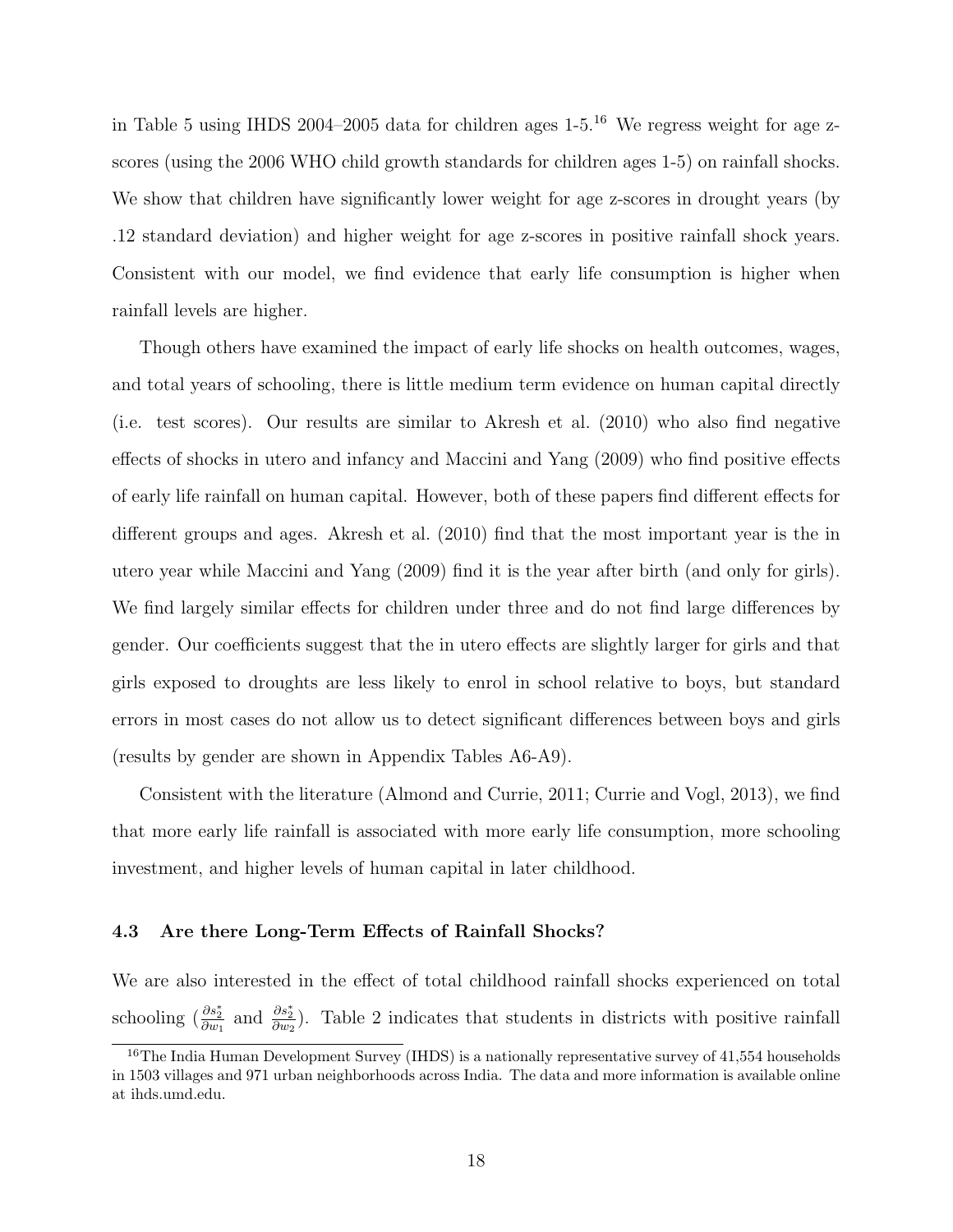shocks have lower contemporaneous test scores. The results in Table 2 also suggest that there are lagged effects for positive rainfall shocks, perhaps due to the increased propensity to drop out in these years as well. It is possible, however, that this represents simple intertemporal substitution of school time, and that children make up these differences in human capital over time (Jacoby and Skoufias, 1997; Funkhouser, 1999).

To test for this, we use the NSS data on young adults (ages 16-30) and the outcome variable for this specification is total years of schooling. Instead of using only early life exposure, we replace  $\theta_{j,t}$  with a vector of rain shocks from in utero to age 16. We include district fixed effects and control for age and sex in this specification.

Table 6 indicates that starting at approximately age 3, in almost every year of life, higher rainfall is associated with lower levels of schooling. The magnitudes are largest between ages 11-13 (a positive rainfall shock at age 12 reduces total years of schooling by approximately .23 years relative to a normal rainfall year). This makes sense, since the transition from primary to secondary school is a common time for students to drop out of school. We graph the coefficients from this regression in Figure 2. The results clearly indicate that the worst time to experience a positive rainfall shock for total years of schooling is in these transition years from primary to secondary. This is already when many children drop out of school as shown in the ASER data and experiencing a positive rainfall shock exacerbates this problem.

We find evidence in this section that the effects of rainfall on schooling and human capital can last into adulthood. Those who experienced higher rainfall on average in later childhood have fewer total years of schooling as adults. Thus, it is likely that students are not substituting across time, but that these changes in human capital represent real, lasting differences.

#### 4.4 Discussion of Results and Model

In the empirical analysis, we find that higher wages when a child is of school age decrease both the level of human capital and the investment in human capital. That is,  $\frac{d}{dw_2}(e_3^*) < 0$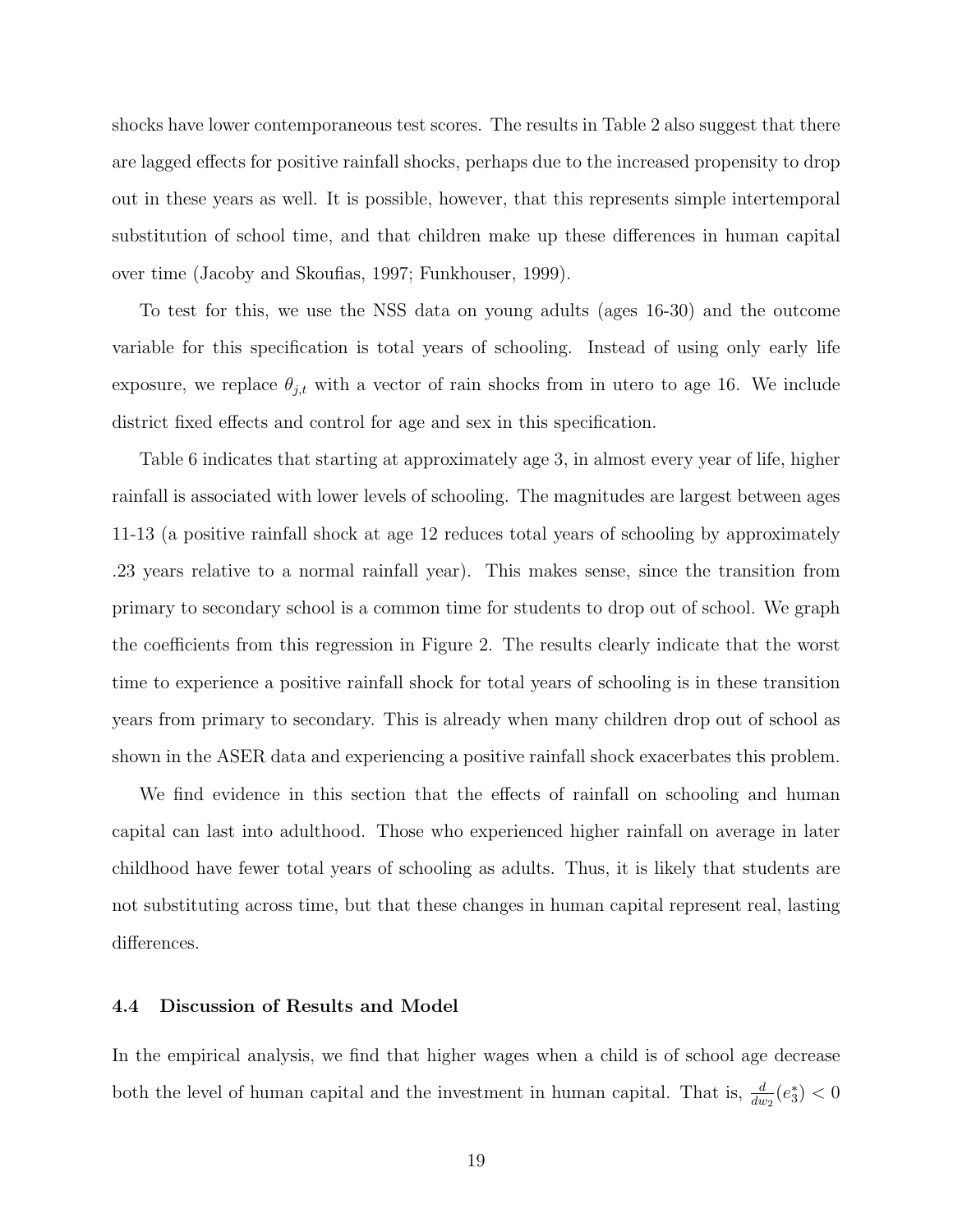and  $\frac{\partial s_2^*}{\partial w_2} < 0$ . From Equation 1,  $\frac{\partial s_2^*}{\partial w_2} < 0 \implies$ 

$$
e_2\left(\frac{\partial u_2}{\partial c_2} + \beta \frac{\partial f_3}{\partial c_2}\right) > \left(h + (1 - s_2^*) e_2\right) w_2 e_2 \frac{\partial^2 u_2}{\partial c_2^2} + \left(h + (1 - s_2^*) e_2\right) \beta \frac{\partial \Theta}{\partial c_2} \tag{7}
$$

That is, the substitution effect dominates: the combined benefit of additional consumption, through utility in period 2 and increased human capital in period 3, outweighs both the income effect and the increased benefit of schooling as consumption increases.

From Equation 2,

$$
\frac{d}{dw_2}\left(e_3^*\right) < 0 \implies \frac{\partial f_3}{\partial s_2} > \left(\frac{w_2e_2\frac{\partial s_2^*}{\partial w_2} - \left(h\left(1-s_2^*\right)e_2\right)}{\frac{\partial s_2^*}{\partial w_2}}\right)\frac{\partial f_3}{\partial c_2}
$$

This indicates that the effect of schooling on human capital is larger, at least at the optimal level of consumption and schooling in our empirical setting, than the impact of the increased consumption from both the mechanical effect of higher wages, and the behavioral response of increased child labor. In other words, even though incomes and consumption are increasing, human capital is decreasing because of decreased schooling.

Secondly, we find that early life wages increase both investments in schooling and the level of human capital,  $\frac{\partial s_2^*}{\partial w_1} > 0$  and  $\frac{d}{dw_1}(e_3^*) > 0$ , respectively. From Equation 3,

$$
\frac{\partial s_2^*}{\partial w_1} > 0 \implies w_2 \frac{\partial u_2}{\partial c_2} < w_2^2 e_2 \left(1 - s_2^*\right) \frac{\partial^2 u_2}{\partial c_2^2} + \beta \left[\frac{\partial \Theta}{\partial e_2} + w_2 \left(1 - s_2^*\right) \frac{\partial \Theta}{\partial c_2}\right] \tag{8}
$$

That is, the income effect from higher wages in period 2 is dominated by the income effect combined with the differential returns to schooling caused by increased period 2 human capital and consumption. In addition, the empirical analysis suggests that  $\frac{d}{dw_1}(e_3^*) > 0$ which is reassuring, since from Equation 4, if  $\frac{\partial s_2^*}{\partial e_2} > 0$ , it must be the case that  $\frac{d}{dw_1}(e_3^*) > 0$ .

In addition, combining and rearranging inequalities 7 and 8 yields the following inequal $itv:$ <sup>17</sup>

<sup>17</sup>See Mathematical Appendix for derivation.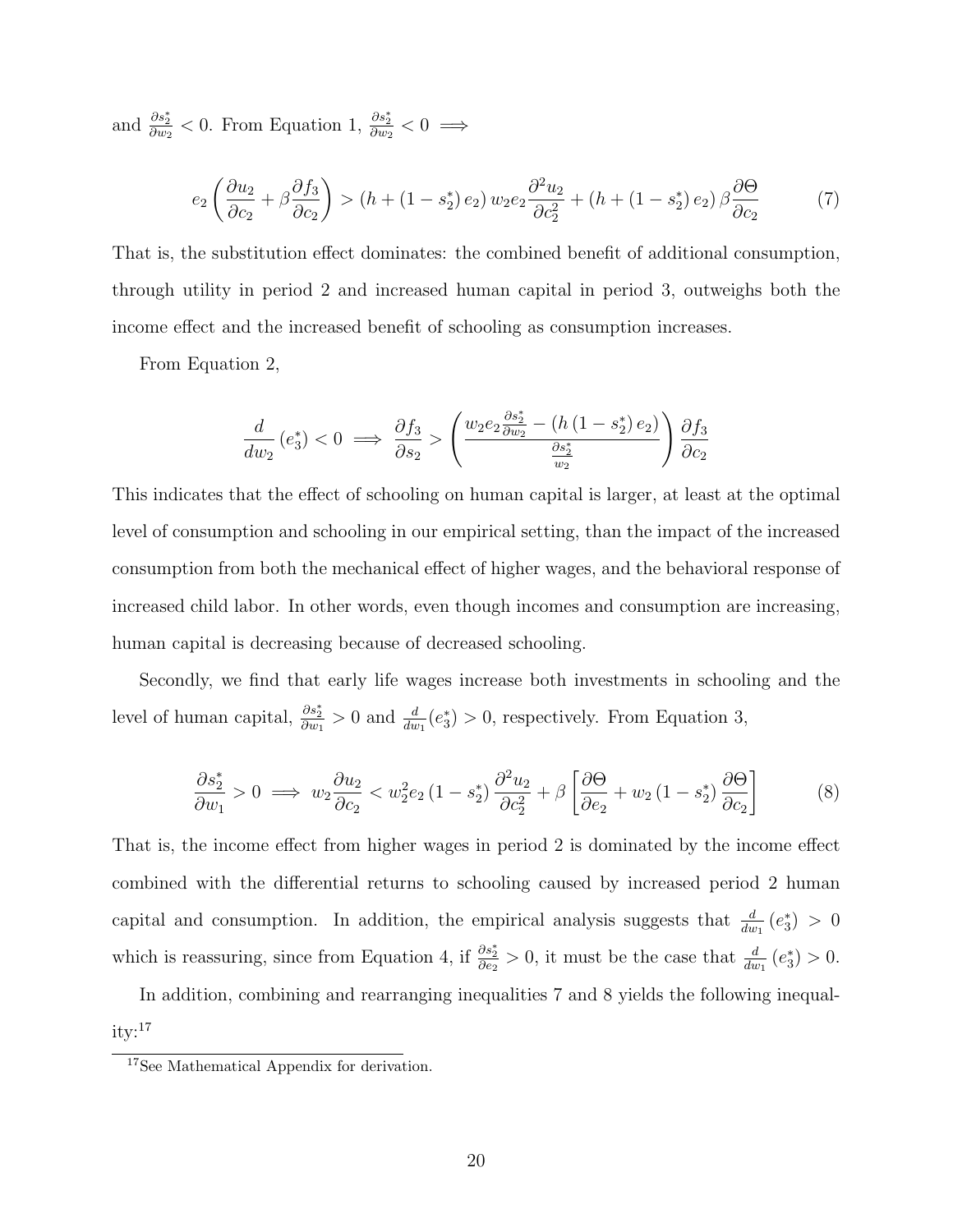$$
\beta \frac{\partial \Theta}{\partial e_2} > w_2 \left[ \frac{h}{(h + (1 - s_2^*) e_2)} \frac{\partial u_2}{\partial c_2} - \frac{(1 - s_2^*) e_2}{(h + (1 - s_2^*) e_2)} \beta \frac{\partial f_3}{\partial c_2} \right]
$$

That is, the derivative of the net benefit of schooling with respect to period 2 human capital (or the net dynamic complementarities) is bounded below by the wage times the expression in brackets. The first term in the expression is the fraction of household income earned by the parent  $\left(\frac{h}{h+(1-h)}\right)$  $h + (1 - s_2^*)e_2$  $\setminus$ , which in this context is likely close to one times the marginal utility from consumption, which is positive by assumption. The second term is the fraction of household income earned by the child  $\left(\frac{(1-s_2^*)e_2}{(1-(1-x))^2}\right)$  $h + (1 - s_2^*)e_2$  $\setminus$ times the discounted marginal effect of additional consumption in period 2 on later-life human capital  $(\beta \frac{\partial f_3}{\partial \alpha})$  $\frac{\partial f_3}{\partial c_2}\big).$ 

Without additional assumptions on  $\beta \frac{\partial f_3}{\partial \alpha}$  $\frac{\partial f_3}{\partial c_2}$ , we cannot say whether this expression will be positive. We do know that if  $\frac{\partial f_3}{\partial c_2}$  is close to zero (which is consistent with our results that schooling effects dominate consumption effects), then the expression in brackets will be positive. This is also consistent with substantial evidence that both schooling and consumption early in life effect human capital, but little evidence of contemporaneous consumption having similar effects. If, however,  $\frac{\partial f_3}{\partial c_2}$  is not small (relative to  $\frac{\partial u_2}{\partial c_2}$ ), then the expression in brackets will be positive if the fraction of income earned by the child is small enough. In this setting, though children do contribute to household income through labor, their contribution is almost always significantly less than their adult counterparts. If either of these conditions holds, our findings can be seen as evidence for dynamic complementarities in the human capital production function.

#### 5 Alternative Explanations

Since we use rainfall shocks as a proxy for wages in this paper, other aspects of abnormally high or low rainfall that affect human capital could be a threat to our identification. We discuss three such possibilities in this section. First, we examine whether direct disease mechanisms, caused by excess water from high rainfall years, could cause children to become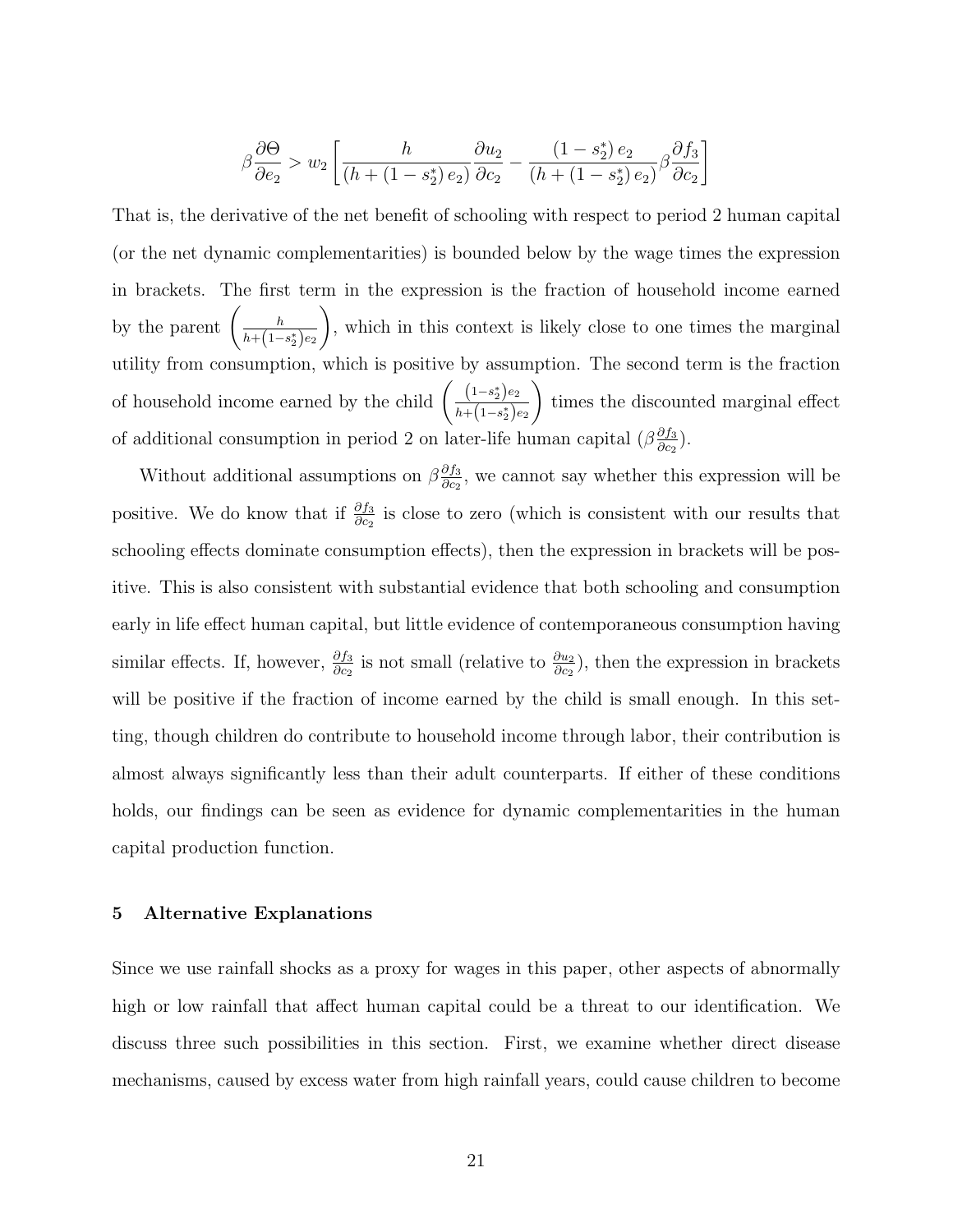sick and attend school less. Second, we explore whether school lunches, now a common phenomenon in India, could be driving children to attend school more during drought years. Third, we examine whether the rain shocks could affect the outside options for teachers, affecting the quality of schooling directly. Each of these explanations could, in theory, bias our estimated coefficients from Table 3 upward. Below, we examine each of these explanations in turn, and find evidence in each instance that they are unlikely to be driving our results. We then explore how selective migration, mortality, or fertility responses may impact our main results.

#### 5.1 Healthier Children

If less rainfall leads to lower endemicity of particular diseases, this could cause children to attend school more during drought years for reasons unrelated to their outside option. Two common diseases for children in India for which there has been a link discussed between weather patterns and disease rates are diarrhea and malaria. Rainfall variability as manifest through more frequent flooding has been linked to increases in the prevalence of diarrhea in studies in India, Bangladesh, Mozambique, and even in the USA (Curriero et al., 2001; IPCC, 2007). However, other studies have shown that shortage of rainfall in the dry season increases the prevalence of diarrhea (see for example Sub-Saharan Africa (Bandyopadhyay et al., 2012)). In fact, heavy rainfall events decreased diarrhea incidence following wet periods in Ecuador (Carlton et al., 2013).

The evidence for malaria is similarly controversial. While we generally think more rain is associated with higher rates of malaria, there is evidence that droughts result in river margins retreating leaving numerous pools suitable for vector breeding exacerbating the spread of malaria (Haque et al., 2010). Nevertheless, since malaria prevalence varies considerably by region, we can test for the possibility that differences in malaria infections during drought years might explain the test score results. In Table A11 we re-estimate our contemporaneous shock regressions including an interaction of rainfall shock with an indicator for whether the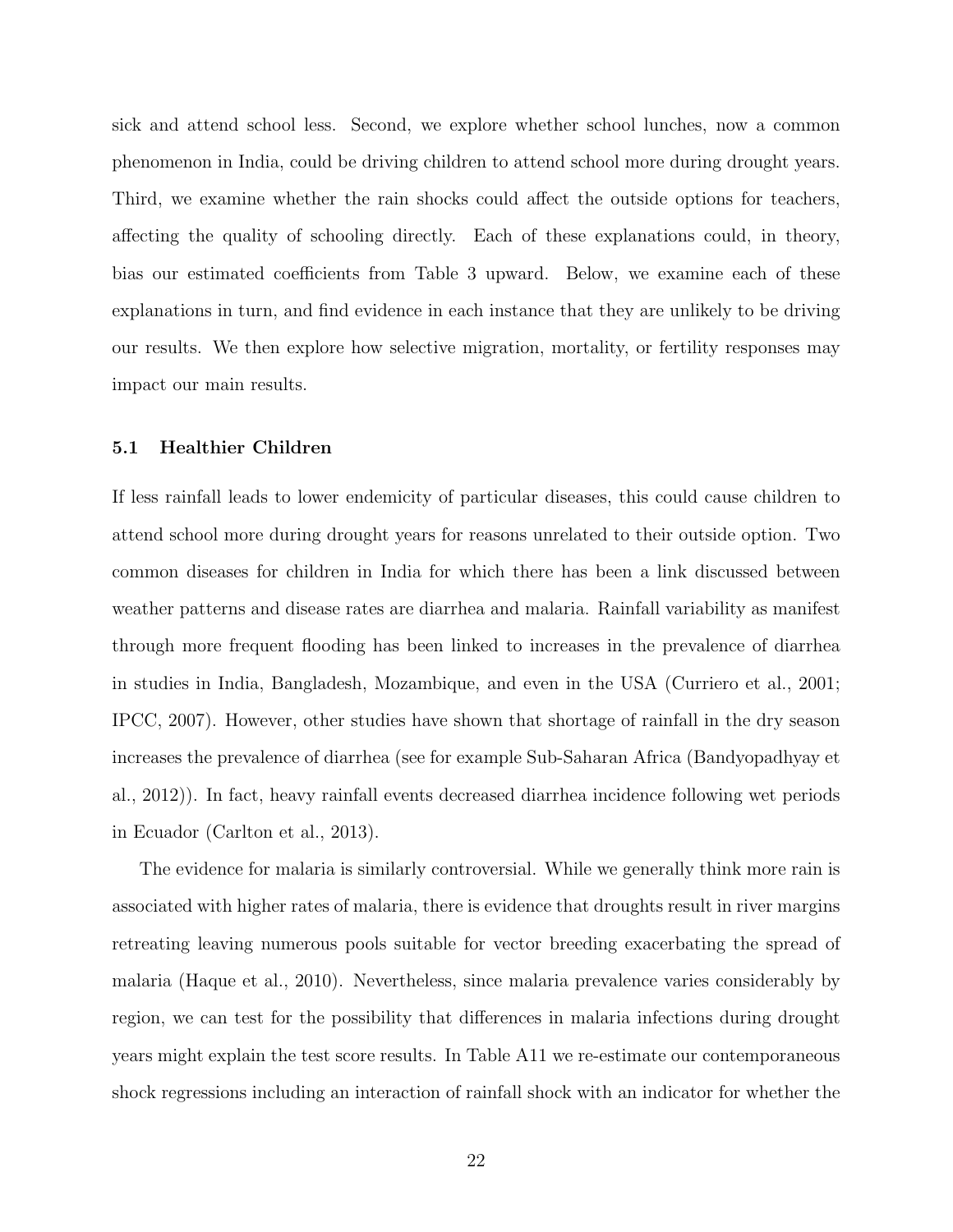district is in a high-malaria state (i.e. Orissa, Chhattisgarh, West Bengal, Jharkhand, and Karnataka (Kumar et al., 2007)). The results in Table A11 indicate that there is no additional statistically significant effect of rainfall shocks in malaria states, and thus it is unlikely this channel is driving the contemporaneous test score results.

We test for the overall health impacts of rainfall shocks on children ages 5-16 using the IHDS data in Table A10. The concern is that for whatever reason, children are healthier during drought years which results in them attending school more and doing better on their tests. In column 1 we regress the number of days ill in the past month due to diarrhea, cough, or fever. The results indicate that children are actually healthier in positive rainfall shock areas. Children spend 0.52 fewer days (or 10 percent) being ill. In column 2, we regress ln health expenditures (doctors, medicine, hospital and transportation) on rainfall shocks. Again the results suggest that children are healthier in positive rainfall shock years. Medical health expenditures are 44 percent lower in positive rainfall shock years, relative to drought. This is despite the fact that incomes are higher in positive shock years and lower in negative shock years. Therefore, we can conclude that children do not appear to be healthier in drought years.<sup>18</sup>

#### 5.2 School Lunches

In November 2001, in a landmark reform, the Supreme Court of India directed the Government of India to provide cooked midday meals in all government primary schools (Singh et al., forthcoming). Since that time, many schools have begun lunch programs, but compliance is still under 100 percent. One concern is that schools might be more likely to serve lunches during droughts and that parents respond to this by sending their children to school for the meals. We test whether schools are more likely to serve lunches during droughts using the

<sup>&</sup>lt;sup>18</sup>We cannot rule out the case that children work more in high rainfall years because they are healthier. This could be the case, for example, if health increased the return to working more than it increased the return to schooling. However, most empirical evidence on this topic finds that increasing health increases schooling investment, particularly in the developing world (Miguel and Kremer, 2004; Jayachandran and Lleras-Muney, 2008; Bleakley, 2007).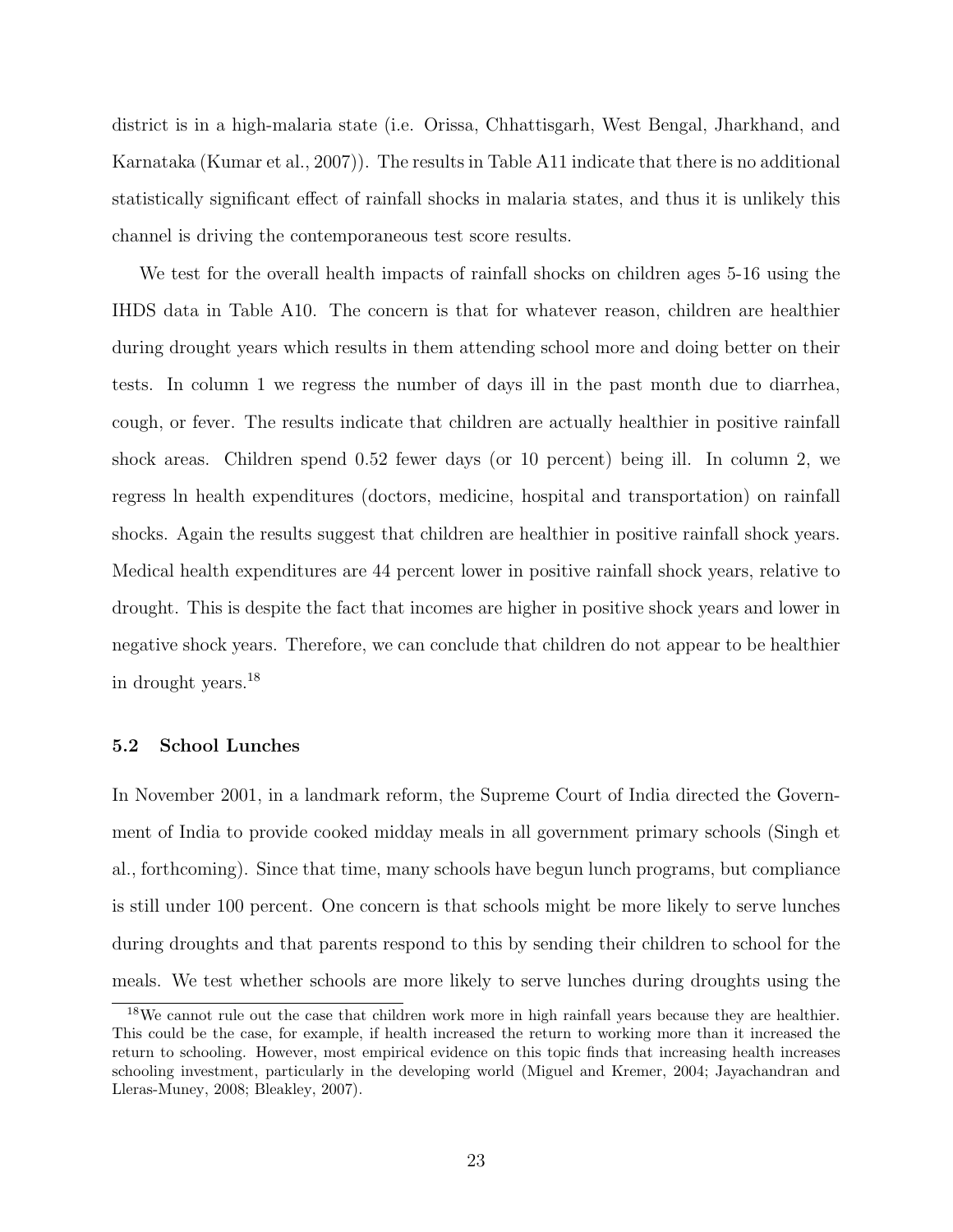ASER School Survey data, and do not find any evidence of this. In fact, column 2 of Table A12 indicates that lunches are more likely to be provided in positive rainfall shock years. This makes sense since these are the years everyone is better off so districts or schools may have more resources to provide lunches.

#### 5.3 Teacher Attendance

Tables A1 and 3 illustrate that employment and wages are affected by rainfall shocks. Thus, as the outside option for students and parents increases in value, so does the outside option for teachers. It is possible that the effects of rainfall shocks on test scores, and even on student absence and dropout rates, could be the result of teacher absences. We think this is unlikely in the context of India, because while absence rates for teachers are high overall (Chaudhury et al., 2006), teachers are well-educated and well-paid workers, and the wages that are most affected by rainfall shocks are those for agricultural laborers who earn very little. The additional wage income available during good years for day labor such as weeding and harvesting is small relative to teacher's salaries.<sup>19</sup>

In column 1 of Table A12 we show the impact of rainfall shocks on teacher absence rates recorded by surveyors in the ASER School Survey. The results indicate that teachers are less likely to be absent from school in positive rainfall shock years. Therefore, teacher absence is not likely to be the driver of the test score results in Table 2.<sup>20</sup>

#### 5.4 Selective Migration in Contemporaneous Regressions

The primary selection concern for our main results in Table 2 is that ASER is sampling a different set of children in districts experiencing higher than average rainfall relative to districts experiencing lower rainfall. Specifically, if higher ability children are systematically

<sup>&</sup>lt;sup>19</sup>Indeed, wages in the educational sector can be as much as 10 times higher than wages in the agricultural sector (NSS 2005 data).

 $^{20}$ It is important to note that the school lunch and teacher absence results presented in Table A12 are suggestive because the schools sampled in the ASER School Survey (unlike the households) are not a representative, random sample of schools in the district.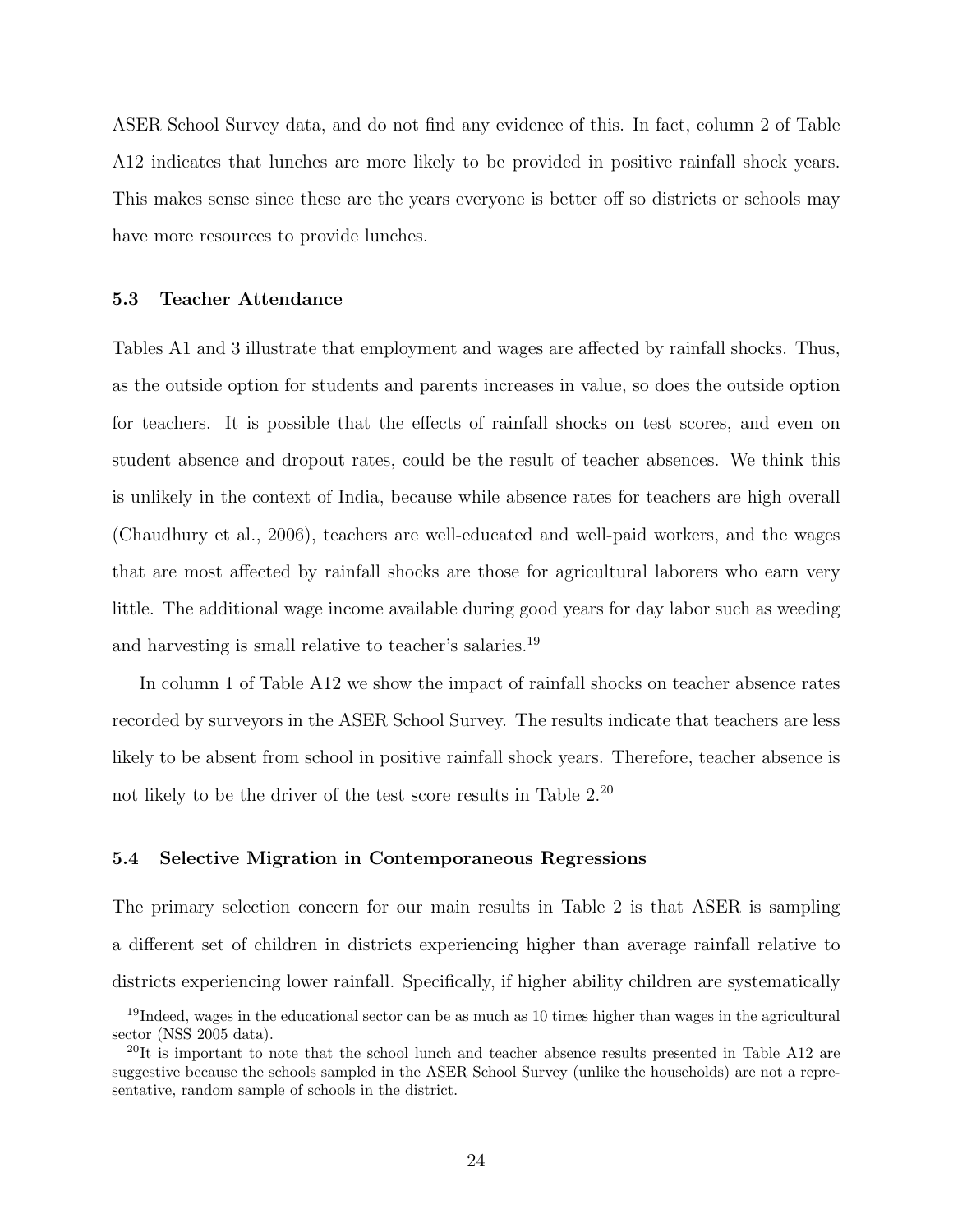less likely to be surveyed when rainfall is highest, this could bias our results upward. Fortunately, ASER has a procedure designed to reduce sample selection as much as possible. Enumerators are instructed to visit a random sample of households only when children are likely to be at home; they must go on Sundays when children are not in school and no one works. If all children are not home on the first visit, they are instructed to revisit once they are done surveying the other households (ASER, 2010).

This would not alleviate the issue if these students are leaving their districts permanently when rainfall is particularly high (or low). However, migration rates in rural India are extremely low. For example, Topalova (2005) using data from the National Sample Surveys finds that only 3.6 percent of the rural population in 1999-2000 reported changing districts in the previous 10 years. Munshi and Rosenzweig (2009) using the Rural Economic Development Survey also conclude that rural emigration rates are low. Indian Census data from 2001 shows that the inter-district rural migration rate for all ages is .078. However, the rate drops to .02 when we look at children ages 5-14. Interestingly, the main reason for migration for females is marriage (65 percent of female migrants) and work/employment for men (37.6 percent of male migrants).

In Table A14 using NSS data from round 55 (1999-2000) we regress whether members of households have stayed in the same village for the past 6 months or more on rainfall shocks. This allows us to test whether individuals are responding to positive or negative rainfall shocks with temporary migration. In columns 2 and 4 we restrict our samples to children ages 5-16, the same ages as the ASER sample. The results are very much in line with the census data. Firstly, only about 2 percent of rural households report to having moved in the last 6 months (or more). However, it does not appear that migration decisions are being driven by rainfall shocks. The magnitudes of the coefficients are close to 0 and the results are not statistically significant.

We can take these coefficients seriously and bound our results in the spirit of Manski (1990). We assume the worst case scenario for our hypothesis: that all excess movement into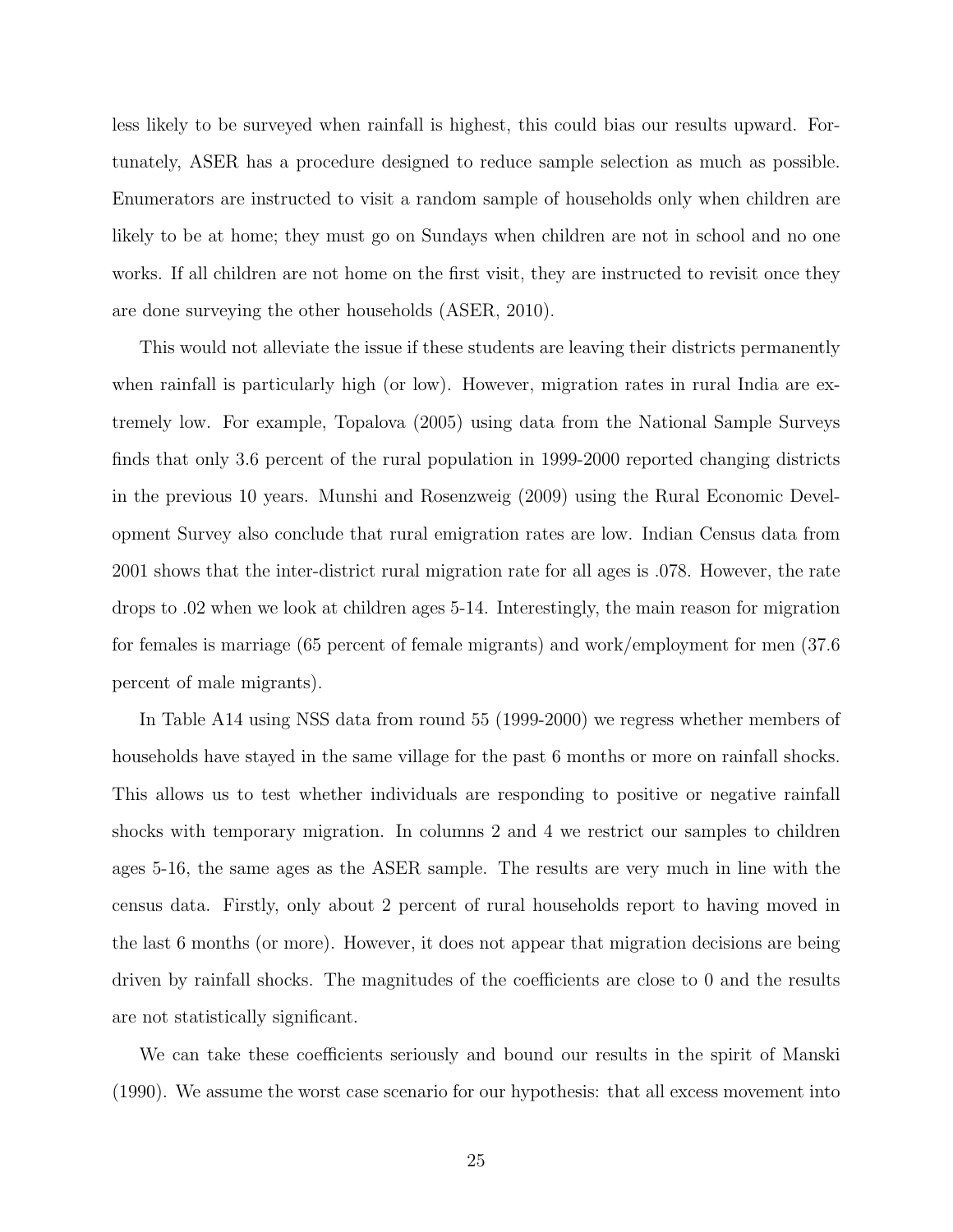drought districts is high-scoring children, and all movement into positive shock districts is from low-scoring children. Essentially, we want to ask whether there is any way the amount of rain-responsive migration could be driving our results. In simulations, we find that even under the starkest assumptions (that all children who move into a drought district scored 4 on all tests, and all children who moved into positive shock districts scored 0 on all tests), our results are remarkably unchanged. Ninety-five percent of the simulation results changed the coefficients for math score, math word score, and reading score by less than .0007, .0003, and .0006 respectively. Migration rates, particularly short-term migration rates among young children, are simply too small to explain our results.

Lastly, we are encouraged by the fact that the NSS results tell the same story as the ASER test score results. For the NSS survey, children do not need to be at home to take tests or answer questions; one family member answers basic questions (such as working status and school enrollment) for the entire household. In addition, in the long-term analysis using the NSS data, people who experienced higher rainfall at particular ages have lower overall schooling, which is consistent with the dropout rates we observe in the ASER sample.

#### 5.5 Selective Migration in Early Life Regressions

The sort of selective migration that could bias our early life regressions in Table 4 is somewhat different. Even if migration patterns are driven by rainfall patterns, as long as these migration patterns are not age specific, then they would not bias our estimated coefficients. In the context of our early life results, this is reasonable. For instance, even if children exposed to drought conditions under the age of two are more likely to move (and those who move are positively selected biasing our results upward), they would likely move with their whole family including older and younger siblings. Thus, each "treatment" child would likely travel with several "control" children. In our main specification in Table 4, we use household fixed effects which means that the child is only compared to the other children in his household mitigating any concerns that household migration could be driving our results.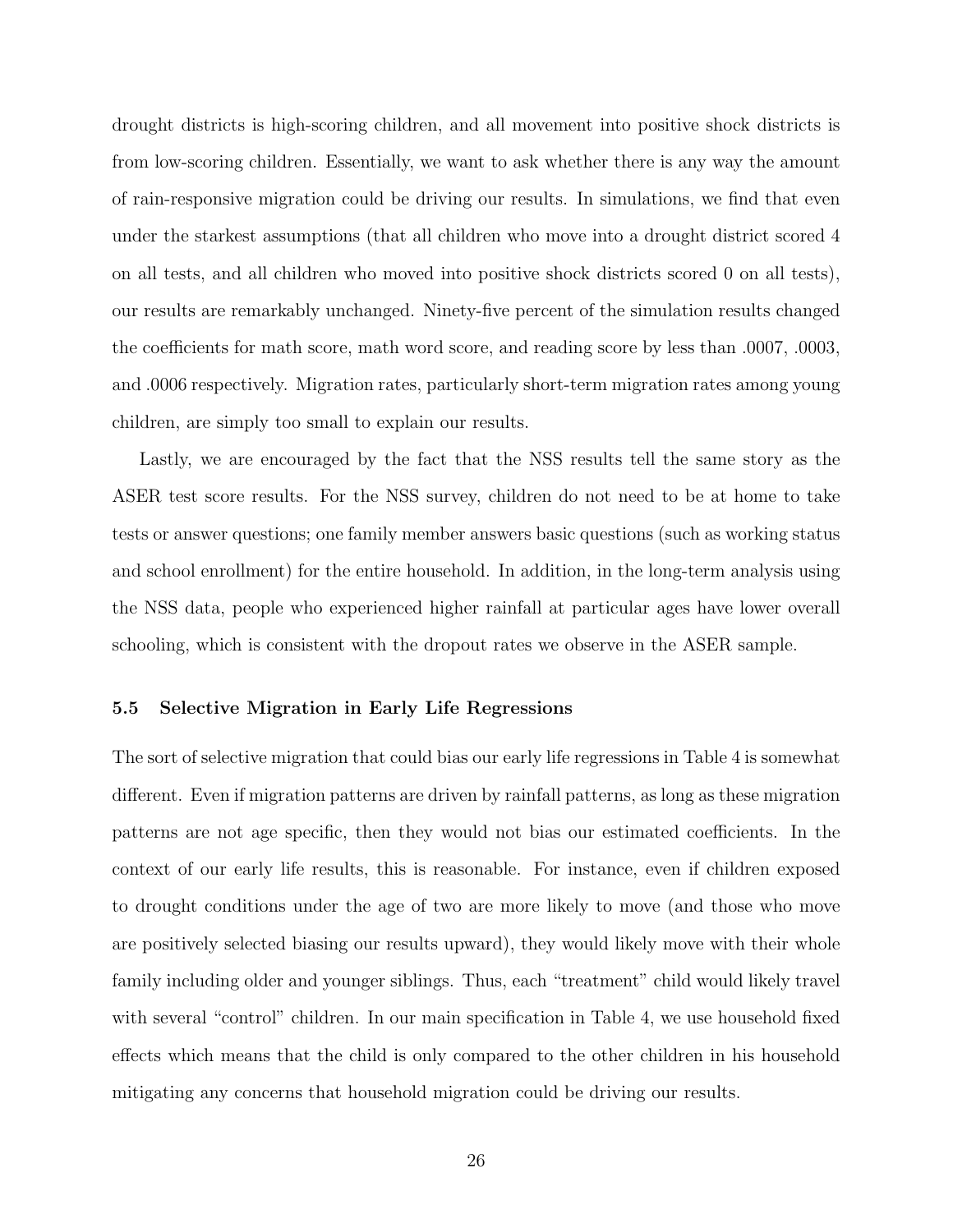In the long term results in Table 6, our main finding is that rainfall shocks around the ages of 11-15 matter for later life outcomes. In the NSS and the ASER data, we assume that the district in which an individual is surveyed is the district in which he spent those years. As stated above, cross district migration is not terribly common in India, and to the extent that it is orthogonal to drought exposure in childhood, it will simply attenuate our results. However, if children are systematically moving out of districts in which there is low rainfall when they are leaving school, this could bias our results. However, again to the extent that these migrants are positively selected this will bias our results downward, since high rainfall at puberty is negatively associated with later life outcomes.

It is also important to remember that rainfall shocks are defined as the top and bottom quintile of rainfall, respectively. The average child will experience approximately 2 to 4 rainfall shocks by this definition over the course of his childhood, and it is unlikely that he is leaving the district in response to relatively small productivity fluctuations.

#### 5.6 Selective Fertility and Mortality

In the early life analysis, one potential concern with trying to understand the effect of drought on cognitive development is that we only observe children who survive and make it into the sample; if drought exposure increases infant and early childhood mortality, it could affect the composition of our sample in "control" and "treatment" years. This selection would most likely bias our results downward; since these are the children who survived, they are positively selected and probably do better on health and educational outcomes relative to the children who died off. Therefore, we are less concerned about bias from selective mortality.

However, another potential concern with the early life results could be if women are delaying or changing fertility patterns in response to droughts. For example, mothers may choose to wait out a drought year before having a child. If droughts are in fact impacting fertility decisions, the empirical results could be biased upward if the children being born in drought years are negatively selected.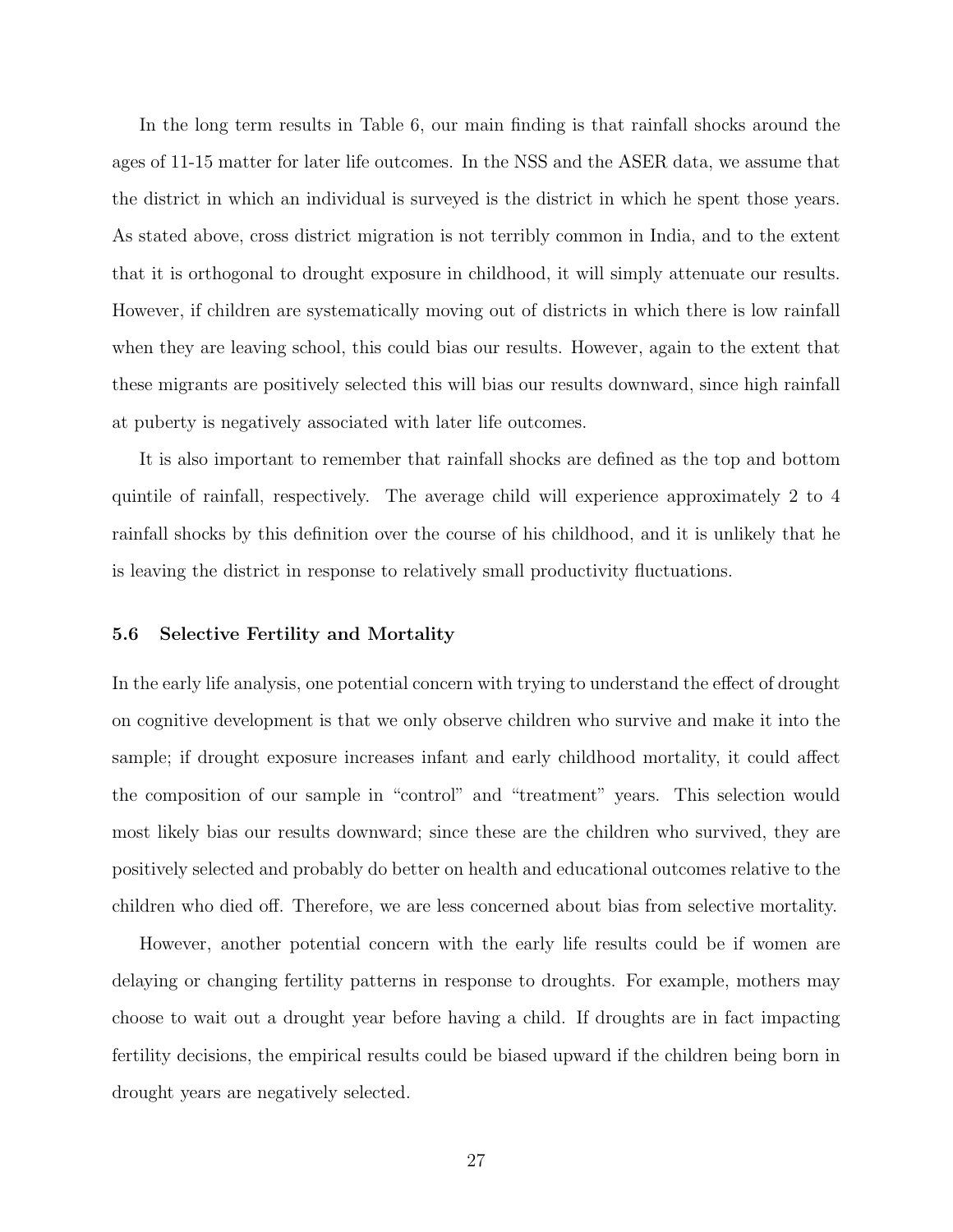Since our dataset includes only children ages 5-16, both of these selection effects would show up as smaller cohort sizes observed for treatment cohorts (assuming that most of the selective mortality happens before age 3). Unfortunately, population by district is only available every 10 years from census data. Therefore we investigate the issue of selective fertility for individuals born in 1991 or 2001 (since that is when census data is available). We regress the ln number of children in each cohort by district on measures of drought and ln population by district in Table A13. In column 3 instead of total population, we use female population ages 15-49 from the 2001 Census since this is the relevant childbearing population. Given we are not exactly sure when mothers and fathers make decisions about when to conceive, we investigate the period 5 years prior to birth.

Table A13 reports the results of these OLS regressions for 1991 and 2001. Most of the coefficients are small, and none are statistically significant in 1991. In columns 2-3, drought in  $t-4$  is significantly (and positively) correlated with number of births. However, none of the other coefficients are statistically significant. These data do not suggest that there is a systematic difference in the size of treated cohorts, and thus selective fertility and mortality are unlikely to be driving our results. Recall also that these are not necessarily severe droughts in that they are defined as rainfall below 20th percentile within the district.

Another piece of evidence which points against selective fertility (and selective migration) are the household fixed effects results of Table 4. If either of these mechanisms is driving the results, then within household variation in drought exposure should not affect cognitive test scores. This story relies on between household variation—i.e. that "good" households are acting differently with respect to droughts compared to "bad" households. That is, if "good households" are leaving the area after droughts, or delaying their fertility when there are droughts, then our sample of exposed children would be more heavily weighted toward "bad households" which could bias our results upward. However, the results with and without household fixed effects are extremely similar (results without household fixed effects that include district fixed effects are available upon request), which leads us to conclude that this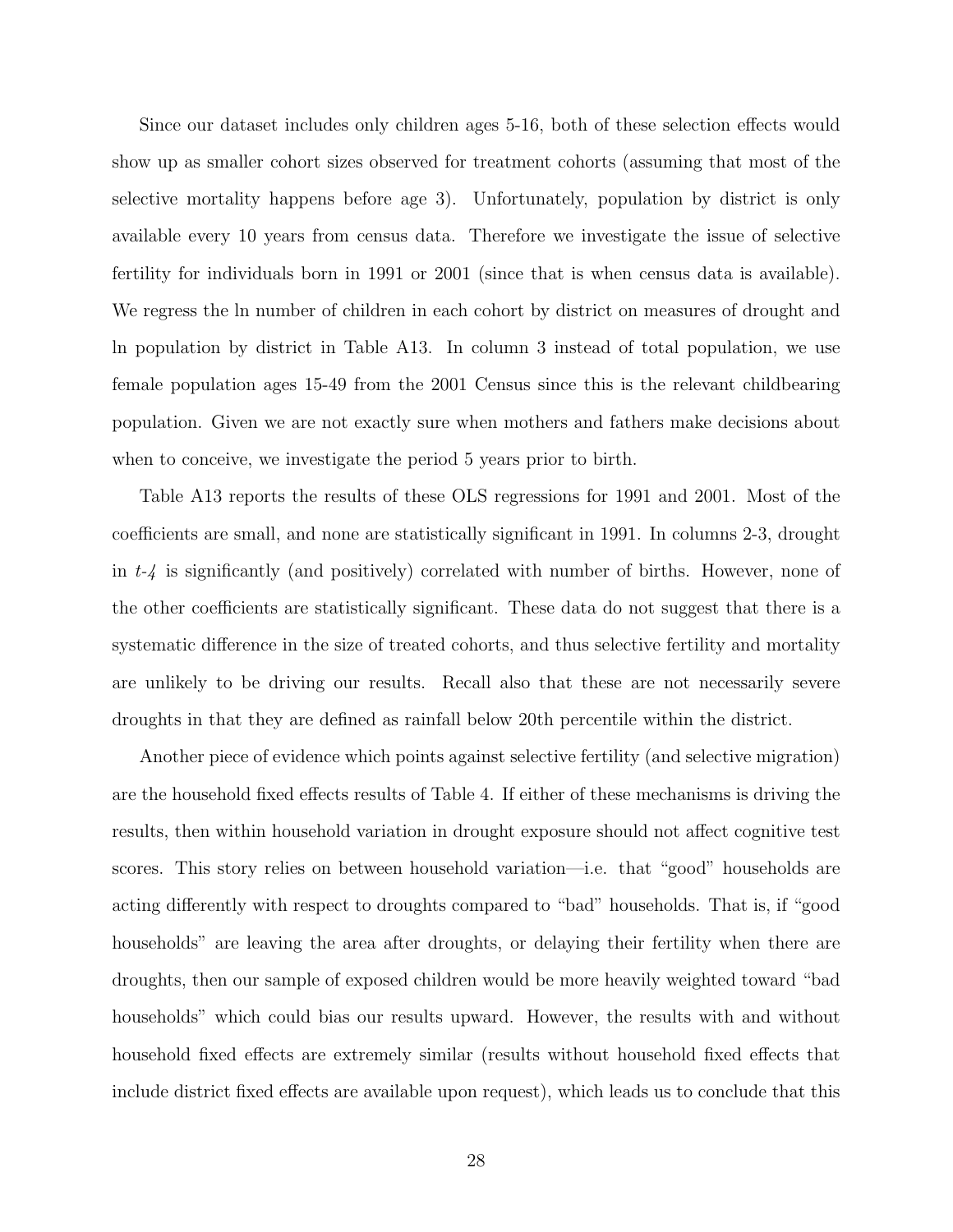type of selection is unlikely to be biasing the estimates.

#### 6 Conclusion

In this paper we estimate the effect of wages on human capital investment using test scores, schooling outcomes, and labor market data from rural India. We show that positive productivity shocks cause lower school enrollment and attendance, and lower overall test scores. We argue that this is due to children substituting from human capital producing activities to outside work or home production when wages are high, using evidence from the NSS labor market survey on children's reported activities.

The estimates of the effect of early life wages on human capital show that early life positive rainfall shocks positively impact both schooling and human capital. Children exposed to higher rainfall in early life score significantly higher on math and reading tests and are less likely to be behind in school or to never have enrolled. A 2% increase in wages increases current test scores for children who experienced a positive rainfall shock in utero to age 2 by about 1.3% of a standard deviation. According to our model, this is evidence of dynamic complementarities in the human capital production function: the early life investments in these children (due to increased consumption) increase not just the level of human capital but also the return to additional human capital investments.

The estimates of the effect of school-aged wages on human capital suggest that going from regular rainfall to a positive rainfall shock increases wages by 2% and decreases math test scores by 2-5% of a standard deviation. This is similar in magnitude to Dahl and Lochner (2012), who show that an increase in household income of \$1000 in the United States increases test scores by 6% of a standard deviation. In addition, our results imply that a wage increase of this size decreases school attendance by 2 percentage points, and decreases the probability that a child is enrolled in school by 1 percentage point. This implies that a positive rainfall shock increases the urban–rural enrollment gap by 15% for 5 to 16 year olds.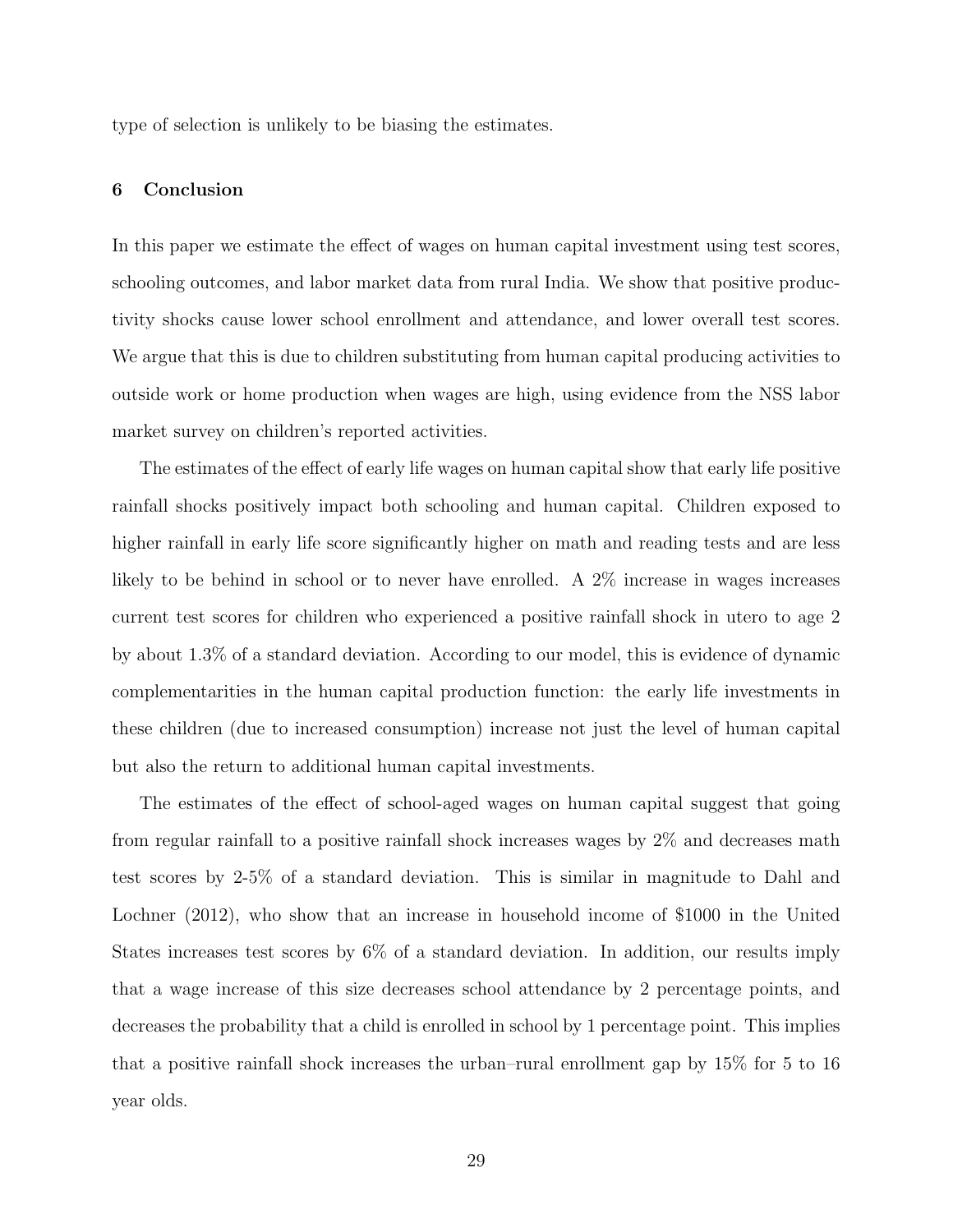It is important to note that our model assumes that schooling has no direct costs, and that there is sufficient scope for substitution from schoolwork to productive work either in the home or in the labor market. In particular, school fees together with liquidity constraints could cause substitution away from schooling during lower wage years even if the assumptions of our strictest model hold. These assumptions are reasonable in India, but may differ in other developing country settings.

The results indicate that opportunity costs of human capital investment matter even for young children, and that higher wages for low education jobs could have the counterintuitive effect of lowering human capital investments in children. These findings are consistent with a growing literature about the effect of price changes on time-intensive investments in children more generally (Cascio and Narayan, 2015; Charles et al., 2015; Atkin, 2012; Miller and Urdinola, 2010). This research could inform policy decisions about poverty alleviation programs. Workfare programs with guaranteed wages such as NREGA in India have become a popular means of redistribution as they provide aid to the poor along with corresponding work incentives. However, workfare programs affect not only overall income, but also the prevailing wage and time cost of family members. Shah and Steinberg (2015) show that NREGA decreases human capital investment especially for adolescents. Lump sum grants or conditional cash transfers might be better options in this context.

Though these results focus on productivity fluctuations rather than steady growth, they indicate that the reaction to wage growth in low income areas could be to decrease investment in human capital which could be detrimental to long term growth and poverty reduction. If poor countries want to increase school enrollment and attendance, they should not only consider fees and tuition, but the opportunity cost of attendance in terms of wages as well.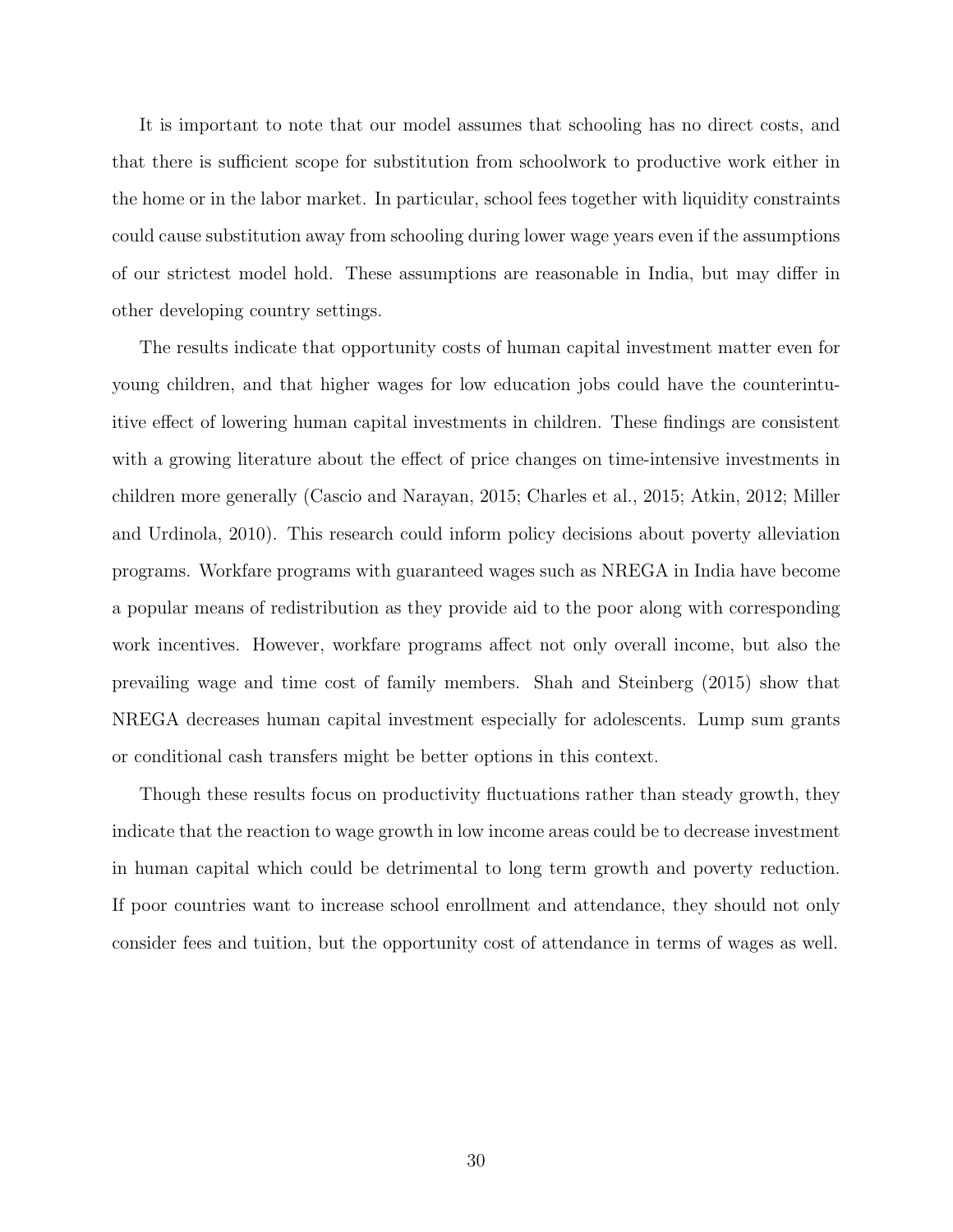#### References

- Akresh, Richard, Emilie Bagby, Damien de Walque, and Harounan Kazianga, "Child Ability and Household Human Capital Investment Decisions in Burkina Faso," 2010. IZA Discussion Paper 5326.
- Almond, Douglas and Janet Currie, "Killing Me Softly: The Fetal Origins Hypothesis," Journal of Economic Perspectives, Summer 2011, 25 (3), 153–172.
- ASER, "Annual Status of Education Report (Rural) 2009," Annual Report, Pratham 2010.
- Atkin, David, "Endogenous Skill Acquisition and Export Manufacturing in Mexico," July 2012. Working Paper.
- Bandyopadhyay, Sushenjit, Shireen Kanji, and Limin Wang, "The impact of rainfall and temperature variation on diarrheal prevalence in Sub-Saharan Africa," Applied Geography, 2012, 33 (0), 63 – 72. The Health Impacts of Global Climate Change: A Geographic Perspective.
- Banerjee, Abhijit and Rohini Somanathan, "The political economy of public goods: Some evidence from India," *Journal of Development Economics*, 2007, 82, 287314.
- Bleakley, Hoyt, "Disease and development: evidence from hookworm eradication in the American South," The Quarterly Journal of Economics, 2007, 122 (1), 73.
- Carlton, Elizabeth J., Joseph N. S. Eisenberg, Jason Goldstick, William Cevallos, James Trostle, and Karen Levy, "Heavy Rainfall Events and Diarrhea Incidence: The Role of Social and Environmental Factors," American Journal of Epidemiology, November 2013.
- Cascio, Elizabeth U and Ayushi Narayan, "Who Needs a Fracking Education? The Educational Response to Low-Skill Biased Technological Change," 2015. NBER Working Paper 21359.
- Charles, Kerwin Kofi, Erik Hurst, and Matthew J Notowidigdo, "Housing Booms and Busts, Labor Market Opportunities, and College Attendance," 2015. NBER Working Paper 21587.
- Chaudhury, Nazmul, Jeffrey Hammer, Michael Kremer, Karthik Muralidharan, and F. Halsey Rogers, "Missing in Action: Teacher and Health Worker Absence in Developing Countries," Journal of Economic Perspectives, Winter 2006, 20 (1), 91–116.
- Cunha, Flavio and James Heckman, "The Technology of Skill Formation," American Economic Review Papers and Proceedings, May 2007, 97 (2), 31–47.
- Currie, Janet and Tom Vogl, "Early-Life Health and Adult Circumstance in Developing Countries," Annual Review of Economics, 05 2013, 5 (1), 1–36.
- Curriero, F., J. Patz, J. Rose, and S. Lele, "The association between extreme precipitation and waterborne disease outbreaks in the United States, 19481994," American Journal of Public Health, 2001, 91 (8), 11941199.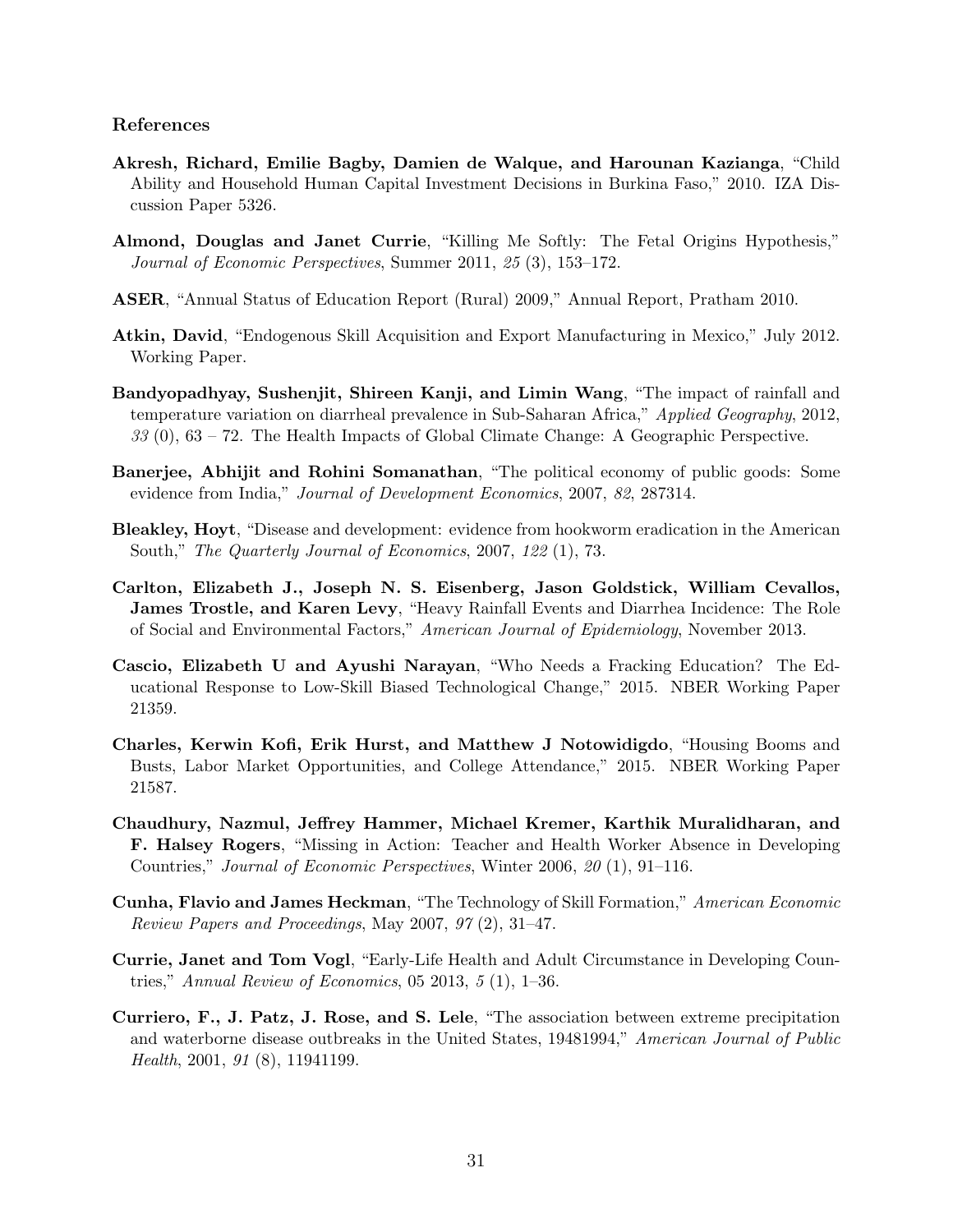- Dahl, Gordon B. and Lance Lochner, "The Effect of Family Income on Child Achievement: Evidence from the Earned Income Tax Credit," American Economic Review, August 2012, 102 (5).
- Duryea, Suzanne and Mary Arends-Kuenning, "School Attendance, Child Labor and Local Labor Market Fluctuations in Urban Brazil," World Development, 2003, 31 (7), 1165–1178.
- Funkhouser, Edward, "Cyclical Economic Conditions and School Attendance in Costa Rica," Economics of Education Review, 1999, 18 (1), 31–50.
- Government of India, "Census 2011," 2011.
- Haque, Ubydul, Masahiro Hashizume, Gregory E. Glass, Ashraf M. Dewan, Hans J. Overgaard, and Taro Yamamoto, "The Role of Climate Variability in the Spread of Malaria in Bangladeshi Highlands," PLoS ONE, 12 2010, 5 (12).
- IPCC, Summary for policymakers. Climate Change 2007: The physical science basis. Contribution of working group I to the fourth assessment report of the intergovernmental panel on climate change, Cambridge University Press, 2007.
- Jacoby, Hanan G. and Emmanuel Skoufias, "Risk, Financial Markets, and Human Capital in a Developing Country," The Review of Economic Studies, July 1997, 64 (3), 311–335.
- Jayachandran, Seema, "Selling Labor Low: Wage Responses to Productivity Shocks in Developing Countries," Journal of Political Economy, 2006, 114 (3).
- $\Box$  and Adriana Lleras-Muney, "Life expectancy and human capital investments: Evidence from maternal mortality declines," Technical Report, National bureau of economic research 2008.
- **Jensen, Robert**, "Agricultural Volatility and Investments in Children," The American Economic Review, May 2000, 90 (2), 399–404.
- Kaur, Supreet, "Nominal Wage Rigidity in Village Labor Markets," 2011. Harvard University Working Paper.
- Kruger, Diana, "Coffee production effects on child labor and schooling in rural Brazil," Journal of Development Economics, 2007, 82, 448463.
- Kumar, Ashwani, Neena Valecha, Tanu Jain, and Aditya P. Dash, "Burden of Malaria in India: Retrospective and Prospective View," American Journal of Tropical Medicine and Hygiene, 2007, 77, 6978.
- Maccini, Sharon and Dean Yang, "Under the Weather: Health, Schooling, and Economic Consequences of Early-Life Rainfall," American Economic Review, June 2009, 99 (3), 1006–26.
- Mahajan, Vijay and Rajeev Kumar Gupta, "Non Farm Opportunities for Smallholder Agriculture," January 2011. Paper presented at the IFAD Conference on New Directions for Smallholder Agriculture.
- Mankiw, N. Gregory, David Romer, and David N. Weil, "A Contribution to the Empirics of Economic Growth," The Quarterly Journal of Economics, 1992, 107 (2), pp. 407–437.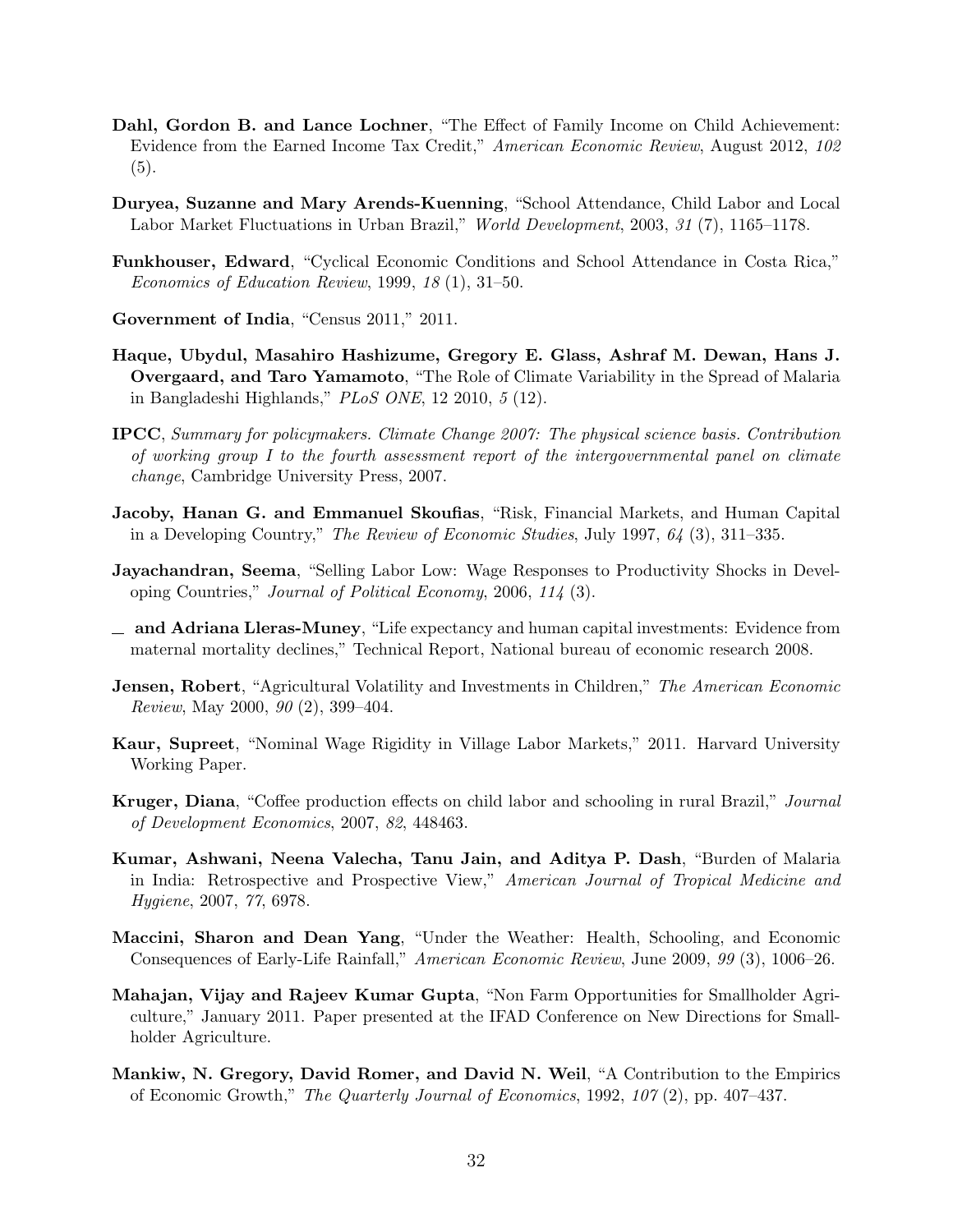- Manski, Charles F., "Nonparametric Bounds on Treatment Effects," The American Economic Review P&P, May 1990, 80 (2), 319–323.
- Miguel, Edward and Michael Kremer, "Worms: identifying impacts on education and health in the presence of treatment externalities," Econometrica, 2004, pp. 159–217.
- Miller, Grant and B. Piedad Urdinola, "Cyclicality, Mortality, and the Value of Time: The Case of Coffee Price Fluctuations and Child Survival in Colombia," Journal of Political Economy, 2010, 118 (1).
- Munshi, Kaivan and Mark Rosenzweig, "Why is Mobility in India so Low? Social Insurance, Inequality and Growth," 2009. NBER Working Paper No. 14850.
- Pathania, Vikram, "The Long Run Impact of Drought at Birth on Height of Women in Rural India," November 2007. Working Paper.
- Rao, C. H. Hanumantha, Susanta K. Ray, and K. Subbarao, Unstable Agriculture and Droughts : Implications for Policy, New Delhi: Vikas Publishing House, 1988.
- Rosenzweig, Mark and Robert Evenson, "Fertility, Schooling, and the Economic Contribution of Children in Rural India: An Econometric Analysis," Econometrica, July 1977, 45 (5), 1065– 1079.
- Schady, Norbert, "Do Macroeconomic Crises Always Slow Human Capital Accumulation?," World Bank Economic Review, 2004, 18 (2), 131–154.
- Shah, Manisha and Bryce Millett Steinberg, "Workfare and Human Capital Investment: Evidence from India," 2015. NBER Working Paper 21543.
- Singh, Abhijeet, Albert Park, and Stefan Dercon, "School Meals as a Safety Net: An Evaluation of the Midday Meal Scheme in India," *Economic Development and Cultural Change*, forthcoming.
- Thomas, Duncan, Kathleen Beegle, Elizabeth Frankenberg, Bondan Sikoki, John Strauss, and Graciela Teruel, "Education in a Crisis," Journal of Development Economics, 2004, 74 (1), 53–85.
- Topalova, Petia, "Trade Liberalization, Poverty, and Inequality: Evidence from Indian Districts," 2005. NBER Working Paper No. 11614.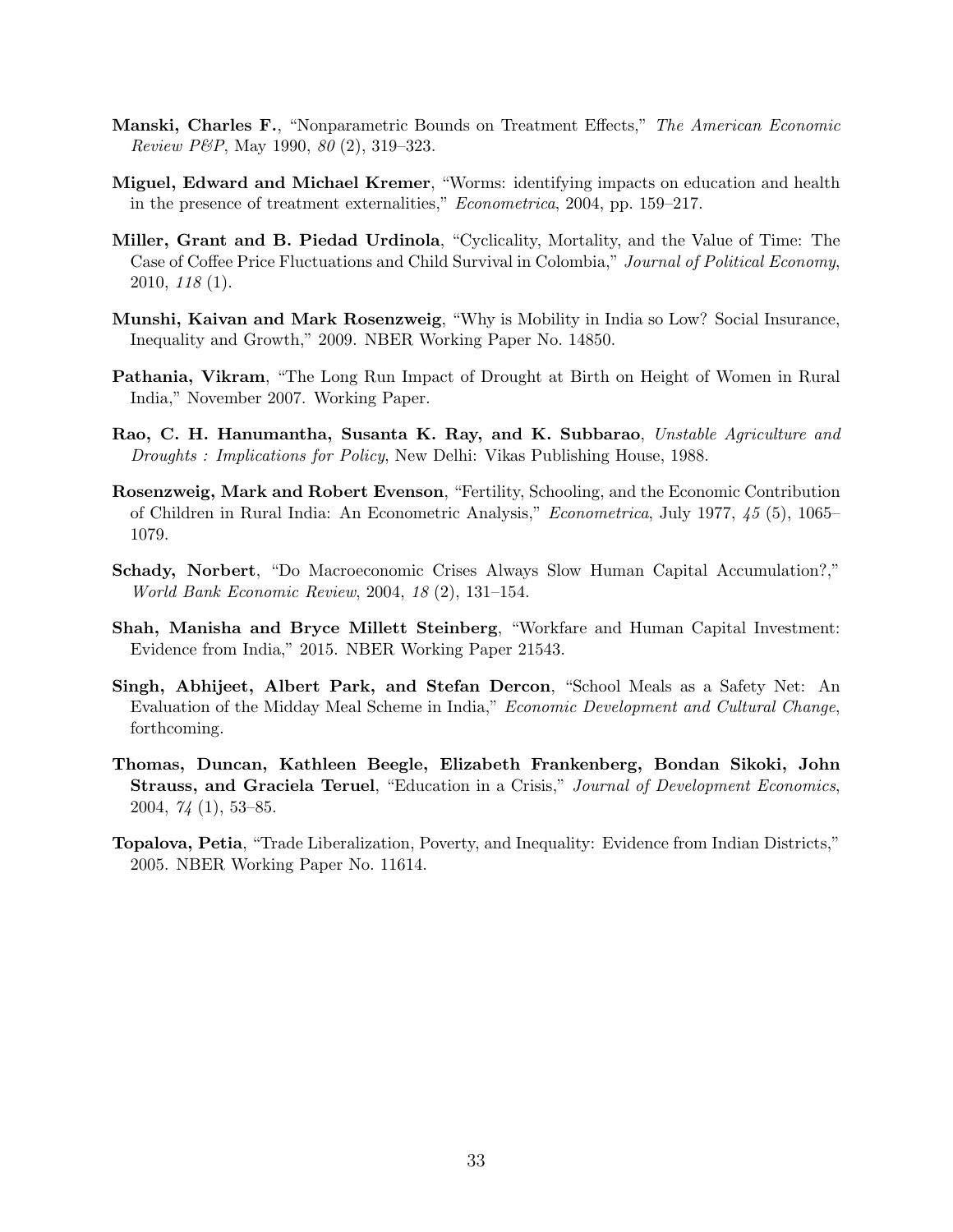| ASER Summary Statistics $(A_{\text{ges}} 5-16)$ |         |           |              |  |  |  |
|-------------------------------------------------|---------|-----------|--------------|--|--|--|
|                                                 | Mean    | Std. Dev. | Observations |  |  |  |
| Age                                             | 10.16   | 3.13      | 2,405,642    |  |  |  |
| Math Score                                      | 2.62    | 1.31      | 2,104,110    |  |  |  |
| Math Word Problem                               | 1.26    | .919      | 843,827      |  |  |  |
| Reading Score                                   | 2.70    | 1.40      | 2,115,547    |  |  |  |
| Dropped Out                                     | .036    | .188      | 2,193,040    |  |  |  |
| On Track                                        | .778    | .415      | 1,919,939    |  |  |  |
| Attendance                                      | .863    | .215      | 467,606      |  |  |  |
| Never Enrolled                                  | .028    | .164      | 2,405,642    |  |  |  |
| Rainfall Summary Statistics                     |         |           |              |  |  |  |
| Rain Shock Current Year                         | .148    | .631      | 2,193,040    |  |  |  |
| Rain Shock Previous Year                        | .093    | .631      | 2,193,040    |  |  |  |
| Rain Shock in Utero                             | $-.011$ | .572      | 2,405,642    |  |  |  |
| Rain Shock at Age 1                             | $-.024$ | .566      | 2,405,642    |  |  |  |
| Rain Shock at Age 2                             | $-.047$ | $.558\,$  | 2,405,642    |  |  |  |
| Rain Shock at Age 3                             | $-.058$ | .558      | 2,405,642    |  |  |  |
| Rain Shock at Age 4                             | $-.068$ | .561      | 2,405,642    |  |  |  |
| NSS Sample                                      |         |           |              |  |  |  |
| Works $(Ages 5-16)$                             | .053    | .224      | 305,065      |  |  |  |
| Attends School (Ages 5–16)                      | .795    | .403      | 303,244      |  |  |  |
| In Wages                                        | 5.85    | 0.91      | 167,041      |  |  |  |
| Total Years of School (Ages 16-30)              | 6.21    | 4.92      | 306,925      |  |  |  |
| Total Droughts $(Ages -1-16)$                   | 3.25    | 1.12      | 306,925      |  |  |  |
| Total Positive Shocks (Ages $-1-16$ )           | 3.59    | 1.23      | 306,925      |  |  |  |

Table 1: Summary Statistics

Notes: This table shows summary statistics from the ASER, NSS, and rainfall data.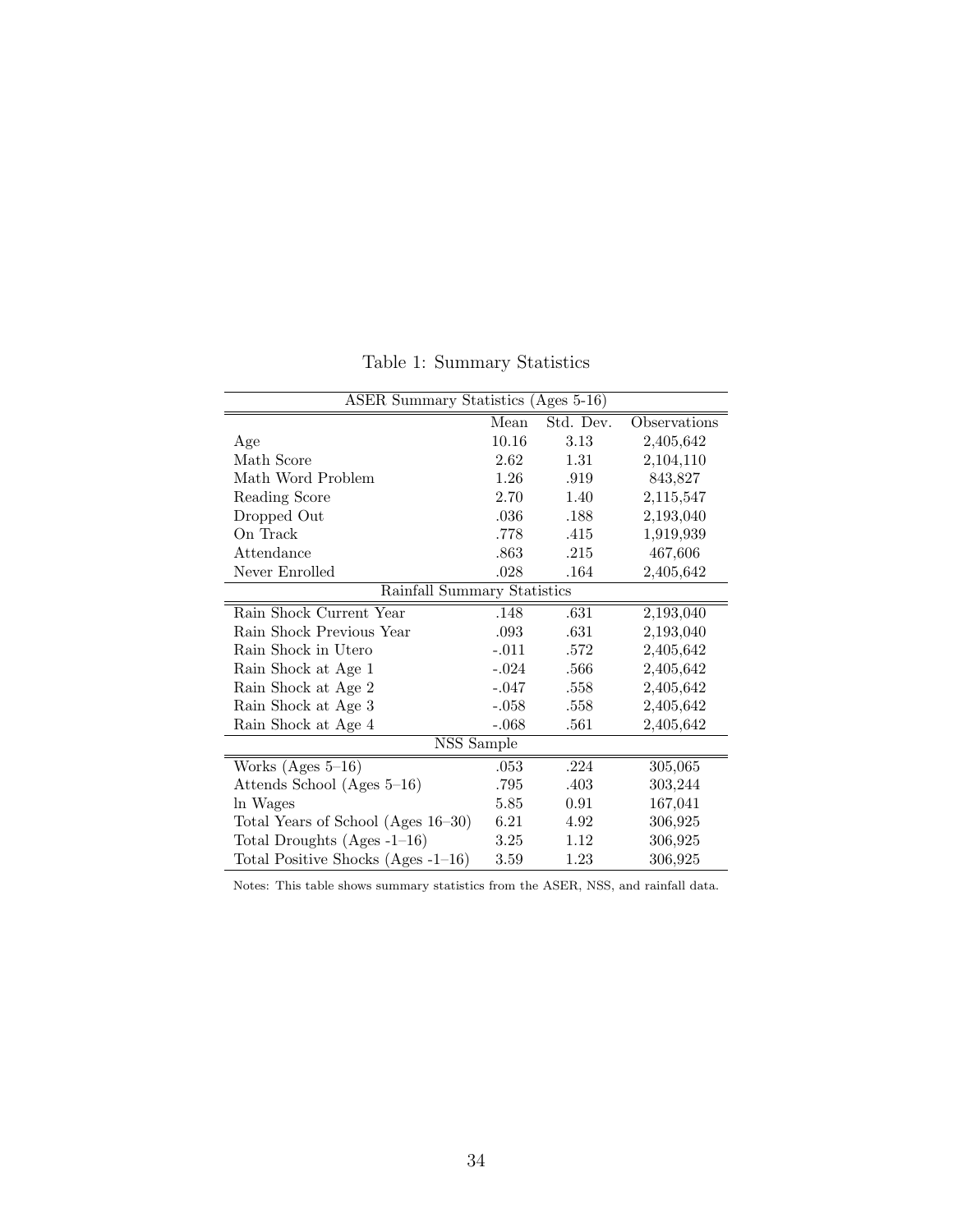|                          | Dependent Variable: |                         |                      |                      |                        |                        |
|--------------------------|---------------------|-------------------------|----------------------|----------------------|------------------------|------------------------|
|                          | Math                | Math Word               | Read                 | Dropped              | On                     | Attendance             |
|                          | Score               | Problem                 | Score                | Out                  | Track                  |                        |
|                          |                     |                         |                      | Panel A: Ages 5-16   |                        |                        |
| Rain Shock Current Year  | $-.02$<br>$(.01)^*$ | $-.05$<br>$(.02)^{***}$ | .002<br>(.01)        | .0002<br>(.0008)     | .002<br>(.002)         | $-.02$<br>$(.006)$ *** |
| Rain Shock Previous Year | $-.02$<br>(.01)     | $-.04$<br>$(.02)^*$     | $-.02$<br>$(.01)^*$  | .002<br>$(.0009)$ ** | $-.01$<br>$(.003)$ *** |                        |
| Observations             | 2,104,110           | 843,827                 | 2,115,547            | 2,193,040            | 1,919,939              | 467,606                |
| Mean Dependent Variable  | 2.62                | 1.26                    | 2.70                 | .036                 | .778                   | .863                   |
|                          |                     |                         |                      | Panel B: Ages 5-10   |                        |                        |
| Rain Shock Current Year  | $-.02$<br>(.01)     | $-.07$<br>$(.03)$ ***   | $-.001$<br>(.01)     | .0006<br>(.0004)     | .006<br>$(.002)$ **    | $-.02$<br>$(.006)$ *** |
| Rain Shock Previous Year | $-.01$<br>(.01)     | $-.02$<br>(.03)         | $-.02$<br>(.01)      | .0008<br>$(.0004)^*$ | $-.006$<br>$(.003)$ ** |                        |
| Observations             | 1,154,292           | 383,271                 | 1,162,482            | 1,189,704            | 914,129                | 254,770                |
| Mean Dependent Variable  | 2.06                | .785                    | 2.08                 | .009                 | .877                   | .843                   |
|                          |                     |                         |                      | Panel C: Ages 11-16  |                        |                        |
| Rain Shock Current Year  | $-.01$<br>(.01)     | $-.04$<br>$(.02)$ **    | .005<br>(.009)       | $-.0004$<br>(.001)   | $-.001$<br>(.003)      | $-.014$<br>$(.006)$ ** |
| Rain Shock Previous Year | $-.02$<br>$(.01)^*$ | $-.05$<br>$(.02)$ ***   | $-.03$<br>$(.01)$ ** | .004<br>$(.002)$ **  | $-.02$<br>$(.004)$ *** |                        |
| Observations             | 949,818             | 460,556                 | 953,065              | 1,003,336            | 1,005,810              | 212,836                |
| Mean Dependent Variable  | 3.31                | 1.65                    | 3.46                 | .070                 | .688                   | .887                   |

Table 2: Effect of Contemporaneous Rainfall Shocks on Human Capital

Source: Test Score Data from ASER 2005-2008. Rainfall Data from University of Delaware.

Notes: This table shows estimates of  $\beta_1$  and  $\beta_2$  from equation (5) ( $\frac{\partial s_2^*}{\partial w_2}$  and  $\frac{d}{dw_2}(e_3^*)$ ). "Math Score" and "Read Score" range from 0-4. "Math Word Problem" ranges from 0-2 and was only available in 2006 and 2007. "On Track" is equal to one if age minus grade is at least six, and zero otherwise. All regressions also control for in utero to age 4 rainfall shocks. Columns 1-5 contain fixed effects for district, year and age. Since attendance is only observed in 2008, column 6 contains fixed effects for state and age. Panel A includes entire ASER sample ages 5-16 years old, Panel B restricts to ages 5-10; and Panel C to ages 11-16. Standard errors, clustered at the district level, are reported in parentheses. \*\*\*indicates significance at 1% level, \*\* at  $5\%$  level, \* at 10% level.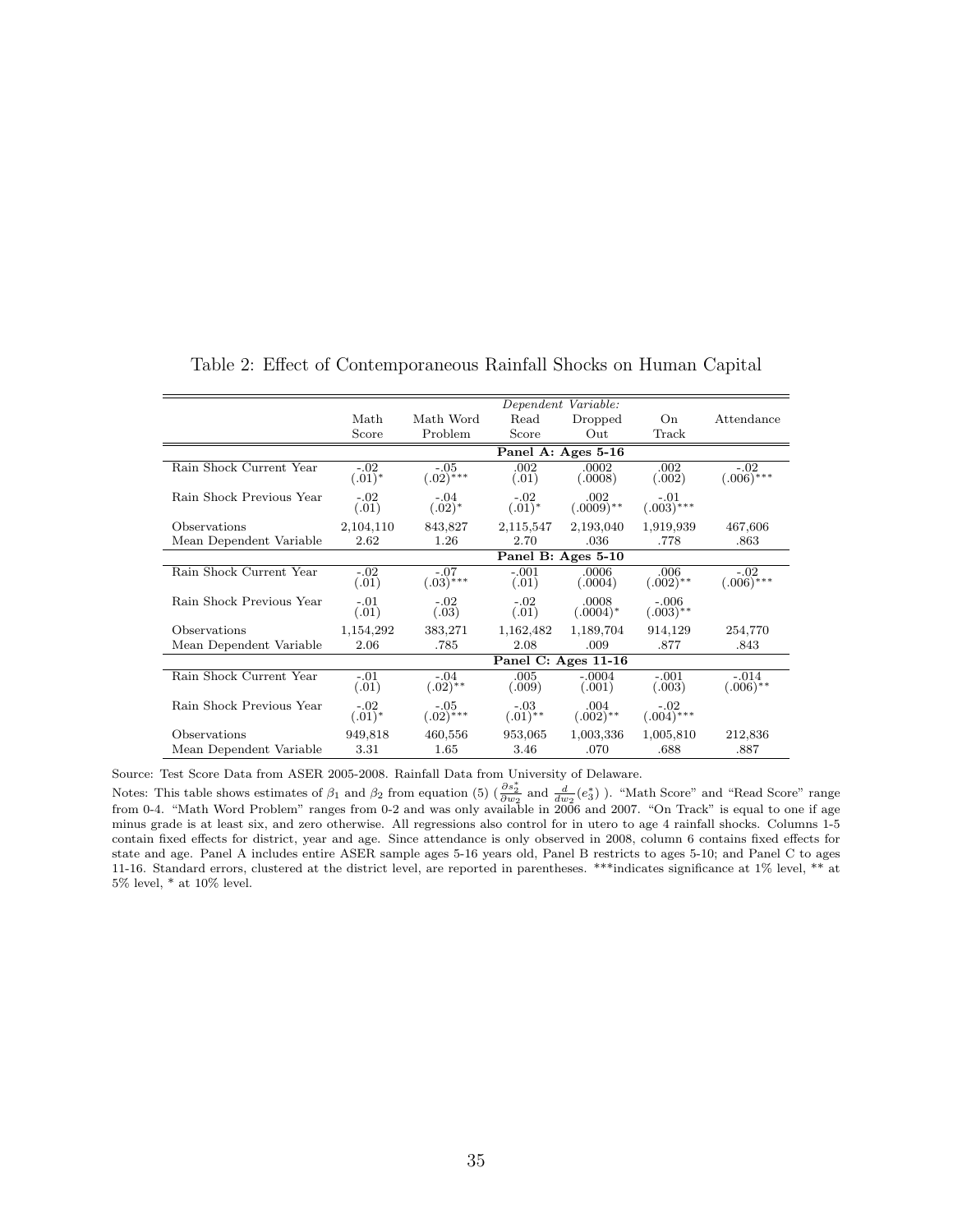|                          | Dependent Variable: |               |  |
|--------------------------|---------------------|---------------|--|
|                          | Attends School      | Works         |  |
|                          | Panel A: Ages 5-16  |               |  |
| Rain Shock Current Year  | $-.01$              | .005          |  |
|                          | $(.003)$ ***        | $(.001)$ ***  |  |
| Rain Shock Previous Year | $-.004$             | .001          |  |
|                          | (.003)              | (.001)        |  |
| Observations             | 297,470             | 299,271       |  |
| Mean Dependent Variable  | .795                | .053          |  |
|                          | Panel B: Ages 5-10  |               |  |
| Rain Shock Current Year  | $-.005$             | .002          |  |
|                          | (.004)              | $(.0006)$ *** |  |
| Rain Shock Previous Year | $-.002$             | .001          |  |
|                          | (.004)              | (.0008)       |  |
| Observations             | 154,291             | 155,274       |  |
| Mean Dependent Variable  | .821                | .007          |  |
|                          | Panel C: Ages 11-16 |               |  |
| Rain Shock Current Year  | $-.02$              | .008          |  |
|                          | $(.003)$ ***        | $(.002)$ ***  |  |
| Rain Shock Previous Year | $-.008$             | .002          |  |
|                          | $(.003)$ **         | (.002)        |  |
| Observations             | 143,179             | 143,997       |  |
| Mean Dependent Variable  | .766                | .103          |  |

Table 3: Effect of Contemporaneous Rain Shocks on Schooling and Child Labor

Source: Attends school and child labor from rounds 60, 61, 62, and 64 of NSS. Rainfall data from University of Delaware.<br>Notes: This table shows estimates of  $\beta_1$  and  $\beta_2$  from equation (5)  $(\frac{\partial s_2^*}{\partial w_2})$ . The coe on a dummy variable for whether primary activity is reported as school attendance (column 1) or working (column 2). Panel A restricts the sample to children ages 5-16, Panel B to ages 5-10; and Panel C to ages 11-16. All regressions contain district fixed effects and control for age and sex. All columns contain controls for early life rainfall shock exposure (in utero-age 4). Standard errors, clustered at the district level, are reported in parentheses. \*\*\*indicates significance at 1% level, \*\* at 5% level,  $^*$  at 10% level.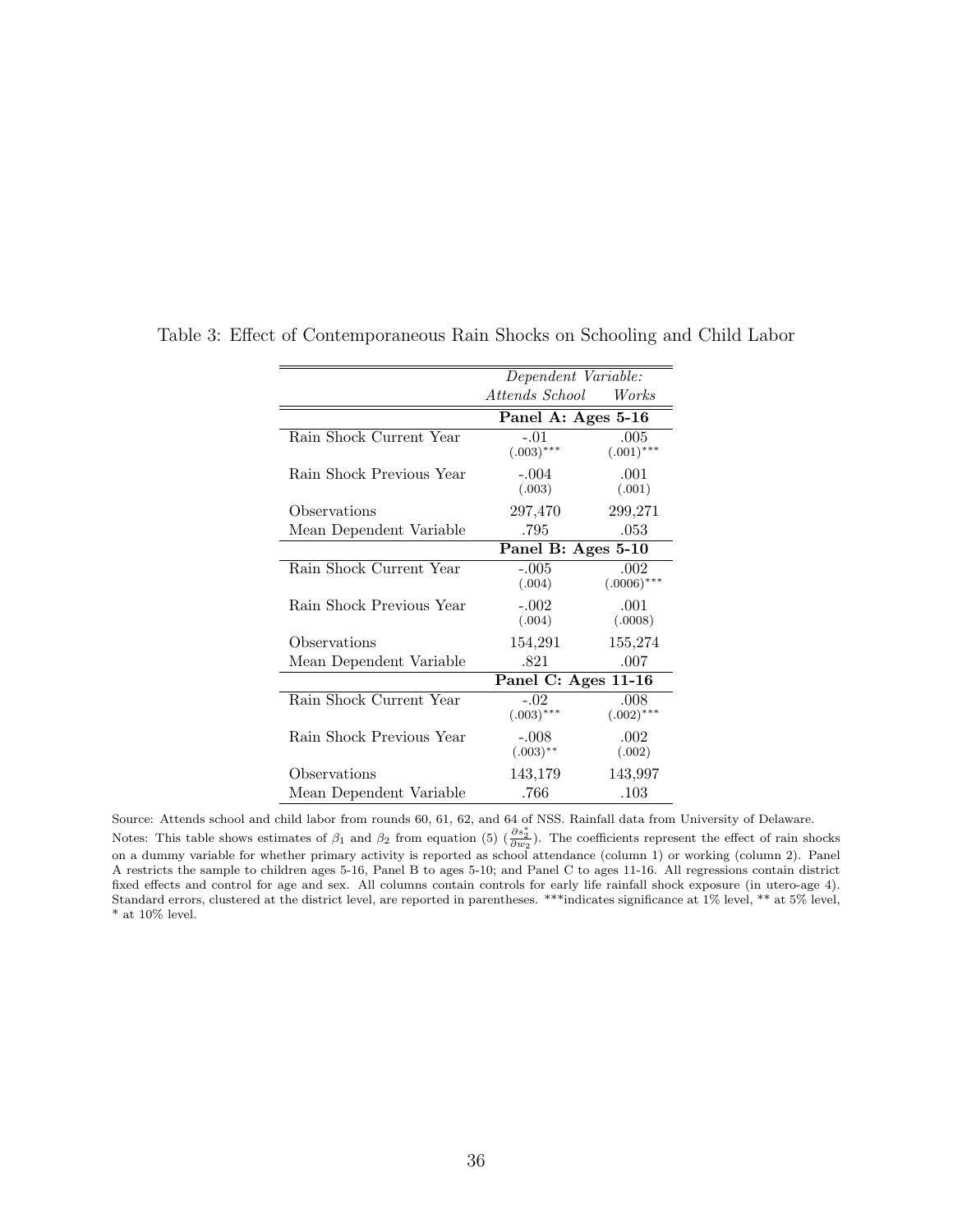|                          | Dependent Variable: |              |              |               |              |  |  |
|--------------------------|---------------------|--------------|--------------|---------------|--------------|--|--|
|                          | Math                | Math Word    | Read         | Never         | On           |  |  |
|                          | Score               | Problem      | Score        | Enrolled      | Track        |  |  |
| Rain Shock In Utero      | .01                 | .006         | .01          | $-.002$       | .02          |  |  |
|                          | $(.004)$ ***        | (.004)       | $(.004)$ *** | $(.0004)$ *** | $(.002)$ *** |  |  |
| Rain Shock Year of Birth | .01                 | .009         | .01          | $-.002$       | .02          |  |  |
|                          | $(.004)$ ***        | $(.004)$ **  | $(.004)$ **  | $(.0004)$ *** | $(.002)$ *** |  |  |
| Rain Shock at Age 1      | .01                 | .02          | .01          | $-.003$       | .02          |  |  |
|                          | $(.004)$ ***        | $(.005)$ *** | $(.004)$ *** | $(.0004)$ *** | $(.002)$ *** |  |  |
| Rain Shock at Age 2      | .01                 | .02          | .01          | $-.003$       | .01          |  |  |
|                          | $(.004)$ **         | $(.004)$ *** | $(.004)$ *** | $(.0004)$ *** | $(.002)$ *** |  |  |
| Rain Shock at Age 3      | .001                | .008         | .007         | $-.002$       | .003         |  |  |
|                          | (.004)              | $(.005)^*$   | (.004)       | $(.0004)$ *** | (.002)       |  |  |
| Rain Shock at Age 4      | .002                | $-.008$      | .01          | $-.002$       | .005         |  |  |
|                          | (.004)              | $(.004)^*$   | $(.005)$ *** | $(.0004)$ *** | $(.002)$ *** |  |  |
| Observations             | 2,350,976           | 843,827      | 2,362,940    | 2,405,642     | 2,100,717    |  |  |
| Mean Dependent Variable  | 2.62                | 1.26         | 2.71         | .028          | .781         |  |  |

Table 4: Effect of Early Life Rainfall Shocks on Human Capital

Source: Test Score Data from ASER 2005-2009. Rainfall Data from University of Delaware.

Notes: This table shows estimates of  $\zeta$  from equation (6), the effect of early life rainfall shocks on current test scores and schooling outcomes  $(\frac{\partial s_2^*}{\partial w_1}$  and  $\frac{d}{dw_1}(e_3^*)$ ). "Math Score" and "Read Score" range from 0-4. "Math Word Problem" ranges from 0-2 and was only asked in 2006 and 2007. "On Track" is equal to one if age minus grade is at least six, and zero otherwise. All regressions contain fixed effects for household, year and age. Standard errors, clustered at the district level, are reported in parentheses. \*\*\*indicates significance at 1% level, \*\* at 5% level, \* at 10% level.

|                          | Weight for age z-score |
|--------------------------|------------------------|
| Rain Shock Current Year  | .12<br>$(.05)$ **      |
| Rain Shock Previous Year | -22<br>$(.06)$ ***     |
| Observations             | 15,307                 |
| Mean Dependent Variable  | $-1.516$               |

Table 5: Effect of Rainfall Shocks on Child Weight

Source: Data on child weight from IDHS in 2004-2005. Rainfall Data from University of Delaware.

Notes: This table shows estimates of the effect of rainfall shocks on weight for age z-scores for children ages 1–5 (or  $\frac{\partial c_1}{\partial w_1}$ ). These are anthropometric z-scores using the 2006 WHO child growth standards. The regression contains age, year, and state fixed effects. Standard errors, clustered at the district level, are reported in parentheses. \*\*\*indicates significance at 1% level,  $^{**}$  at 5% level,  $^*$  at 10% level.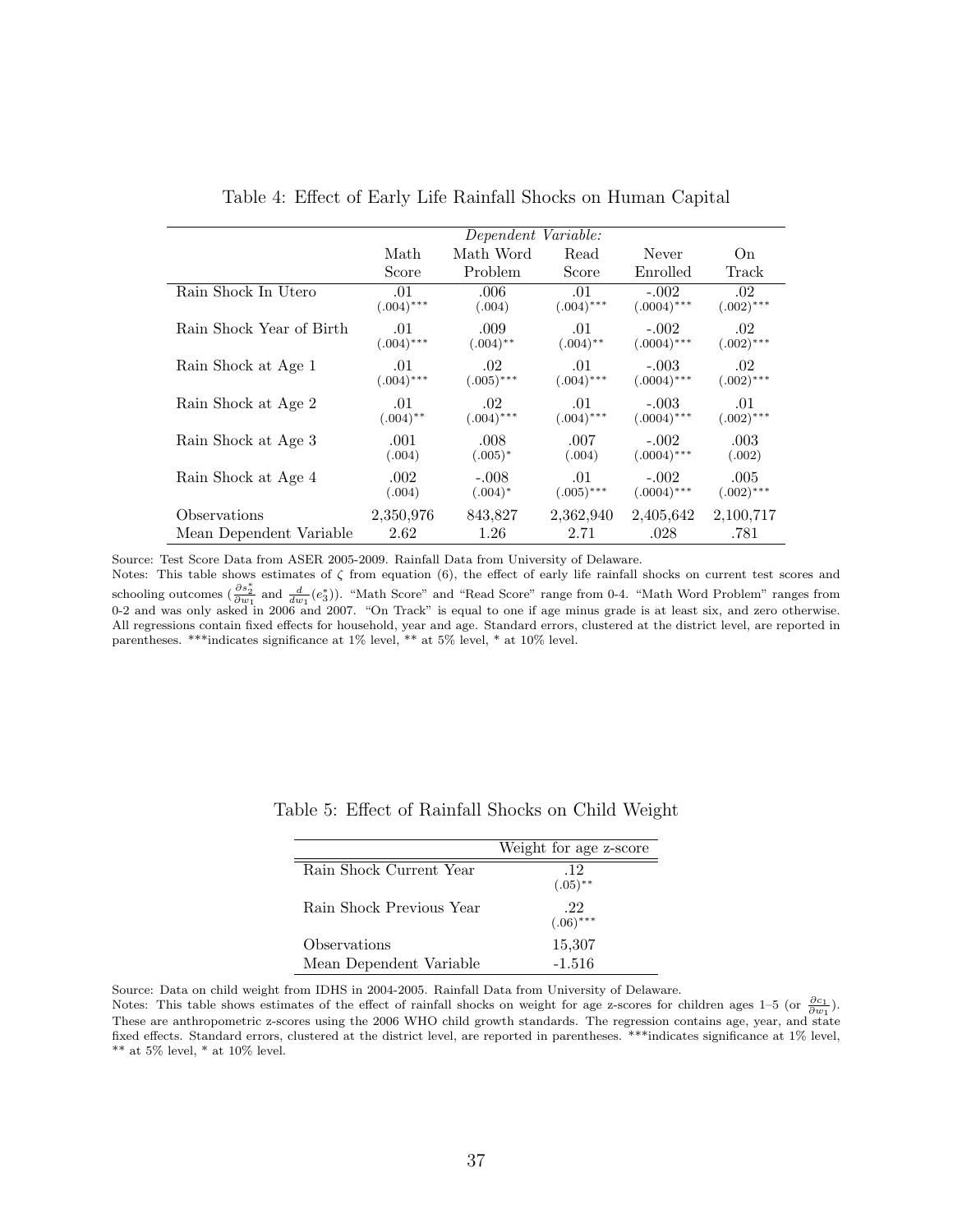| Dependent Variable:         | Years of Education    |
|-----------------------------|-----------------------|
|                             | $(Ages 16-30)$        |
| In Utero Rain Shock         | $.006\,$              |
|                             | (.02)                 |
| Rain Shock in Year of Birth | .001                  |
|                             | (.02)                 |
| Rain Shock at Age 1         | -.05                  |
|                             | $(.02)$ **            |
| Rain Shock at Age 2         | $-.03$                |
|                             | (.03)                 |
|                             |                       |
| Rain Shock at Age 3         | -.11<br>$(.03)***$    |
|                             |                       |
| Rain Shock at Age 4         | -.09                  |
|                             | $(.03)$ ***           |
| Rain Shock at Age 5         | -.10                  |
|                             | $(.03)$ ***           |
| Rain Shock at Age 6         | $-.06$                |
|                             | $(.03)$ **            |
| Rain Shock at Age 7         | $-.02$                |
|                             | (.03)                 |
| Rain Shock at Age 8         | $-.05$                |
|                             | $(.03)^*$             |
| Rain Shock at Age 9         | -.09                  |
|                             | $(.03)$ ***           |
| Rain Shock at Age 10        | -.11                  |
|                             | $(.03)$ ***           |
| Rain Shock at Age 11        | -.27                  |
|                             | $(.03)$ ***           |
| Rain Shock at Age 12        | -.23                  |
|                             | $(.03)$ ***           |
| Rain Shock at Age 13        | -.27                  |
|                             | $(.03)$ ***           |
|                             |                       |
| Rain Shock at Age 14        | $-.08$<br>$(.03)$ *** |
|                             |                       |
| Rain Shock at Age 15        | -.13<br>$(.02)$ ***   |
|                             |                       |
| Rain Shock at Age 16        | $-.09$<br>$(.03)$ *** |
|                             |                       |
| Mean Dependent Variable     | 6.04                  |
| Observations                | 306,925               |

Table 6: Effect of Rain Shocks on Total Schooling

Source: Years of schooling from rounds 60, 61, 62, and 64 of the NSS. Rainfall data from University of Delaware.<br>Notes: This table shows estimates of  $\frac{\partial s_2^*}{\partial w_1}$  and  $\frac{\partial s_2^*}{\partial w_2}$ , the effect of childhood rain for individuals 16-30. The regressions contain district fixed effects and control for age and sex. Standard errors, clustered at the district level, are reported in parentheses. \*\*\*indicates significance at 1% level, \*\* at 5% level, \* at 10% level.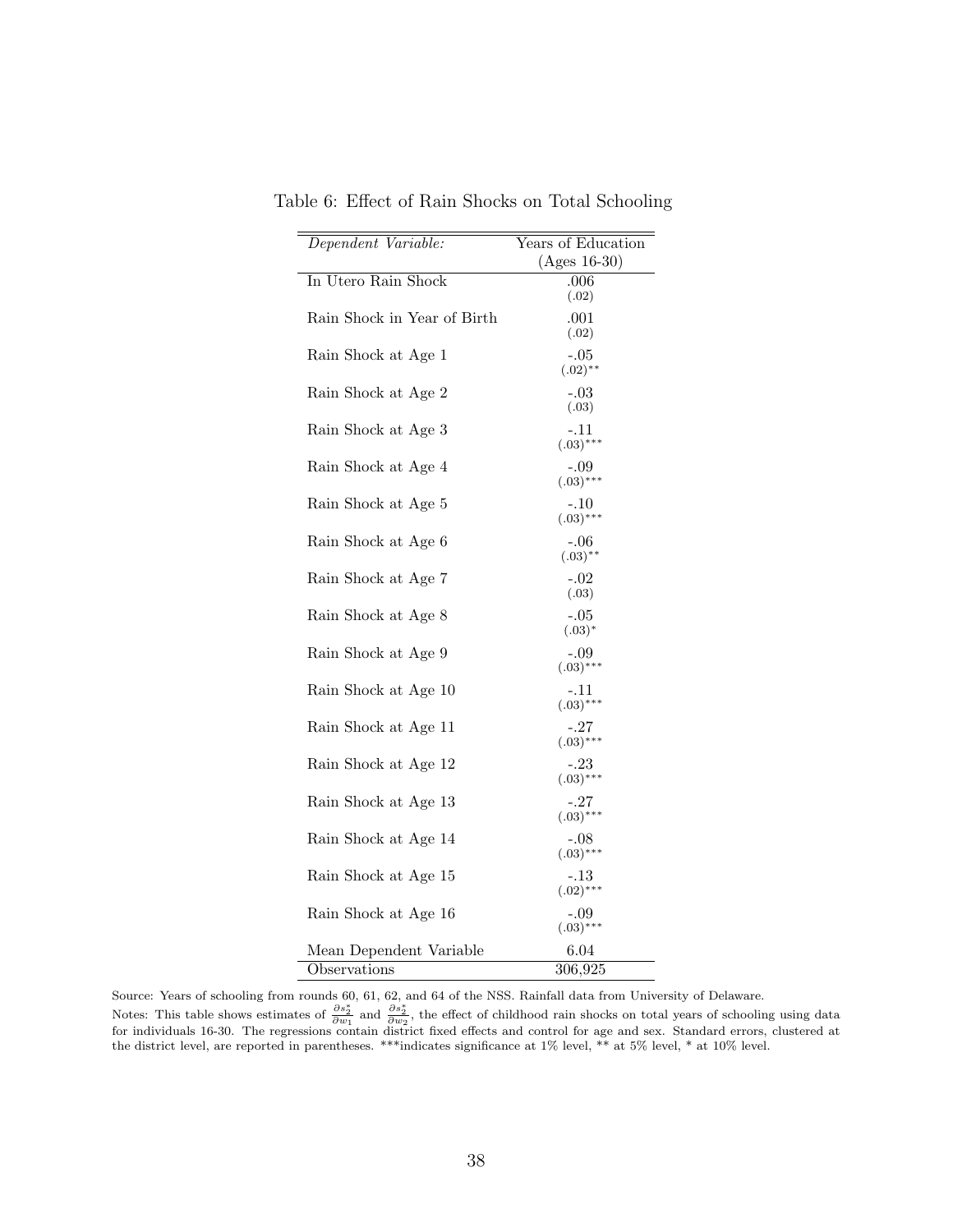

Figure 1: Effect of Rainfall Shocks Last Year on Current Test Scores



Figure 2: Effect of Rainfall Shocks on Total Years of Schooling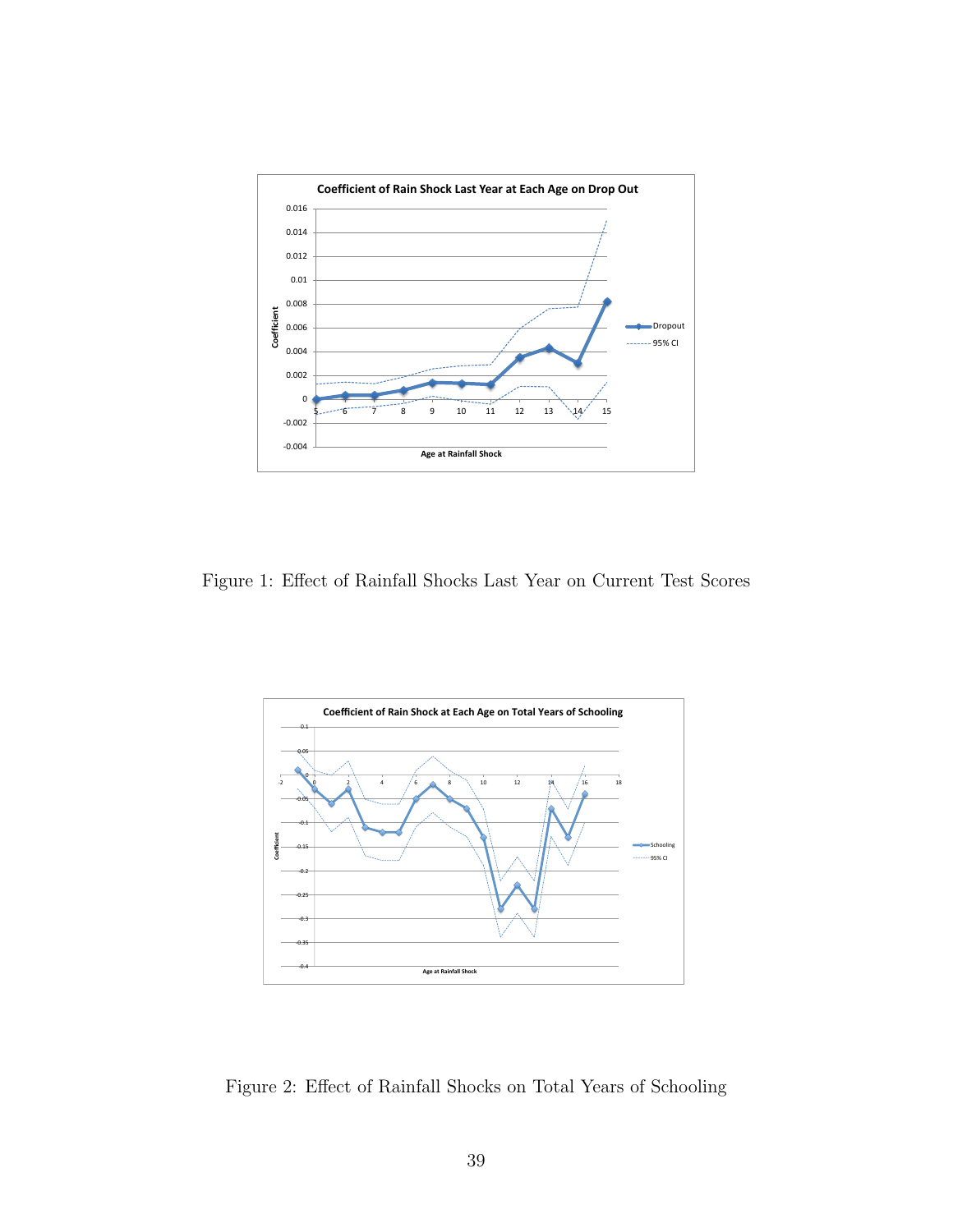## A Appendix Tables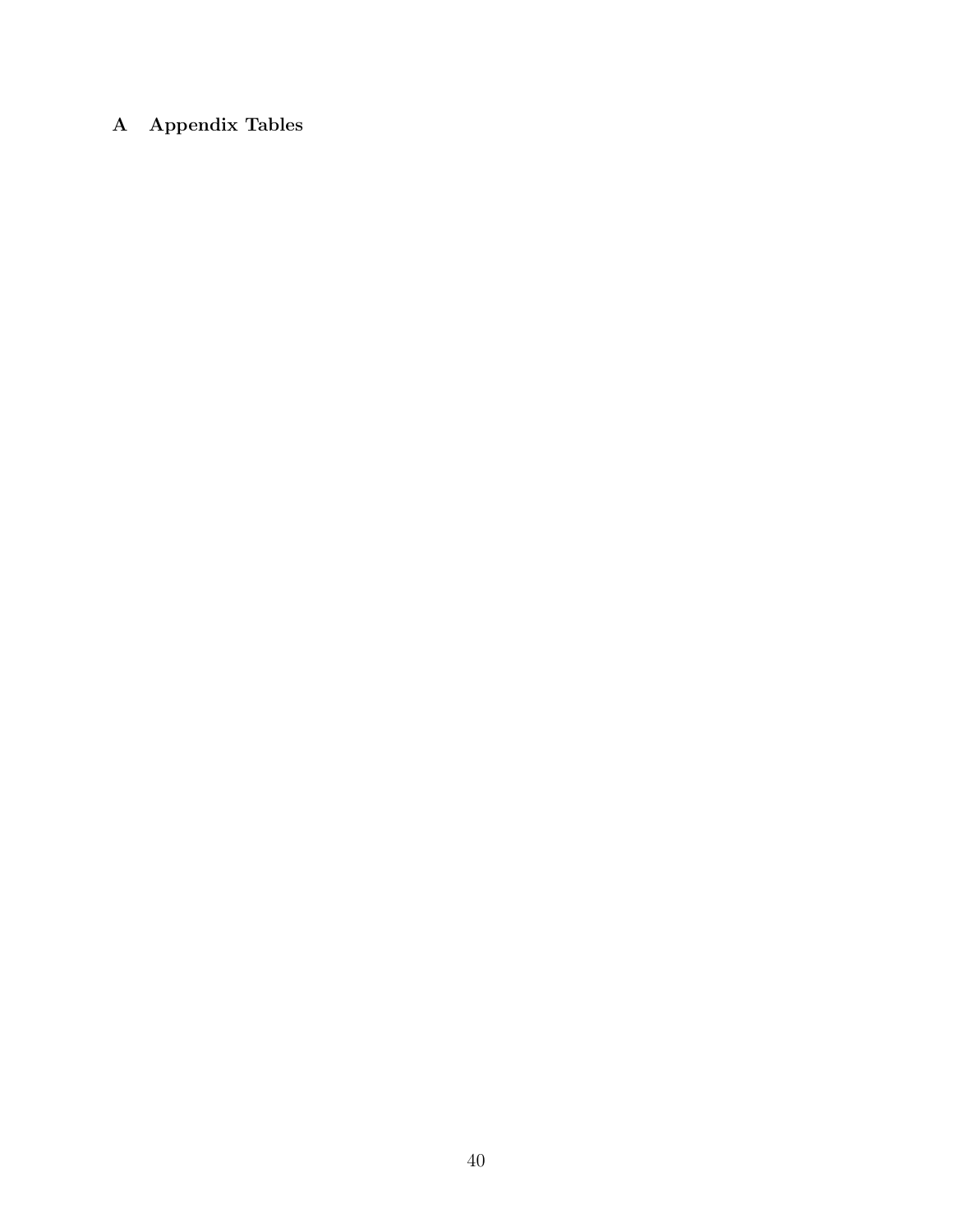|                         | ີ<br>Dependent Variable: |                    |                |                     |              |                    |                       |  |
|-------------------------|--------------------------|--------------------|----------------|---------------------|--------------|--------------------|-----------------------|--|
|                         |                          | Rice               |                | Wheat               |              | Jowar              | ln Wages              |  |
| Rain Shock Current Year | .06<br>$(.02)$ **        | .08<br>$(.02)$ *** | .002<br>(0.01) | .05<br>$(.008)$ *** | .01<br>(.01) | .02<br>$(.009)$ ** | $.02\,$<br>$(.009)^*$ |  |
| Year fixed effects      | Y                        | Y                  | Y              | Y                   | Y            | Y                  | Y                     |  |
| District fixed effects  | Y                        | Y                  | Y              | Y                   | Y            | Y                  | Y                     |  |
| Controls                | Y                        | N                  | V              | N                   | V            | N                  | V                     |  |
| Observations            | 7161                     | 8401               | 6680           | 8401                | 6265         | 7409               | 167,017               |  |
| Mean Dependent Variable | 1.51                     | 1.51               | .856           | .856                | .589         | .589               | 5.85                  |  |

Table A1: Rainfall shocks, Wages and Crop Yields

Source: Data on crop yields and inputs is from World Bank India Agriculture and Climate Data set which has agricultural yield (revenues per acre) data from 1975-1987. Wages data from rounds 60, 61, 62, and 64 of NSS. Rainfall data from University of Delaware.

Notes: This table shows results from a regression of crop yields and wages on rain shocks. For columns 1-6, an observation is a district-year and controls are measures of inputs used in production: labor, bullocks, fertilizer, and machinery, as well as 3-year average yield. For column 7, controls are age and sex. Standard errors are reported in parentheses. \*\*\*indicates significance at 1% level,  $**$  at 5% level,  $*$  at 10% level.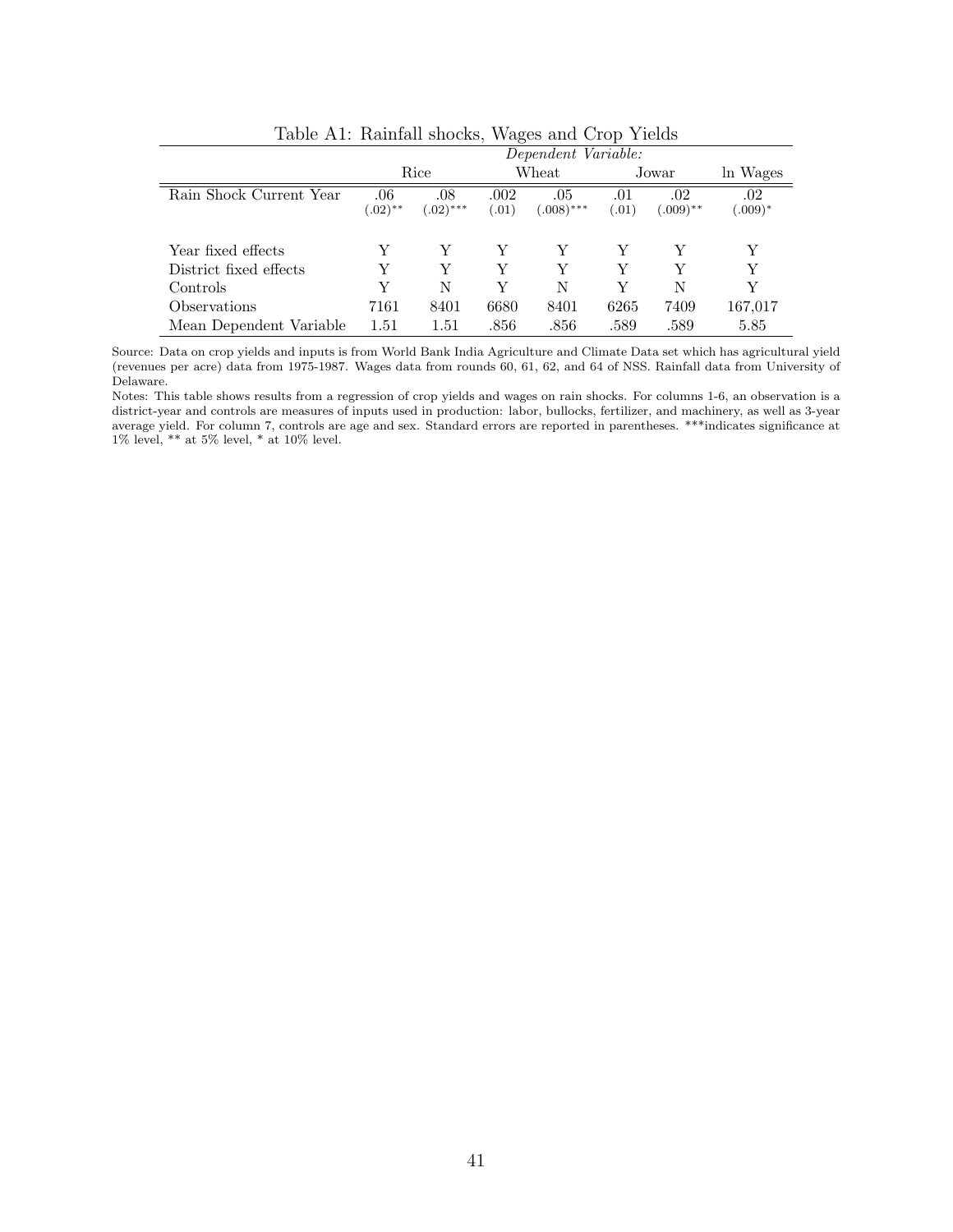| $\operatorname{Year}$ | % Top Quartile | % Bottom Quartile |
|-----------------------|----------------|-------------------|
|                       | Rainfall       | Rainfall          |
| 1975                  | .35            | .03               |
| 1976                  | .16            | .17               |
| 1977                  | .29            | .09               |
| 1978                  | .29            | .14               |
| 1979                  | $.03\,$        | .46               |
| 1980                  | .13            | .22               |
| 1981                  | .11            | .15               |
| 1982                  | .06            | .30               |
| 1983                  | .26            | .08               |
| 1984                  | .26            | .17               |
| 1985                  | .26            | .16               |
| 1986                  | .12            | .26               |
| 1987                  | .24            | .35               |
| 1988                  | .44            | .05               |
| 1989                  | .13            | .15               |
| 1990                  | .43            | .02               |
| 1991                  | .11            | .19               |
| 1992                  | .01            | .45               |
| 1993                  | .14            | .15               |
| 1994                  | $.29\,$        | .05               |
| 1995                  | .11            | .13               |
| 1996                  | .11            | .19               |
| 1997                  | .12            | .15               |
| 1998                  | .20            | .03               |
| 1999                  | .07            | .22               |
| 2000                  | .03            | .22               |
| 2001                  | .04            | .14               |
| 2002                  | .02            | .42               |
| 2003                  | .08            | .14               |
| 2004                  | .06            | .24               |
| 2005                  | .19            | .17               |
| 2006                  | .20            | .30               |
| 2007                  | .25            | .04               |
| 2008                  | .29            | .05               |

Table A2: Percent of Droughts and Positive Rainfall Shocks by Year

Source: Rainfall data from the University of Delaware.

Notes: This table shows the percent of districts each year that experience a drought and positive rainfall shock.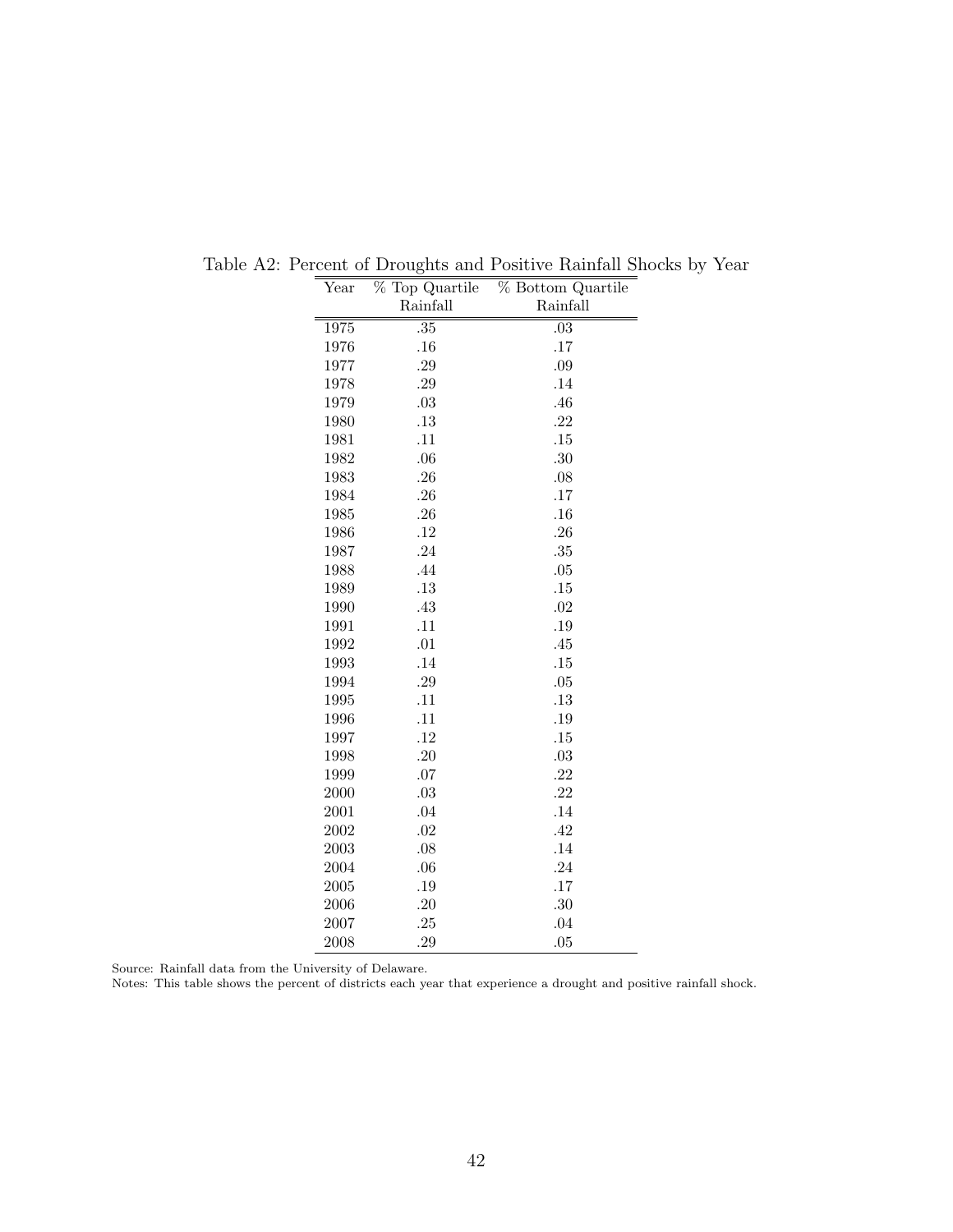|                          |                 | Dependent Variable:  |                     |
|--------------------------|-----------------|----------------------|---------------------|
|                          | Math            | Math                 | Read                |
|                          | Score           | Word Problem         | Score               |
| Rain Shock Current Year  | $-.03$<br>(.02) | $-.15$<br>$(.07)$ ** | $-.002$<br>(.02)    |
| Rain Shock Previous Year | $-.03$<br>(.02) | $-.15$<br>$(.08)$ ** | $-.04$<br>$(.02)^*$ |
| Observations             | 2,109,162       | 843,827              | 2,120,708           |

Table A3: Effect of Contemporaneous Rainfall Shocks on Human Capital (Ordered Logit)

Source: Test Score Data from ASER 2005-2009. Rainfall Data from University of Delaware.

Notes: This table shows ordered logit estimates of the effect of rainfall shocks on current test scores using the ASER data for all children ages 5-16 (or  $\beta_1$  and  $\beta_2$  from equation (5)). "Math Score" and "Read Score" range from 0-4. "Math Word Problem" ranges from 0-2 and is only available in 2006 and 2007. All regressions contain fixed effects for district, year and age. All columns contain controls for early life rainfall shock exposure (in utero-age 4). Standard errors, clustered at the district level, are reported in parentheses. \*\*\*indicates significance at 1% level, \*\* at 5% level, \* at 10% level.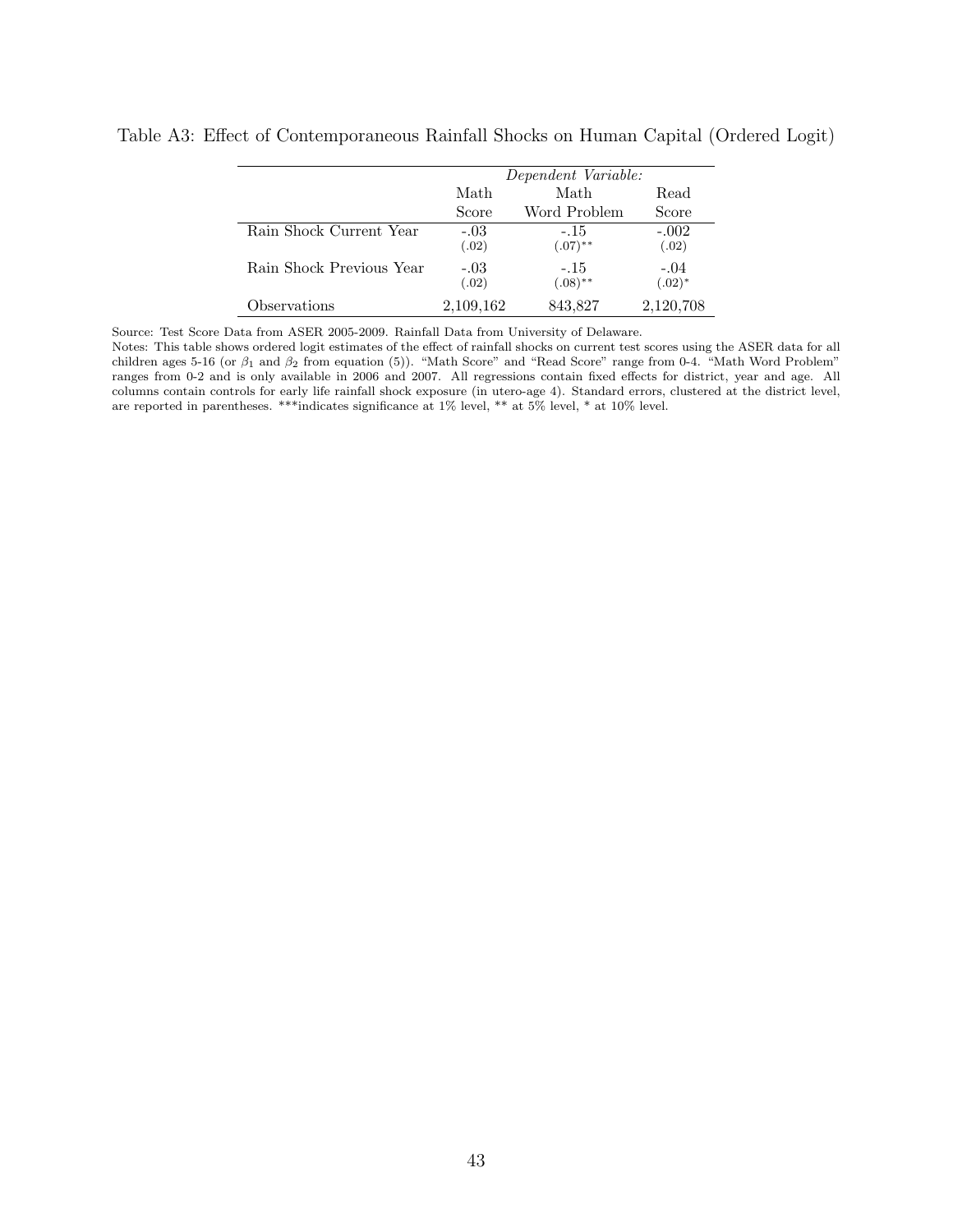|                                         |                         |                          |                        | Dependent Variable:             |                         |                        |
|-----------------------------------------|-------------------------|--------------------------|------------------------|---------------------------------|-------------------------|------------------------|
|                                         | Math                    | Math Word                | Read                   | Dropped                         | On                      | Attendance             |
|                                         | Score                   | Problem                  | Score                  | Out                             | Track                   |                        |
|                                         |                         |                          |                        | Panel A: Ages 5-16              |                         |                        |
| Rain Shock Current Year                 | $-.02$<br>$(.01)^{*}$   | $-.05$<br>$(.02)$ ***    | .002<br>(.01)          | .0002<br>(.0008)                | .002<br>(.002)          | $-.02$<br>$(.006)$ *** |
| Rain Shock Previous Year                | $-.02$<br>(.01)         | $-.04$<br>$(.02)^{*}$    | $-.02$<br>$(.01)^{*}$  | .002<br>$(.0009)$ **            | $-.01$<br>$(.003)$ ***  |                        |
| Rain Shock In Utero                     | $-.004$<br>(.003)       | $.005\,$<br>(.004)       | -.01<br>$(.004)$ ***   | .0004<br>(.0006)                | .002<br>(.002)          | $.003\,$<br>$(.001)^*$ |
| Rain Shock Year of Birth                | .004<br>(.004)          | .004<br>(.004)           | $-.006$<br>(.005)      | $-.002$<br>$(.0006)$ ***        | .01<br>$(.002)$ ***     | .005<br>$(.002)$ ***   |
| Rain shock at Age 1                     | .01<br>$(.004)$ ***     | .01<br>$(.004)$ ***      | .005<br>(.004)         | $-.002$<br>$(.0006)$ ***        | $(0.002)$ ***           | $.005$<br>$(.002)$ *** |
| Rain shock at Age 2                     | .003<br>(.004)          | $_{.02}$<br>$(.004)$ *** | $-.001$<br>(.005)      | -.0000344<br>(.0006)            | $01 \n(0.002)$ ***      | .006<br>$(.002)$ ***   |
| Rain shock at Age 3                     | $-.005$<br>(.004)       | .006<br>(.004)           | .002<br>(.004)         | .001<br>(.0006)                 | .004<br>$(.002)$ **     | .008<br>$(.002)$ ***   |
| Rain shock at Age 4                     | $-.007$<br>$(.003)$ **  | $-.01$<br>$(.004)$ ***   | $-.002$<br>(.004)      | $-.0007$<br>(.0006)             | .004<br>$(.002)$ ***    | .004<br>$(.002)$ **    |
| Observations<br>Mean Dependent Variable | 2,104,110<br>2.62       | 843,827<br>1.26          | 2,115,547<br>2.70      | 2,193,040<br>.036               | 1,919,939<br>.778       | 467,606<br>.863        |
|                                         |                         |                          |                        | Panel B: Ages 5-10              |                         |                        |
| Rain Shock Current Year                 | $-.02$<br>(.01)         | $-.07$<br>$(.03)***$     | $-.001$<br>(.01)       | 0006<br>(.0004)                 | .006<br>$(.002)**$      | $-.02$<br>$(.006)$ *** |
| Rain Shock Previous Year                | $-.01$<br>(.01)         | $-.02$<br>(.03)          | -.02<br>(.01)          | .0008<br>$(.0004)^*$            | -.006<br>$(.003)$ **    |                        |
| Rain Shock In Utero                     | .009<br>$(.005)^*$      | .01<br>$(.006)^*$        | .0006<br>(.006)        | .0002<br>(.0003)                | .01<br>$(.002)$ ***     | $-.002$<br>(.003)      |
| Rain Shock Year of Birth                | $.02\,$<br>$(.006)$ *** | $.03\,$<br>$(.007)$ ***  | .006<br>(.007)         | $-.0003$<br>(.0003)             | .01<br>$(.002)$ ***     | .002<br>(.003)         |
| Rain Shock at Age 1                     | .01<br>(.006)           | $02 \n(0.007)$ ***       | .02<br>$(.007)$ **     | $-.0004$<br>(.0003)             | .01<br>$(.003)$ ***     | .0000157<br>(.003)     |
| Rain Shock at Age 2                     | $-.01$<br>$(.006)$ **   | $-.004$<br>(.007)        | $-.005$<br>(.007)      | $-.0006$<br>$(.0003)^*$         | .01<br>$(.003)$ ***     | .004<br>(.003)         |
| Rain Shock at Age 3                     | $-.01$<br>$(.006)$ **   | $-.002$<br>(.007)        | $-.003$<br>(.007)      | -.0002<br>(.0003)               | .005<br>$(.002)^*$      | .01<br>$(.003)$ ***    |
| Rain Shock at Age 4                     | $(.005)$ ***            | $-.01$<br>$(.006)^*$     | $-.02$<br>$(.005)$ *** | $-.0004$<br>(.0003)             | $-.001$<br>(.002)       | $-.0006$<br>(.003)     |
| Observations                            | 1,154,292               | 383,271                  | 1,162,482              | 1,189,704                       | 914,129                 | 254,770                |
| Mean Dependent Variable                 | 2.06                    | .785                     | 2.08                   | .009                            | .877                    | .843                   |
| Rain Shock Current Year                 | $-.01$                  | -.04                     | $.005\,$               | Panel C: Ages 11-16<br>$-.0004$ | $-.001$                 | -.014                  |
|                                         | (.01)                   | $(.02)$ **               | (.009)                 | (.001)                          | (.003)                  | $(.006)$ **            |
| Rain Shock Previous Year                | $-.02$<br>$(.01)^{*}$   | -.05<br>$(.02)$ ***      | -.03<br>$(.01)$ **     | .004<br>$(.002)$ **             | -.02<br>$(.004)$ ***    |                        |
| Rain Shock In Utero                     | $-.005$<br>(.004)       | 003<br>(.003)            | $-.003$<br>(.004)      | 001.<br>(.0009)                 | $-.009$<br>$(.002)$ *** | .01<br>$(.002)$ ***    |
| Rain Shock Year of Birth                | .002<br>(.005)          | .004<br>(.004)           | .001<br>(.005)         | $(.001)$ **                     | $.007$<br>$(.002)$ ***  | $(0.003)$ ***          |
| Rain Shock at Age 1                     | .005<br>(.006)          | 004<br>(.005)            | .0003<br>(.006)        | $-.002$<br>(.001)               | $(0.003)$ ***           | $(0.002)$ ***          |
| Rain Shock at Age 2                     | .002<br>(.006)          | .008<br>$(.004)^*$       | -.0009<br>(.006)       | 001.<br>(.001)                  | .004<br>(.002)          | .007<br>$(.002)$ ***   |
| Rain Shock at Age 3                     | $-.006$<br>(.006)       | .004<br>(.005)           | $-.006$<br>(.005)      | .003<br>$(.001)$ ***            | -.005<br>$(.002)$ **    | .001<br>(.002)         |
| Rain Shock at Age 4                     | .002<br>(.005)          | 002<br>(.004)            | .002<br>(.005)         | .0005<br>(.001)                 | .004<br>$(.002)^*$      | .008<br>$(.003)$ ***   |
| Observations<br>Mean Dependent Variable | 949,818<br>3.31         | 460,556<br>1.65          | 953,065<br>3.46        | 1,003,336<br>.070               | 1,005,810<br>.688       | 212,836<br>.887        |

Table A4: Effect of Contemporaneous Rainfall Shocks on Human Capital

Source: Test Score Data from ASER 2005-2008. Rainfall Data from University of Delaware.

Notes: This table shows estimates  $\beta_1$ ,  $\beta_2$  the effect of rainfall shocks on current test scores and schooling outcomes, and  $\zeta$  from<br>equation (5), the effect of early life rainfall shocks on human capital ( $\frac{\partial s_$ "Math Score" and "Read Score" range from 0-4. "Math Word Problem" ranges from 0-2 and was only available in 2006 and 2007. "On Track" is equal to one if age minus grade is at least six, and zero otherwise. Columns 1-5 contain fixed effects for district, year and age. Since attendance is only observed in 2008, column 6 contains fixed effects for state and age. Panel A district, year and age. Since attendance is only observed in 2008, column 6 contains fixed effects for state and age. Panel A<br>includes the entire ASER sample ages 5-16 years, Panel B restricts to ages 5-10; and Panel C to clustered at the district level, are reported in parentheses. \*\*\*indicates significance at 1% level, \*\* at 5% level, \* at 10% level.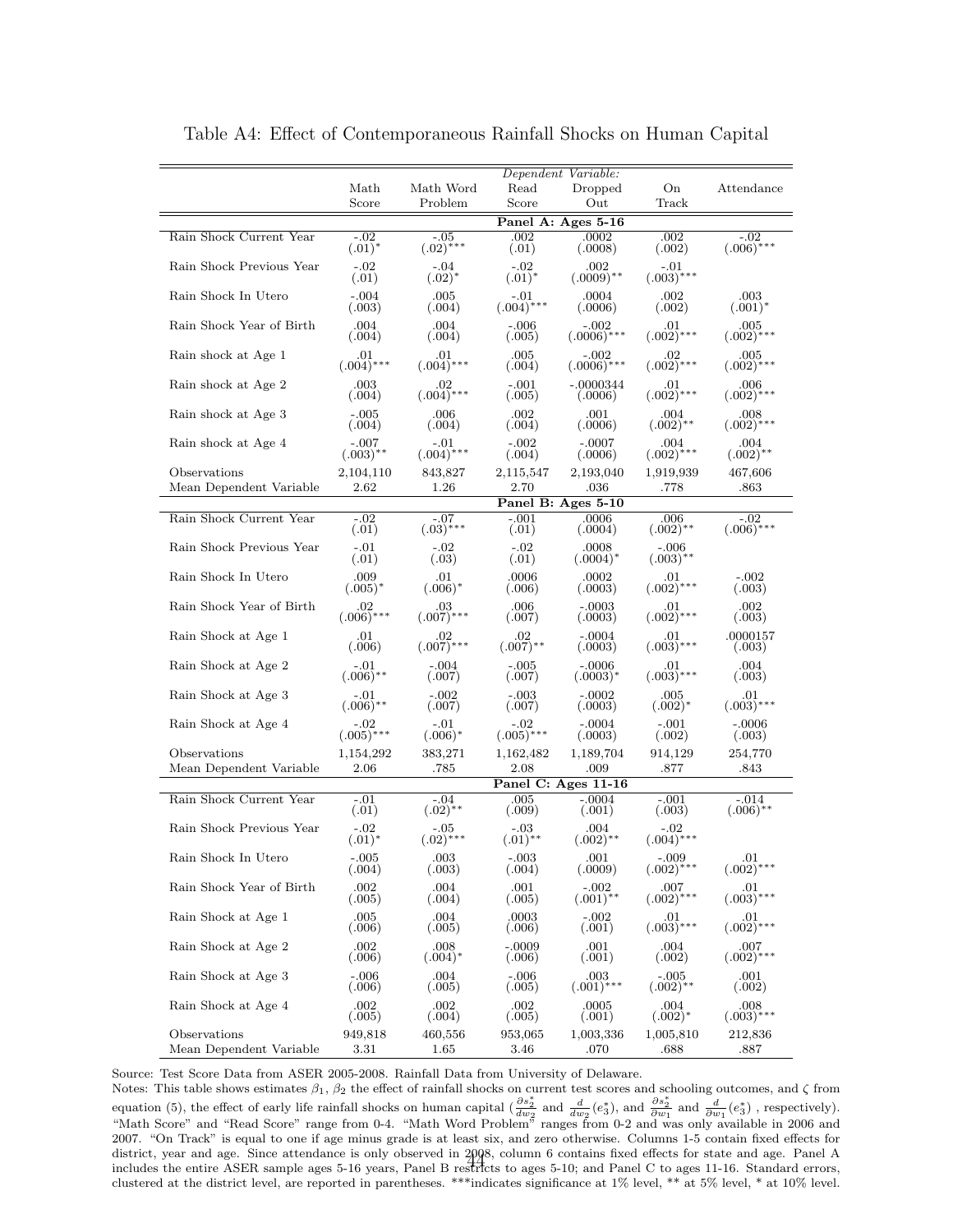|                                         | Dependent Variable:<br>Attends School |                          |
|-----------------------------------------|---------------------------------------|--------------------------|
|                                         | Panel A: Ages 5-16                    | Works                    |
| Rain Shock Current Year                 | $-.01$                                | .005                     |
|                                         | $(.003)$ ***                          | $(.001)$ ***             |
| Rain Shock Previous Year                | $-.004$<br>(.003)                     | .001<br>(.001)           |
| Rain Shock in Utero                     | $-.003$<br>(.003)                     | $-.001$<br>(.002)        |
| Rain Shock in Year of Birth             | .01<br>$(.003)$ ***                   | -.003<br>$(.002)^*$      |
| Rain Shock at Age 1                     | .009<br>$(.003)$ ***                  | -.005<br>$(.001)$ ***    |
| Rain Shock at Age 2                     | .006<br>$(.003)$ **                   | -.003<br>$(.001)$ **     |
| Rain Shock at Age 3                     | .003<br>(.003)                        | -.003<br>$(.001)$ **     |
| Rain Shock at Age 4                     | .009<br>$(.003)$ ***                  | $-.005$<br>$(.001)$ ***  |
| Observations                            | 297,470                               | 299,271                  |
| Mean Dependent Variable                 | .795                                  | .053                     |
|                                         | Panel B: Ages 5-10                    |                          |
| Rain Shock Current Year                 | $-.005$<br>(.004)                     | .002<br>$(.0006)****$    |
| Rain Shock Previous Year                | $-.002$<br>(.004)                     | .001<br>(.0008)          |
| Rain Shock in Utero                     | $-.003$<br>(.003)                     | -.002<br>$(.0006)$ ***   |
| Rain Shock in Year of Birth             | $-.002$<br>(.003)                     | $-.001$<br>$(.0004)$ *** |
| Rain Shock at Age 1                     | -.007<br>$(.003)$ ***                 | $-.0008$<br>(.0007)      |
| Rain Shock at Age 2                     | 006<br>$(.003)^*$                     | -.001<br>$(.0006)$ **    |
| Rain Shock at Age 3                     | -.005<br>$(.003)^*$                   | $-0.0006$<br>(.0007)     |
| Rain Shock at Age 4                     | -.008<br>$(.003)$ ***                 | .0006<br>(.0005)         |
| Observations                            | 154,291                               | 155,274                  |
| Mean Dependent Variable                 | .821                                  | .007                     |
|                                         | Panel C: Ages 11-16                   |                          |
| Rain Shock Current Year                 | $(.003)$ ***                          | .008<br>$(.002)$ ***     |
| Rain Shock Previous Year                | $-.008$<br>$(.003)$ **                | .002<br>(.002)           |
| Rain Shock in Utero                     | .003<br>(.002)                        | $-.003$<br>$(.002)^*$    |
| Rain Shock in Year of Birth             | .01<br>$(.002)$ ***                   | -.004<br>$(.002)$ **     |
| Rain Shock at Age 1                     | .009<br>$(.002)$ ***                  | -.007<br>$(.002)$ ***    |
| Rain Shock at Age 2                     | .001<br>(.002)                        | $-.003$<br>(.002)        |
| Rain Shock at Age 3                     | .0005<br>(.003)                       | -.004<br>$(.002)^*$      |
| Rain Shock at Age 4                     | .008<br>$(.003)$ ***                  | -.006<br>$(.002)$ ***    |
| Observations<br>Mean Dependent Variable | 143,179<br>.766                       | 143,997<br>.103          |

Table A5: Effect of Rain Shocks on Schooling and Child Labor

Source: Measures of attends school and child labor from rounds 60, 61, 62, and 64 of NSS. Rainfall data from University of Delaware.

Notes: This table shows estimates of  $\beta_1$ ,  $\beta_2$ , and  $\zeta$  from equation (5), the effect of contemporaneous and early life rain shocks<br>on school attendance and working  $(\frac{\partial s_2^*}{\partial w_2}$  and  $\frac{\partial s_2^*}{\partial w_1})$ . Panel 5-10; and Panel C to ages 11-16. All regressions contain district fixed effects and control for age and sex. All columns contain controls for early life rainfall shock exposure (in utero-age 4). Standard errors, clustered at the district level, are reported in parentheses. \*\*\*indicates significance at 1% level, \*\* at 5% level, \* at 10% level.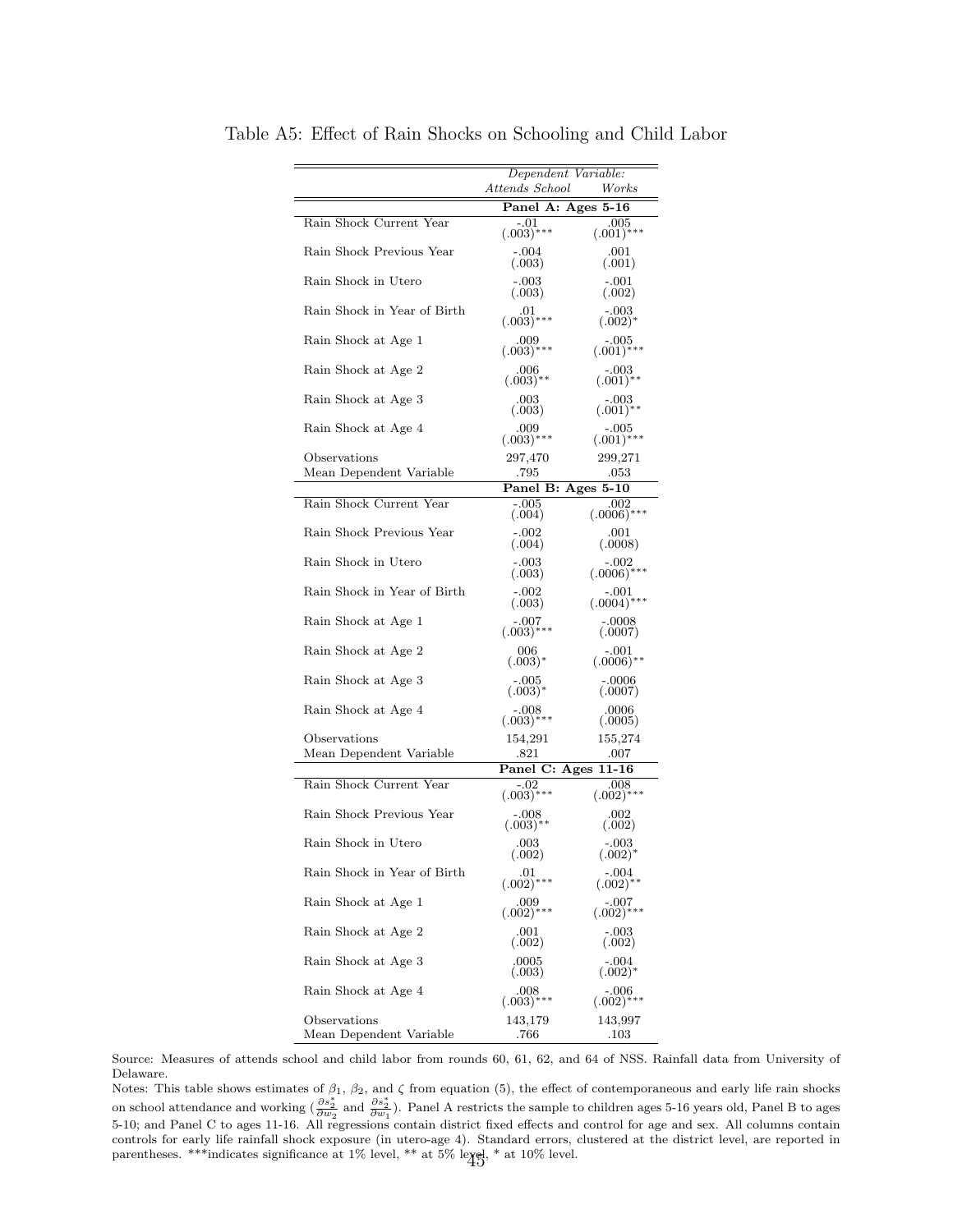|                          | Dependent Variable: |                       |                     |                      |                        |  |
|--------------------------|---------------------|-----------------------|---------------------|----------------------|------------------------|--|
|                          | Math                | Math                  | Read                | Dropped              | Attendance             |  |
|                          | Score               | Word Problem          | Score               | Out                  |                        |  |
| Rain Shock Current Year  | $-.01$<br>(.01)     | $-.05$<br>$(.02)$ *** | .003<br>(.01)       | $-.0004$<br>(.0008)  | $-.02$<br>$(.006)$ *** |  |
| Rain Shock Previous Year | $-.01$<br>(.01)     | $-.04$<br>$(.02)$ **  | $-.02$<br>$(.01)^*$ | .002<br>$(.0009)$ ** | $-.03$<br>$(.008)$ *** |  |
| Observations             | 1145,955            | 465,547               | 1152,131            | 1192,358             | 250,178                |  |
| Mean Dependent Variable  | 2.66                | 1.281                 | 2.723               | 0.035                | 0.863                  |  |

Table A6: Effect of Contemporaneous Rainfall Shocks on Human Capital (Boys)

Source: Test Score Data from ASER 2005-2008. Rainfall Data from University of Delaware.

Notes: This table shows estimates of  $\beta_1$  and  $\beta_2$  from equation (5), the effect of rainfall shocks on current test scores for boys ages 5-16 ( $\frac{\partial s_2^*}{\partial w_2}$  and  $\frac{d}{dw_2}(e_3^*)$ ). Columns 1-4 contain fixed effects for district, year and age. Since attendance is only observed in 2008, column 5 contains fixed effects for state, year, and age. All columns contain controls for early life rainfall shock exposure (in utero-age 4). Standard errors, clustered at the district level, are reported in parentheses. \*\*\*indicates significance at 1% level, \*\* at 5% level, \* at 10% level.

Table A7: Effect of Contemporaneous Rainfall Shocks on Human Capital (Girls)

|                          | Dependent Variable:   |                       |                     |                      |                        |
|--------------------------|-----------------------|-----------------------|---------------------|----------------------|------------------------|
|                          | Math                  | Math                  | Read                | Dropped              | Attendance             |
|                          | Score                 | Word Problem          | Score               | Out                  |                        |
| Rain Shock Current Year  | $-.02$<br>$(.01)^{*}$ | $-.05$<br>$(.02)$ *** | .002<br>(.01)       | .0008<br>(.0008)     | $-.02$<br>$(.006)$ *** |
| Rain Shock Previous Year | $-.02$<br>$(.01)^*$   | $-.04$<br>$(.02)^*$   | $-.02$<br>$(.01)^*$ | .002<br>$(.0009)$ ** | $-.04$<br>$(.009)$ *** |
| Observations             | 951,233               | 378,280               | 956,529             | 988,483              | 208,602                |
| Mean Dependent Variables | 2.567                 | 1.225                 | 2.662               | 0.039                | 0.863                  |

Source: Test Score Data from ASER 2005-2008. Rainfall Data from University of Delaware.

Notes: This table shows estimates of  $\beta_1$  and  $\beta_2$  from equation (5), the effect of rainfall shocks on current test scores for girls ages 5-16 ( $\frac{\partial s_2^*}{\partial w_2}$  and  $\frac{d}{dw_2}(e_3^*)$ ). Columns 1-4 contain fixed effects for district, year and age. Since attendance is only observed in 2008, column 5 contains fixed effects for state, year, and age. All columns contain controls for early life rainfall shock exposure (in utero-age 4). Standard errors, clustered at the district level, are reported in parentheses. \*\*\*indicates significance at 1% level, \*\* at 5% level, \* at 10% level.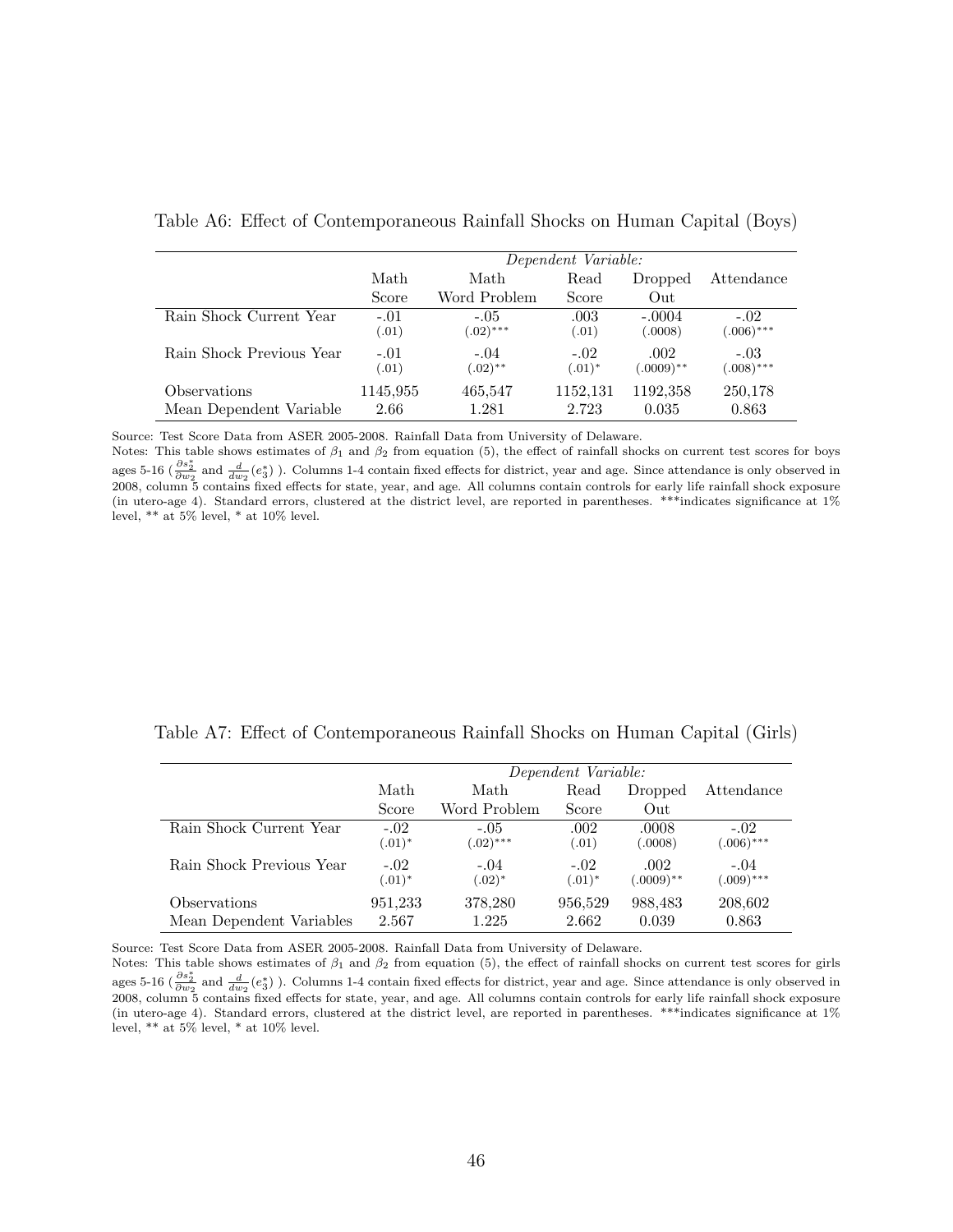|                          | Dependent Variable: |              |                        |               |                |
|--------------------------|---------------------|--------------|------------------------|---------------|----------------|
|                          | Math                | Math         | Read                   | Never         | O <sub>n</sub> |
|                          | Score               | Word Problem | Score                  | Enrolled      | Track          |
| Rain Shock In Utero      | .008                | .003         | .01                    | $-.001$       | .02            |
|                          | $(.004)^*$          | (.006)       | $(.005)$ **            | $(.0004)$ *** | $(.002)$ ***   |
| Rain Shock Year of Birth | .01                 | .01          | .008                   | $-.002$       | .02            |
|                          | $(.004)$ **         | $(.006)^*$   | $(.004)^*$             | $(.0004)$ *** | $(.002)$ ***   |
| Rain Shock at Age 1      | .01                 | $.02\,$      | .01                    | $-.002$       | .01            |
|                          | $(.005)$ **         | $(.006)$ *** | $(.005)$ **            | $(.0005)$ *** | $(.002)$ ***   |
| Rain Shock at Age 2      | .01                 | .02          | .01                    | $-.003$       | .01            |
|                          | $(.004)$ ***        | $(.006)$ *** | $(.004)$ ***           | $(.0004)$ *** | $(.002)$ ***   |
| Rain Shock at Age 3      | .006                | .01          | .01                    | $-.002$       | $-.0002$       |
|                          | (.005)              | $(.006)$ **  | $(.005)$ **            | $(.0004)$ *** | (.002)         |
| Rain Shock at Age 4      | .003                | $-.008$      | .01                    | $-.002$       | .002           |
|                          | (.005)              | (.006)       | $(.005)$ <sup>**</sup> | $(.0004)$ *** | (.002)         |
| Observations             | 1,271,233           | 465,547      | 1,277,571              | 1,297,538     | 959,304        |
| Mean Dependent Variable  | 2.66                | 1.281        | 2.723                  | 0.026         | 0.811          |

Table A8: Effect of Early Life Rainfall Shocks on Human Capital (Boys)

Source: Test Score Data from ASER 2005-2009. Rainfall Data from University of Delaware.

Notes: This table shows estimates of  $\zeta$  from equation (6), the effect of early life rainfall shocks on current test scores and schooling outcomes restricted to boys only  $\left(\frac{\partial s_2^*}{\partial w_1}\right)$  and  $\frac{d}{dw_1}(e_3^*)$  ). "Math Score" and "Read Score" range from 0-4. "Math Word Problem" ranges from 0-2, and was only asked in 2006 and 2007. "On Track" is equal to one if age minus grade is at least six, and zero otherwise. All regressions contain fixed effects for household, year and age. Standard errors, clustered at the district level, are reported in parentheses. \*\*\*indicates significance at 1% level, \*\* at 5% level, \* at 10% level.

|                          | Dependent Variable: |              |              |               |              |
|--------------------------|---------------------|--------------|--------------|---------------|--------------|
|                          | maths               | Math         | Read         | Never         | On           |
|                          | score               | Word Problem | Score        | Enrolled      | Track        |
| Rain Shock in Utero      | $.02\,$             | .009         | .02          | $-.002$       | .03          |
|                          | $(.005)$ ***        | (.006)       | $(.005)$ *** | $(.0006)$ *** | $(.003)$ *** |
| Rain Shock Year of Birth | .01                 | .005         | .01          | $-.002$       | .02          |
|                          | $(.005)$ **         | (.007)       | $(.006)$ **  | $(.0006)$ *** | $(.003)$ *** |
| Rain Shock at Age 1      | .01                 | .01          | .02          | $-.003$       | .02          |
|                          | $(.005)$ ***        | (.007)       | $(.005)$ *** | $(.0005)$ *** | $(.003)$ *** |
| Rain Shock at Age 2      | .007                | .01          | .01          | $-.003$       | .01          |
|                          | (.005)              | $(.007)$ **  | $(.005)$ **  | $(.0006)$ *** | $(.003)$ *** |
| Rain Shock at Age 3      | $-.005$             | $-.002$      | .002         | $-.001$       | $-.0002$     |
|                          | (.005)              | (.007)       | (.005)       | $(.0006)*$    | (.002)       |
| Rain Shock at Age 4      | $-.003$             | $-.01$       | .009         | $-.002$       | .0000306     |
|                          | (.005)              | $(.007)^*$   | $(.005)^*$   | $(.0005)$ *** | (.002)       |
| Observations             | 1,057,467           | 378,280      | 1,062,888    | 1,079,939     | 808,469      |
| Mean Dependent Variable  | 2.567               | 1.225        | 2.662        | 0.035         | 0.811        |

|  | Table A9: Effect of Early Life Rainfall Shocks on Human Capital (Girls) |  |  |  |
|--|-------------------------------------------------------------------------|--|--|--|
|--|-------------------------------------------------------------------------|--|--|--|

Source: Test Score Data from ASER 2005-2009. Rainfall Data from University of Delaware.

Notes: This table shows estimates of  $\zeta$  from equation (6), the effect of early life rainfall shocks on current test scores and schooling outcomes restricted to girls only  $\left(\frac{\partial s_2^*}{\partial w_1}\right)$  and  $\frac{d}{dw_1}(e_3^*)$  ). "Math Score" and "Read Score" range from 0-4. "Math Word Problem" ranges from 0-2, and was only asked in 2006 and 2007. "On Track" is equal to one if age minus grade is at least six, and zero otherwise. All regressions contain fixed effects for household, year and age. Standard errors, clustered at the district level, are reported in parentheses. \*\*\*indicates significance at 1% level, \*\* at 5% level, \* at 10% level.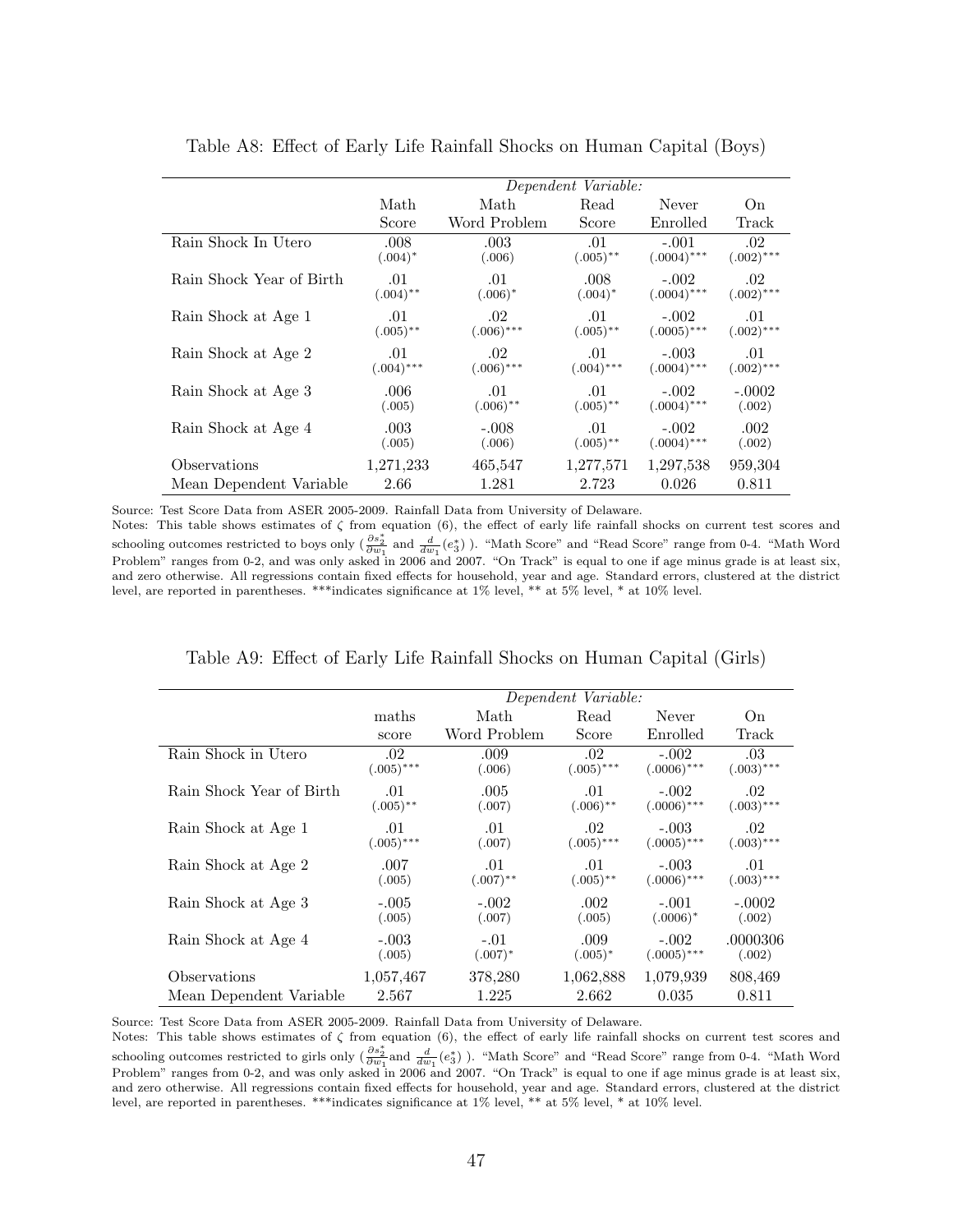|                          | Days                 | Health                |
|--------------------------|----------------------|-----------------------|
|                          | sick                 | expenditures (ln Rs)  |
| Rain Shock Current Year  | $-.52$<br>$(.22)$ ** | $-.22$<br>$(.07)$ *** |
| Rain Shock Previous Year | -.38<br>$(.22)^*$    | .005<br>(.1)          |
| Observations             | 6293                 | 6293                  |
| Mean Dependent Variable  | 6.07                 | 4.28                  |

Table A10: Effect of Rain Shocks on Days Sick and Health Expenditures

Source: IHDS 2004–2005 data for children ages 5-16. Rainfall data from the University of Delaware.

Notes: This table shows estimates of the effect of rainfall shocks on number of days sick in last month due to diarrhea, fever, and/or cough and health expenditures (hospital, doctor, medicine, tests, and transport) for children ages 5-16. Each cell is a separate OLS regression. All regressions contain age, gender and state fixed effects. Standard errors, clustered at the district level, are reported in parentheses. \*\*\*indicates significance at 1% level, \*\* at 5% level, \* at 10% level.

Table A11: Effect of Rain Shocks on Test Scores in High Malaria States

|                          | Dependent Variable:  |                 |
|--------------------------|----------------------|-----------------|
|                          | Math                 | Reading         |
|                          | Score                | Score           |
| Rain Shock Current Year  | $-.08$<br>$(.03)$ ** | $-.03$<br>(.03) |
| Malaria state            | $-.14$<br>(.12)      | $-.1$<br>(.12)  |
| Rain shock*Malaria state | .07<br>(.07)         | .03<br>(.06)    |
| Rain Shock Previous Year | .04<br>(.03)         | .02<br>(.03)    |
| Observations             | 1,892,741            | 2,115,547       |

Source: Test Score Data from ASER 2005-2009. Rainfall Data from University of Delaware.

Notes: This table shows estimates  $\beta_1$ , the effect of rainfall shocks on current test scores and schooling outcomes interacted with a dummy for the five high malaria states (Orissa, Chhattisgarh, West Bengal, Jharkhand, and Karnataka). All specifications include state-region fixed effects and are clustered at the state level. All columns contain controls for early life rainfall shock exposure (in utero-age 4). Standard errors, clustered at the district level, are reported in parentheses. \*\*\*indicates significance at 1% level,  $^{**}$  at 5% level,  $^*$  at 10% level.

| Table A12: Are Teacher Absences or School Lunches Driving the Results? |  |  |  |  |
|------------------------------------------------------------------------|--|--|--|--|
|------------------------------------------------------------------------|--|--|--|--|

| Dependent Variable:      |                      | Teacher Absence Rate Midday Meal Provision |
|--------------------------|----------------------|--------------------------------------------|
| Rain Shock Current Year  | $-.03$<br>$(.01)$ ** | .04<br>$(.02)$ **                          |
| Rain Shock Previous Year | .002<br>(.01)        | .06<br>$(.02)$ ***                         |
| Observations             | 20,297               | 24,203                                     |
| Mean Dependent Variable  | 0.18                 | 0.81                                       |

Source: Teacher absence rates and midday meal provision data from the 2005 and 2007 ASER School Survey.

Notes: This table shows the coefficients of rainfall shocks on teacher absence rates and midday meal provision in a linear regression. All regressions contain village and year fixed effects. Standard errors, clustered at the district level, are reported in parentheses. \*\*\*indicates significance at 1% level, \*\* at 5% level, \* at 10% level.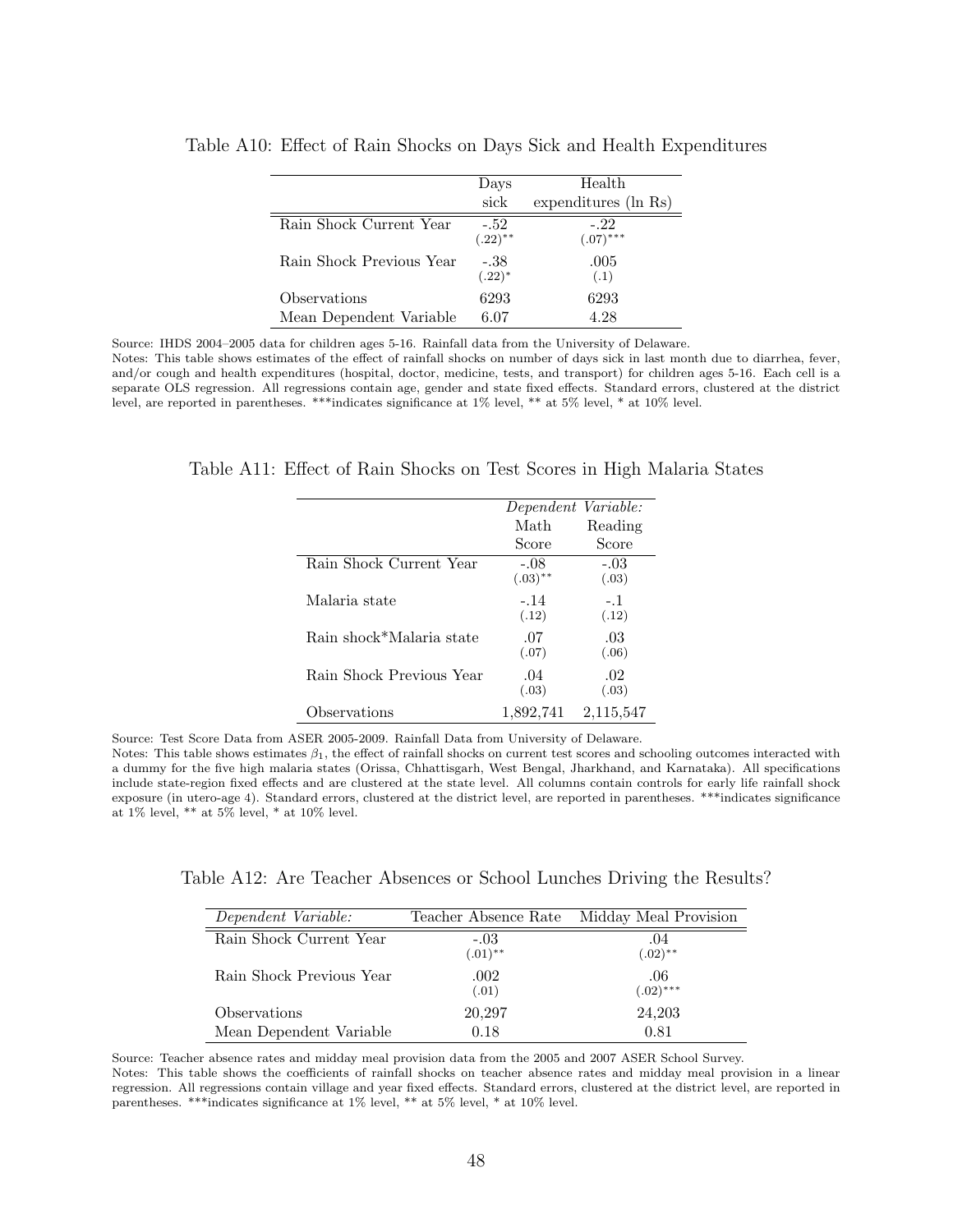|                                     | <b>.</b><br>ln cohort size | ln cohort size     | In cohort size     |
|-------------------------------------|----------------------------|--------------------|--------------------|
|                                     | (born 1991)                | (born 2001)        | (born 2001)        |
|                                     | $\left(1\right)$           | (2)                | $\left( 3\right)$  |
| Drought $(t)$                       | $-.01$<br>(.02)            | $-.01$<br>(.02)    | $-.01$<br>(.02)    |
| Drought In utero $(t-1)$            | .04<br>(.06)               | $-.002$<br>(.03)   | $-.005$<br>(.03)   |
| Drought $(t-2)$                     | .008<br>(.02)              | $-.04$<br>(.02)    | $-.04$<br>(.02)    |
| Drought $(t-3)$                     | $-.04$<br>(.04)            | .03<br>(.06)       | .03<br>(.06)       |
| Drought $(t-4)$                     | $-.02$<br>(.02)            | .09<br>$(.03)$ *** | .09<br>$(.03)$ *** |
| Drought $(t-5)$                     | $-.03$<br>(.03)            | $-.02$<br>(.03)    | $-.02$<br>(.03)    |
| In Population 1991                  | .04<br>$(.02)$ **          |                    |                    |
| In Population 2001                  |                            | .02<br>(.02)       |                    |
| In Female Population $2001$ (15-49) |                            |                    | .01<br>(.02)       |
| Observations                        | 104,631                    | 207,905            | 205,728            |
| Mean Dependent Variable             | 5.33                       | 5.98               | 5.98               |

Table A13: Does Drought Impact Fertility Decisions?

Source: Number of births in each district in 1991 and 2001 using Indian Census Data. Rainfall data from the University of Delaware.

Notes: These are OLS regressions where the dependent variable is ln number of births in each district in 1991 and 2001. All regressions contain state and year of survey fixed effects. Standard errors are clustered at the district level and are reported in parentheses. \*\*\*indicates significance at 1% level, \*\* at 5% level, \* at 10% level.

| Table 1111, Effect of Team blioche on migration Teated |                                 |                |                  |                   |
|--------------------------------------------------------|---------------------------------|----------------|------------------|-------------------|
|                                                        | Has Not Moved (Last Six Months) |                |                  |                   |
|                                                        | Full Sample                     | Ages $5-16$    | Full Sample      | Ages $5-16$       |
| Drought This Year                                      | .001<br>(.003)                  | .002<br>(.003) |                  |                   |
| Drought Last Year                                      | .006<br>$(.003)^*$              | .006<br>(.004) |                  |                   |
| Positive Shock This Year                               |                                 |                | $-.003$<br>(.01) | .007<br>(.009)    |
| Positive Shock Last Year                               |                                 |                | .0002<br>(.007)  | $-.001$<br>(.007) |
| Observations                                           | 236,429                         | 67,521         | 236,429          | 67,521            |
| Mean Dependent Variable                                | .987                            | .987           | .987             | .987              |

Table A14: Effect of Rain Shocks on Migration Rates

Source: Migration data from NSS round 55 (1999-2000). Rainfall data from the University of Delaware.

Notes: These are OLS regressions where the dependent variable is has not moved from district in past six months or more, and the independent variable is rain shocks. In odd numbered columns we use the entire sample and in all even numbered columns we restrict the sample to children ages 5-16. All regressions contain state fixed effects. Standard errors are clustered at the district level and are reported in parentheses. \*\*\*indicates significance at 1% level, \*\* at 5% level, \* at 10% level.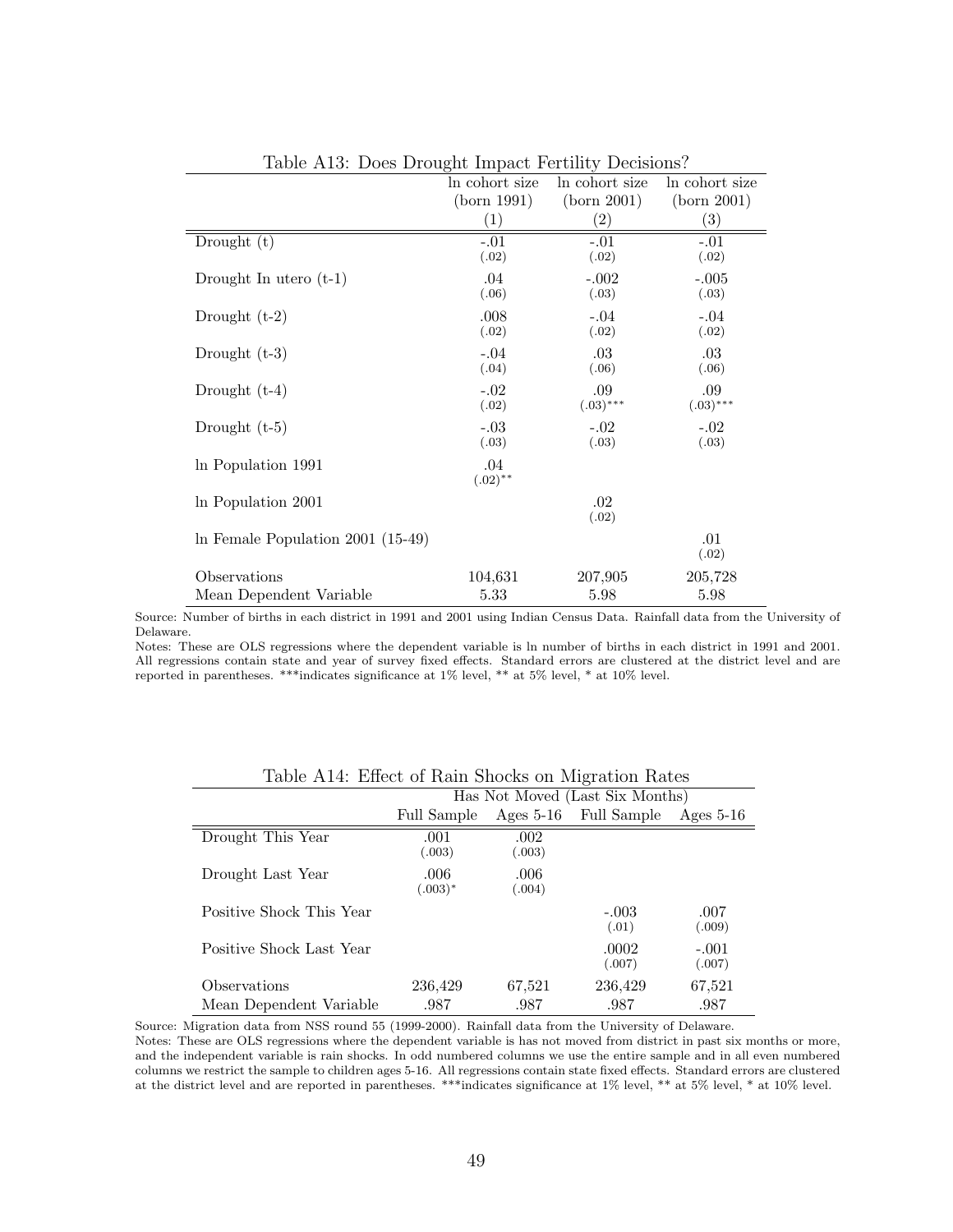### Mathematical Appendix

Parents maximize total household utility:

$$
\max_{c_2, s_2} \left\{ u_1(c_1) + \beta u_2(c_2) + \beta^2 V(e_3) \right\}
$$

subject to the constraints that

$$
c_2 \le w_2(h + (1 - s_2)e_2)
$$

$$
c_1 \le w_1 h
$$

$$
s_2 \in [0, 1]
$$

$$
e_3 = f_3(e_2, c_2, s_2) = f_3(e_2, w_2(h + (1 - s_2)e_2), s_2)
$$

and we have assumed that

$$
V(e_3)=e_3
$$

Since no decisions are made in the first period, we can rewrite the maximization problem as

$$
\max_{s_2 \in [0,1], c_2} \{ u_2(c_2) + \beta f_3(e_2, c_2, s_2) \} \text{ s.t. } c_2 \le w_2(h + (1 - s_2) e_2)
$$

The Lagrangian for this problem is:

$$
\mathcal{L} = u_2(c_2) + \beta f_3(e_2, s_2, c_2) + \lambda [w_2(h + (1 - s_2)e_2) - c_2]
$$

Given the assumptions laid out in Section 2, the first order conditions will be necessary and sufficient to characterize a unique optimum: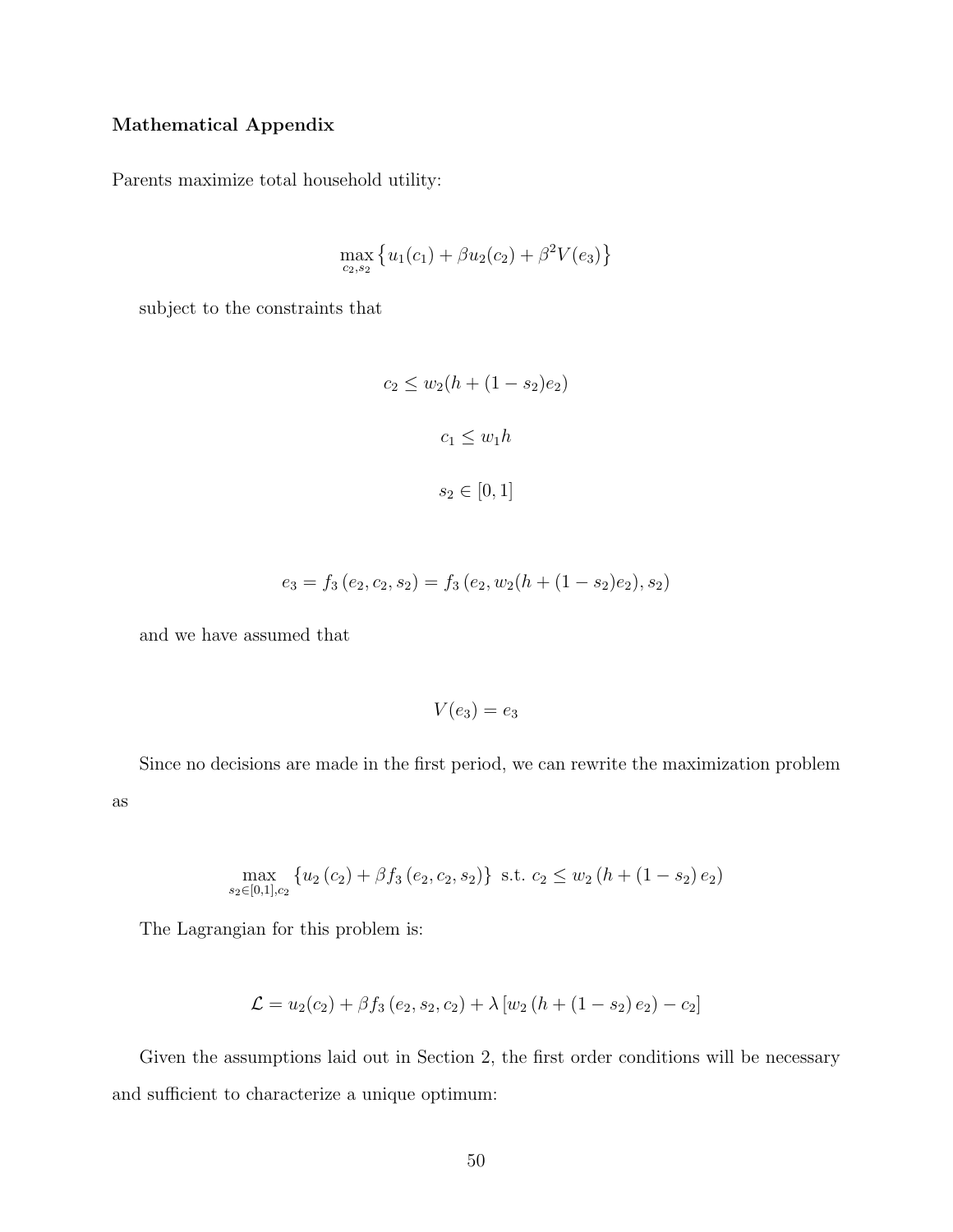$$
\frac{\partial \mathcal{L}}{\partial \lambda} = w_2 (h + (1 - s_2^*(w_2, e_2) e_2)) - c_2^*(w_2, e_2) = 0
$$

$$
\frac{\partial \mathcal{L}}{\partial c_2} = u' \left( c_2^* \left( w_2, e_2 \right) \right) + \beta \frac{\partial f_3}{\partial c_2} \left( e_2, c_2^* \left( w_2, e_2 \right), s_2^* \left( w_2, e_2 \right) \right) - \lambda^* \left( w_2, e_2 \right) = 0
$$

$$
\frac{\partial \mathcal{L}}{\partial s_2} = \beta \frac{\partial f_3}{\partial s_2} (e_2, c_2^*(w_2, e_2), s_2^*(w_2, e_2)) - \lambda^*(w_2, e_2) \cdot w_2 e_2 = 0
$$

Rearranging yields the single first-order condition outlined in the text of Section 2:

$$
w_2 e_2 \frac{\partial u_2}{\partial c_2} = \beta \left( \frac{\partial f_3}{\partial s_2} - w_2 e_2 \frac{\partial f_3}{\partial c_2} \right)
$$

We define the function

$$
\Theta(w_2, e_2, c_2^*, s_2^*) = \left(\frac{\partial f_3}{\partial s_2} - w_2 e_2 \frac{\partial f_3}{\partial c_2}\right)
$$

so we can rewrite the first order condition as

$$
w_2e_2\frac{\partial u_2}{\partial c_2}=\beta\Theta
$$

### Effect of School-Aged Wages on Schooling and Human Capital

Beginning from the first order condition,

F.O.C.: 
$$
w_2 e_2 \frac{\partial u_2}{\partial c_2} = \beta \left( \frac{\partial f_3}{\partial s_2} - w_2 e_2 \frac{\partial f_3}{\partial c_2} \right)
$$

We can take the total derivative with respect to  $w_2$  (noting that  $e_2 = f_2(w_1h)$  and  $e_3 = f_3(w_1h, w_2(h + (1 - s_2)e_2), s_2)$ :

$$
\left[\frac{\partial^2 u_2}{\partial c_2^2}w_2e_2\left(\left(h+\left(1-s_2^*\right)e_2\right)-w_2e_2\frac{\partial s_2^*}{\partial w_2}\right)+e_2\frac{\partial u_2}{\partial c_2}\right]=
$$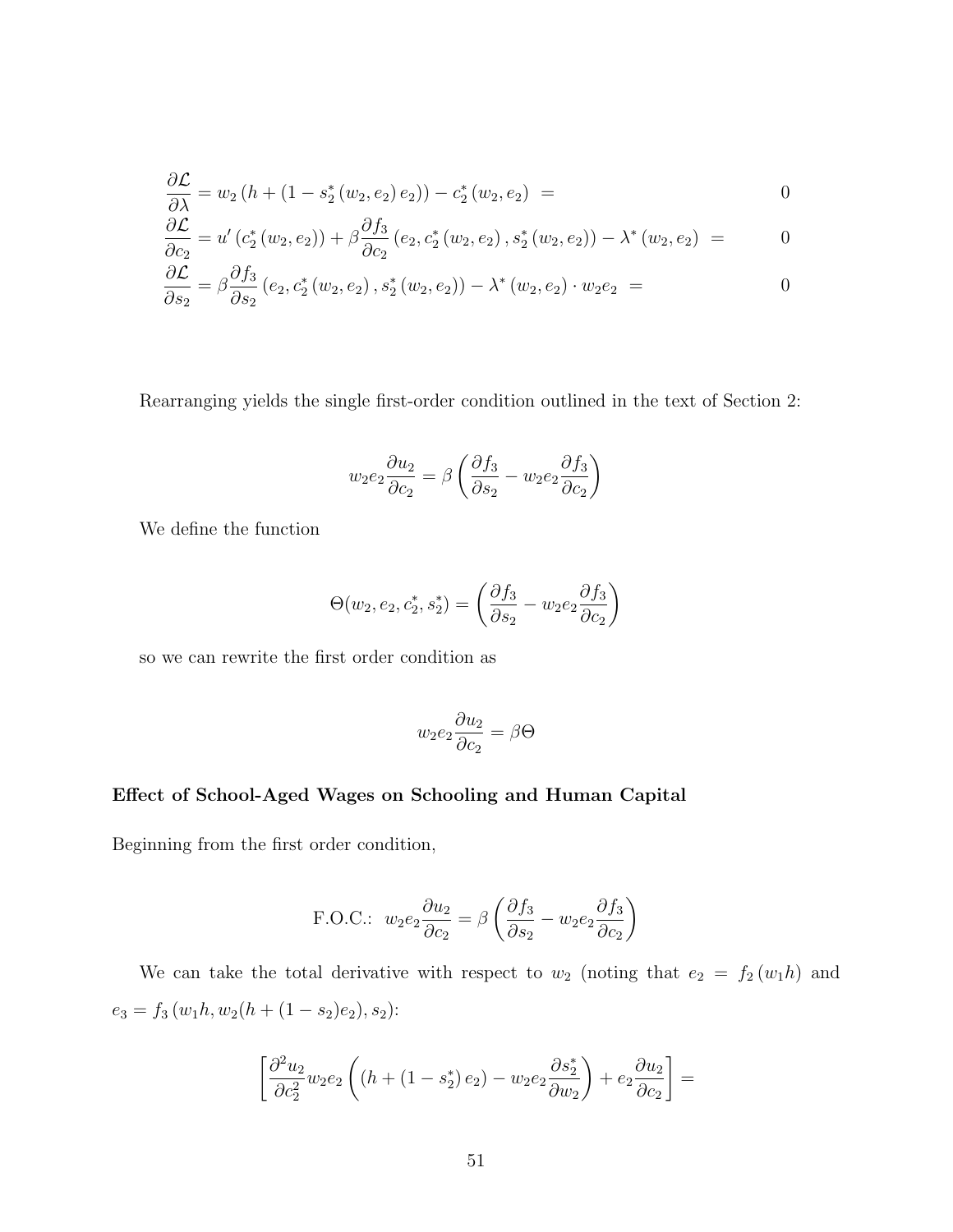$$
\beta \left[ \frac{\partial^2 f_3}{\partial s_2 \partial c_2} \left( (h + (1 - s_2^*) e_2) - w_2 e_2 \frac{\partial s_2^*}{\partial w_2} \right) + \frac{\partial^2 f_3}{\partial s_2^2} \frac{\partial s_2^*}{\partial w_2} \right]
$$

$$
-\beta \left[ \left( \frac{\partial^2 f_3}{\partial c_2^2} \left( (h + (1 - s_2^*) e_2) - w_2 e_2 \frac{\partial s_2^*}{\partial w_2} \right) + \frac{\partial^2 f_3}{\partial c_2 \partial s_2} \frac{\partial s_2^*}{\partial w_2} \right) e_2 w_2 + e_2 \frac{\partial f_3}{\partial c_2} \right]
$$

and solve for  $\frac{\partial s_2^*}{\partial w_2}$ 

$$
\frac{\partial s_2^*}{\partial w_2} = \frac{\frac{\partial^2 u_2}{\partial c_2^2} w_2 e_2 \left(h + \left(1 - s_2^*\right) e_2\right) + e_2 \frac{\partial u_2}{\partial c_2} - \beta \left[\frac{\partial^2 f_3}{\partial s_2 \partial c_2} \left(h + \left(1 - s_2^*\right) e_2\right) - \frac{\partial^2 f_3}{\partial c_2^2} \left(h + \left(1 - s_2^*\right) e_2\right) e_2 w_2 - e_2 \frac{\partial f_3}{\partial c_2}\right)}{w_2^2 e_2^2 \frac{\partial^2 u_2}{\partial c_2^2} + \beta \left[\frac{\partial^2 f_3}{\partial s_2^2} + w_2^2 e_2^2 \frac{\partial^2 f_3}{\partial c_2^2} - 2e_2 w_2 \frac{\partial^2 f_3}{\partial c_2 \partial s_2}\right]}
$$

Since, by assumption

$$
w_2^2 e_2^2 \frac{\partial^2 u_2}{\partial c_2^2} + \beta \left[ \frac{\partial^2 f_3}{\partial s_2^2} + w_2^2 e_2^2 \frac{\partial^2 f_3}{\partial c_2^2} - 2e_2 w_2 \frac{\partial^2 f_3}{\partial c_2 \partial s_2} \right] < 0
$$

we can write that

$$
\frac{\partial s_2^*}{\partial w_2} \propto -\frac{\partial^2 u_2}{\partial c_2^2} w_2 e_2 \left(h + \left(1 - s_2^*\right) e_2\right) - e_2 \frac{\partial u_2}{\partial c_2}
$$

$$
+\beta \left[\frac{\partial^2 f_3}{\partial s_2 \partial c_2} \left(h + (1 - s_2^*) e_2\right) - \frac{\partial^2 f_3}{\partial c_2^2} \left(h + (1 - s_2^*) e_2\right) e_2 w_2 - e_2 \frac{\partial f_3}{\partial c_2}\right]
$$

Rearranging slightly,

$$
\frac{\partial s_2^*}{\partial w_2} \propto -e_2 \left( \frac{\partial u_2}{\partial c_2} + \beta \frac{\partial f_3}{\partial c_2} \right) - (h + (1 - s_2^*) e_2) w_2 e_2 \frac{\partial^2 u_2}{\partial c_2^2} + (h + (1 - s_2^*) e_2) \beta \left[ \frac{\partial^2 f_3}{\partial s_2 \partial c_2} - \frac{\partial^2 f_3}{\partial c_2^2} e_2 w_2 \right]
$$

And since

$$
\Theta = \frac{\partial f_3}{\partial s_2} - w_2 e_2 \frac{\partial f_3}{\partial c_2}
$$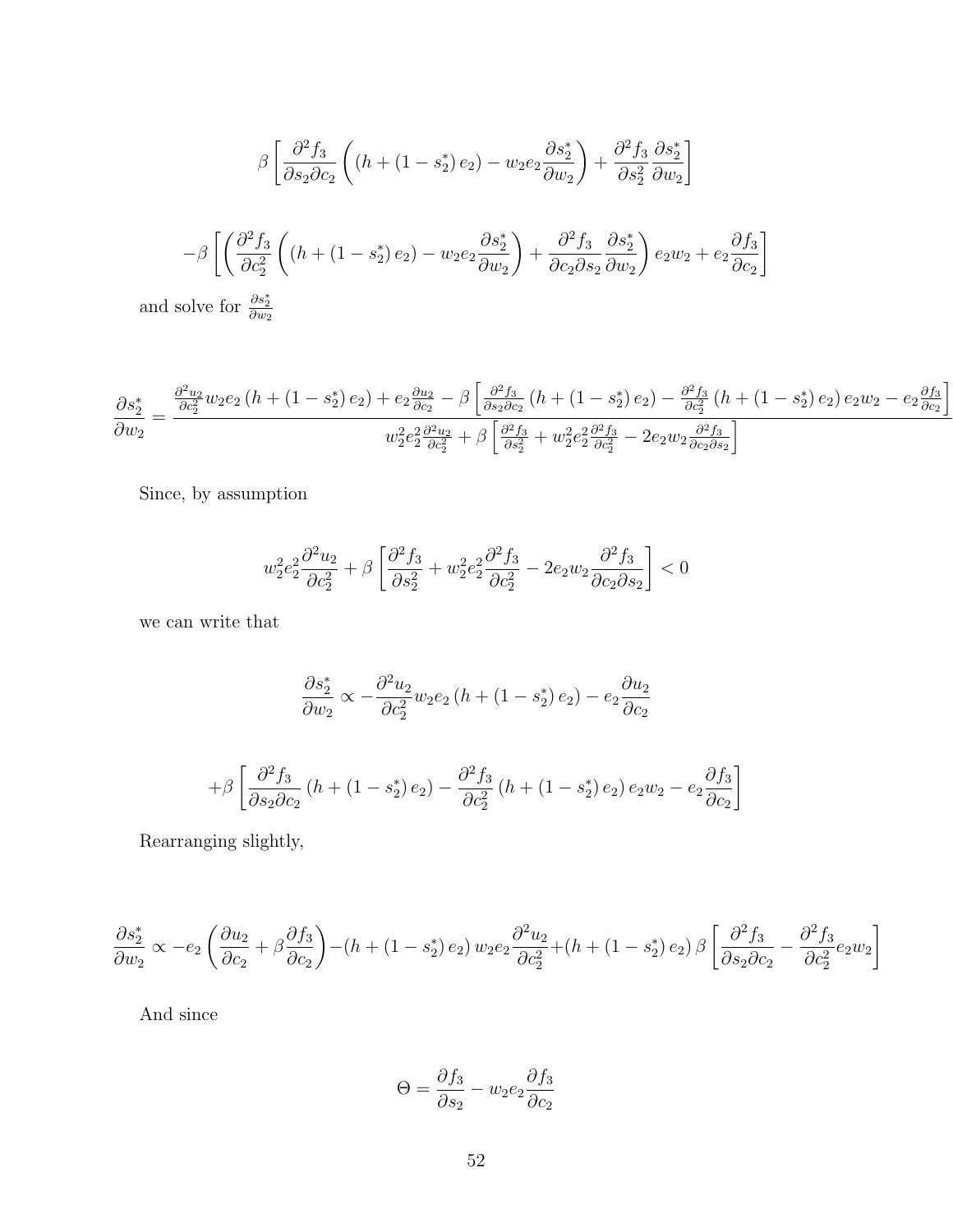$$
\frac{\partial \Theta}{\partial c_2} = \frac{\partial^2 f_3}{\partial s_2 \partial c_2} - e_2 w_2 \frac{\partial^2 f_3}{\partial c_2^2}
$$

And substituting this into the above equation yields

$$
\frac{\partial s_2^*}{\partial w_2} \propto -e_2 \left( \frac{\partial u_2}{\partial c_2} + \beta \frac{\partial f_3}{\partial c_2} \right) - \left( h + (1 - s_2^*) e_2 \right) w_2 e_2 \frac{\partial^2 u_2}{\partial c_2^2} + \left( h + (1 - s_2^*) e_2 \right) \beta \frac{\partial \Theta}{\partial c_2}
$$

In addition, since we know that

$$
e_3^* = f_3\left(e_2, c_2^*, s_2^*\right)
$$

we can write the effect of school-aged wages on later-life human capital:

$$
\frac{d}{dw_2} \left( f_3 \left( e_2, c_2^*, s_2^* \right) \right) = \frac{\partial f_3}{\partial c_2} \frac{\partial c_2^*}{\partial w_2} + \frac{\partial f_3}{\partial s_2} \frac{\partial s_2^*}{\partial w_2}
$$
\n
$$
= \frac{\partial f_3}{\partial c_2} \left( h + (1 - s_2^*) e_2 - w_2 e_2 \frac{\partial s_2^*}{\partial w_2} \right) + \frac{\partial f_3}{\partial s_2} \frac{\partial s_2^*}{\partial w_2}
$$
\n
$$
= \left( h + (1 - s_2) e_2 \right) \frac{\partial f_3}{\partial c_2} + \Theta \frac{\partial s_2^*}{\partial w_2}
$$

### Effect of Early Life Wages on Schooling and Human Capital

Beginning from the first order condition,

F.O.C.: 
$$
\frac{\partial u_2}{\partial c_2} w_2 e_2 = \beta \left( \frac{\partial f_3}{\partial s_2} - w_2 e_2 \frac{\partial f_3}{\partial c_2} \right)
$$

Noting as in the text, that

$$
\frac{d}{dw_1}(e_2) = \frac{\partial f_2}{\partial c_1} \frac{\partial c_1}{\partial w_1} = h \frac{\partial f_2}{\partial c_1} > 0
$$

and in order to understand the effect of early life wages on schooling and later-life human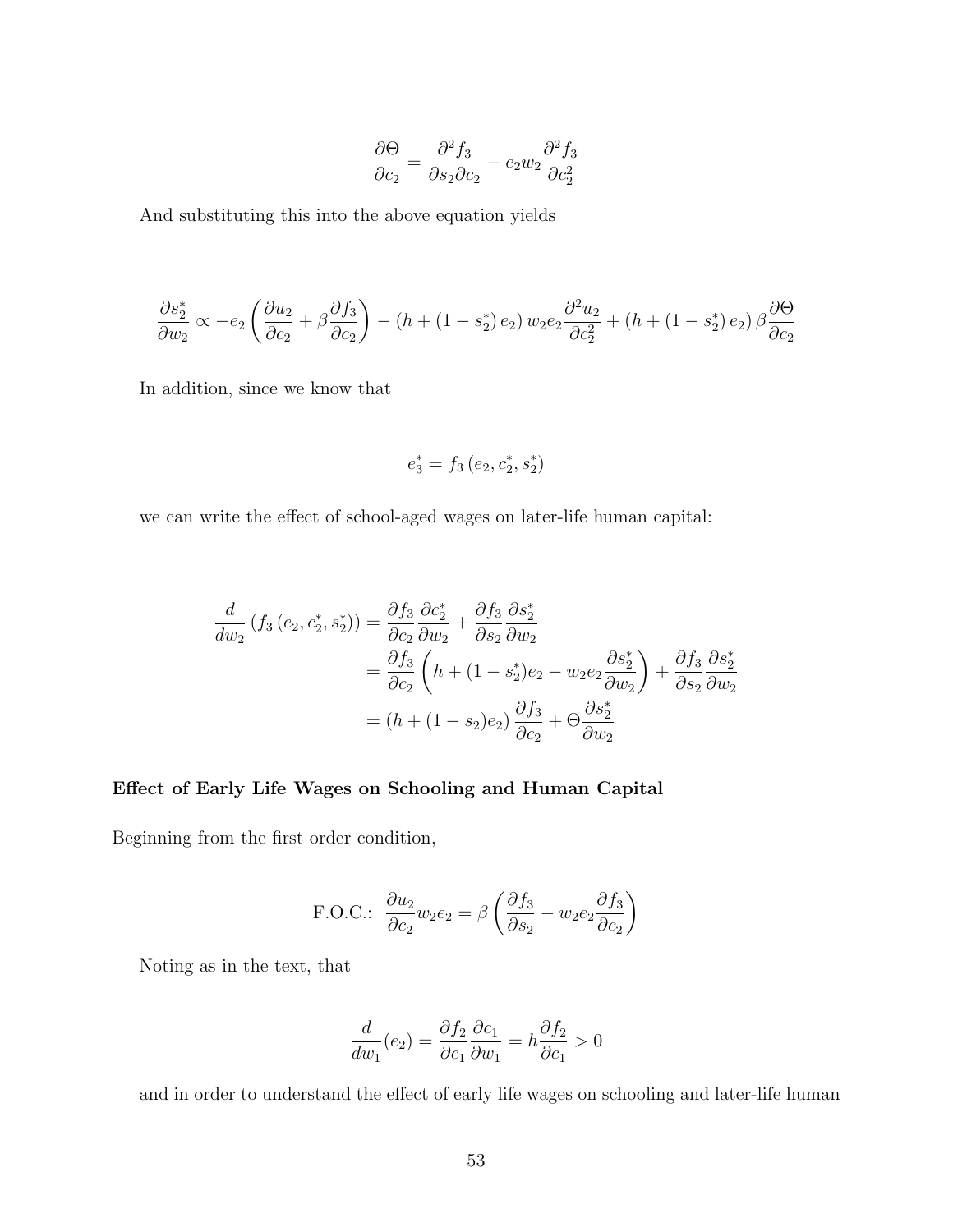capital, it is sufficient to study the effect of period 2 human capital on these variables:

$$
\frac{\partial s_2^*}{\partial w_1} = h \frac{\partial f_2}{\partial c_1} \frac{\partial s_2^*}{\partial e_2} \propto \frac{\partial s_2^*}{\partial e_2}
$$

We can take the total derivative of the first order condition with respect to  $e_2$  (noting that  $e_2 = f_2(w_1h)$  and  $e_3 = f_3(w_1h, w_2(h + (1 - s_2)e_2), s_2)$ :

$$
w_2 e_2 \left( w_2 \left( 1 - s_2^* \right) - w_2 e_2 \frac{\partial s_2^*}{\partial e_2} \right) \frac{\partial^2 u_2}{\partial c_2^2} + w_2 \frac{\partial u_2}{\partial c_2} =
$$

$$
\beta \left[ \frac{\partial^2 f_3}{\partial s_2 \partial e_2} + \frac{\partial^2 f_3}{\partial s_2 \partial c_2} \left( w_2 \left( 1 - s_2^* \right) - w_2 e_2 \frac{\partial s_2^*}{\partial e_2} \right) + \frac{\partial^2 f_3}{\partial s_2^2} \frac{\partial s_2^*}{\partial e_2} \right]
$$

$$
-\beta \left[ w_2 e_2 \left( \frac{\partial^2 f_3}{\partial c_2 \partial e_2} + \frac{\partial^2 f_3}{\partial c_2^2} \left( w_2 \left( 1 - s_2^* \right) - w_2 e_2 \frac{\partial s_2^*}{\partial e_2} \right) + \frac{\partial^2 f_3}{\partial c_2 \partial s_2} \frac{\partial s_2^*}{\partial e_2} \right) + w_2 \frac{\partial f_3}{\partial c_2} \right]
$$

Rearranging, we have

$$
\frac{\partial s_2^*}{\partial e_2} = \frac{-w_2^2 e_2 \left(1 - s_2^*\right) \frac{\partial^2 u_2}{\partial c_2^2} - w_2 \frac{\partial u_2}{\partial c_2} + \beta \left[\frac{\partial^2 f_3}{\partial s_2 \partial e_2} + w_2 \left(1 - s_2^*\right) \left(\frac{\partial^2 f_3}{\partial s_2 \partial c_2} - w_2 e_2 \frac{\partial^2 f_3}{\partial c_2^2}\right) - w_2 e_2 \frac{\partial^2 f_3}{\partial c_2 \partial e_2} - w_2 \frac{\partial f_3}{\partial c_2}\right]}{-w_2^2 e_2^2 \frac{\partial^2 u_2}{\partial c_2^2} - \beta \left[\frac{\partial^2 f_3}{\partial s_2^2} - 2 w_2 e_2 \frac{\partial^2 f_3}{\partial s_2 \partial c_2} + w_2^2 e_2^2 \frac{\partial^2 f_3}{\partial c_2^2}\right]}
$$

and since, by assumption,

$$
-w_2^2 e_2^2 \frac{\partial^2 u_2}{\partial c_2^2} - \beta \left[ \frac{\partial^2 f_3}{\partial s_2^2} - 2w_2 e_2 \frac{\partial^2 f_3}{\partial s_2 \partial c_2} + w_2^2 e_2^2 \frac{\partial^2 f_3}{\partial c_2^2} \right] > 0
$$

$$
\frac{\partial s_2^*}{\partial e_2} \propto -w_2^2 e_2 \left(1 - s_2^*\right) \frac{\partial^2 u_2}{\partial c_2^2} - w_2 \frac{\partial u_2}{\partial c_2} +
$$

$$
\beta \left[ \frac{\partial^2 f_3}{\partial s_2 \partial e_2} + w_2 \left(1 - s_2^*\right) \left( \frac{\partial^2 f_3}{\partial s_2 \partial c_2} - w_2 e_2 \frac{\partial^2 f_3}{\partial c_2^2} \right) - w_2 e_2 \frac{\partial^2 f_3}{\partial c_2 \partial e_2} - w_2 \frac{\partial f_3}{\partial c_2} \right]
$$

and since

$$
\Theta = \frac{\partial f_3}{\partial s_2} - w_2 e_2 \frac{\partial f_3}{\partial c_2}
$$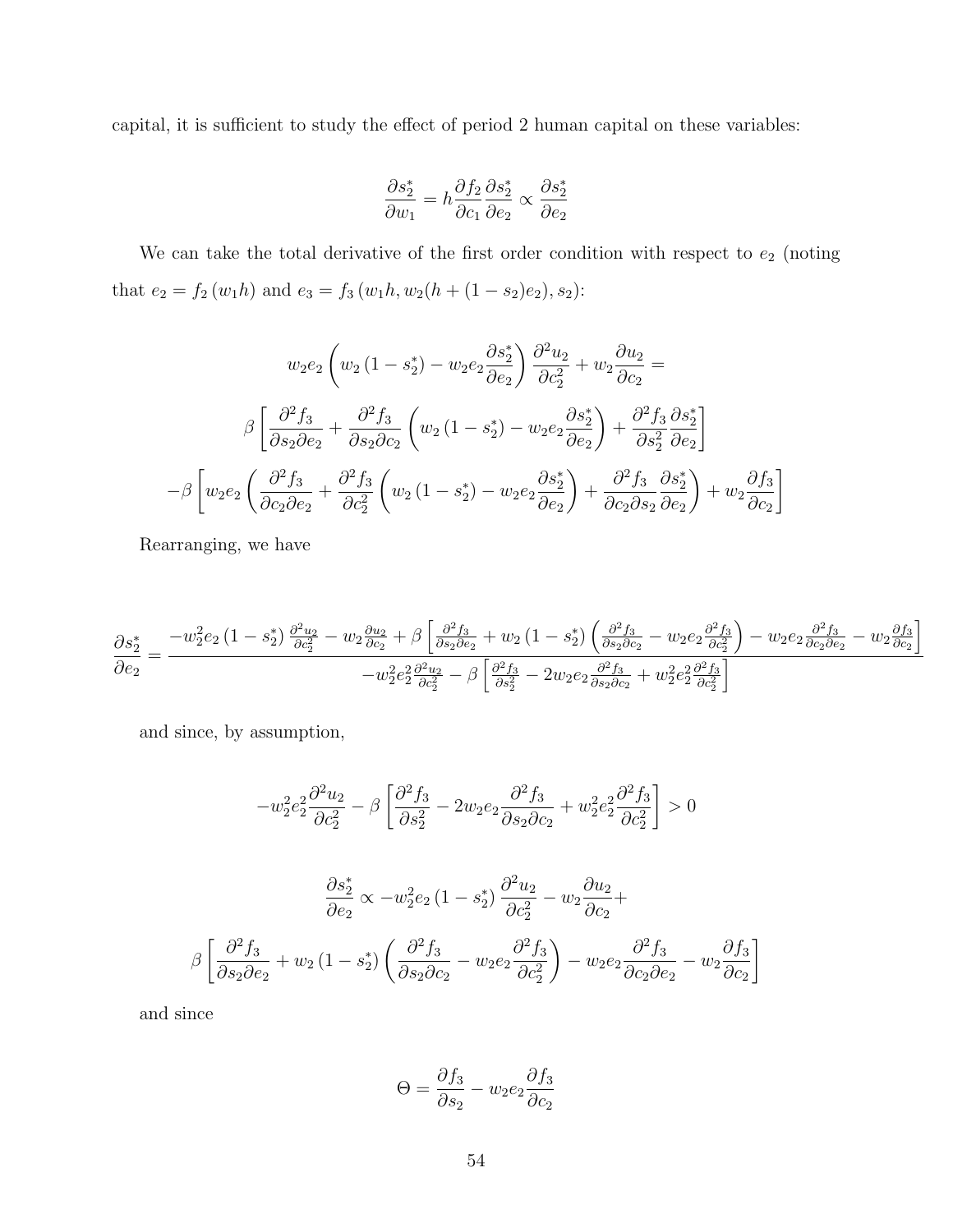we can rewrite this expression as

$$
\frac{\partial s_2^*}{\partial e_2} \propto -w_2^2 e_2 \left(1 - s_2^*\right) \frac{\partial^2 u_2}{\partial c_2^2} - w_2 \frac{\partial u_2}{\partial c_2} + \beta \left[\frac{\partial \Theta}{\partial e_2} + w_2 \left(1 - s_2^*\right) \frac{\partial \Theta}{\partial c_2}\right]
$$

In addition, since we know that

$$
e_3^* = f_3\left(e_2, c_2^*, s_2^*\right)
$$

we can write the effect of school-aged human capital on later-life human capital:

$$
\frac{d}{de_2} (e_3^*) = \frac{\partial f_3}{\partial e_2} + \frac{\partial f_3}{\partial c_2} \frac{\partial c_2^*}{\partial e_2} + \frac{\partial f_3}{\partial s_2} \frac{\partial s_2^*}{\partial e_2}
$$
\n
$$
= \frac{\partial f_3}{\partial e_2} + \frac{\partial f_3}{\partial c_2} \left( w_2 (1 - s_2^*) - w_2 e_2 \frac{\partial s_2^*}{\partial e_2} \right) + \frac{\partial f_3}{\partial s_2} \frac{\partial s_2^*}{\partial e_2}
$$
\n
$$
= \frac{\partial f_3}{\partial e_2} + \frac{\partial f_3}{\partial c_2} w_2 (1 - s_2^*) + \Theta \frac{\partial s_2^*}{\partial e_2}
$$

### Discussion Section 4.4

From Equation 1,

$$
\frac{\partial s_2^*}{\partial w_2} \propto -e_2 \left( \frac{\partial u_2}{\partial c_2} + \beta \frac{\partial f_3}{\partial c_2} \right) - \left( h + \left( 1 - s_2^* \right) e_2 \right) w_2 e_2 \frac{\partial^2 u_2}{\partial c_2^2} + \left( h + \left( 1 - s_2^* \right) e_2 \right) \beta \frac{\partial \Theta}{\partial c_2}
$$

Combined with our empirical finding that  $\frac{\partial s_2^*}{\partial w_2} < 0$  implies that

$$
-\left(h+\left(1-s_{2}^{*}\right)e_{2}\right)w_{2}e_{2}\frac{\partial^{2}u_{2}}{\partial c_{2}^{2}}+\left(h+\left(1-s_{2}^{*}\right)e_{2}\right)\beta\frac{\partial\Theta}{\partial c_{2}}
$$

Rearranging,